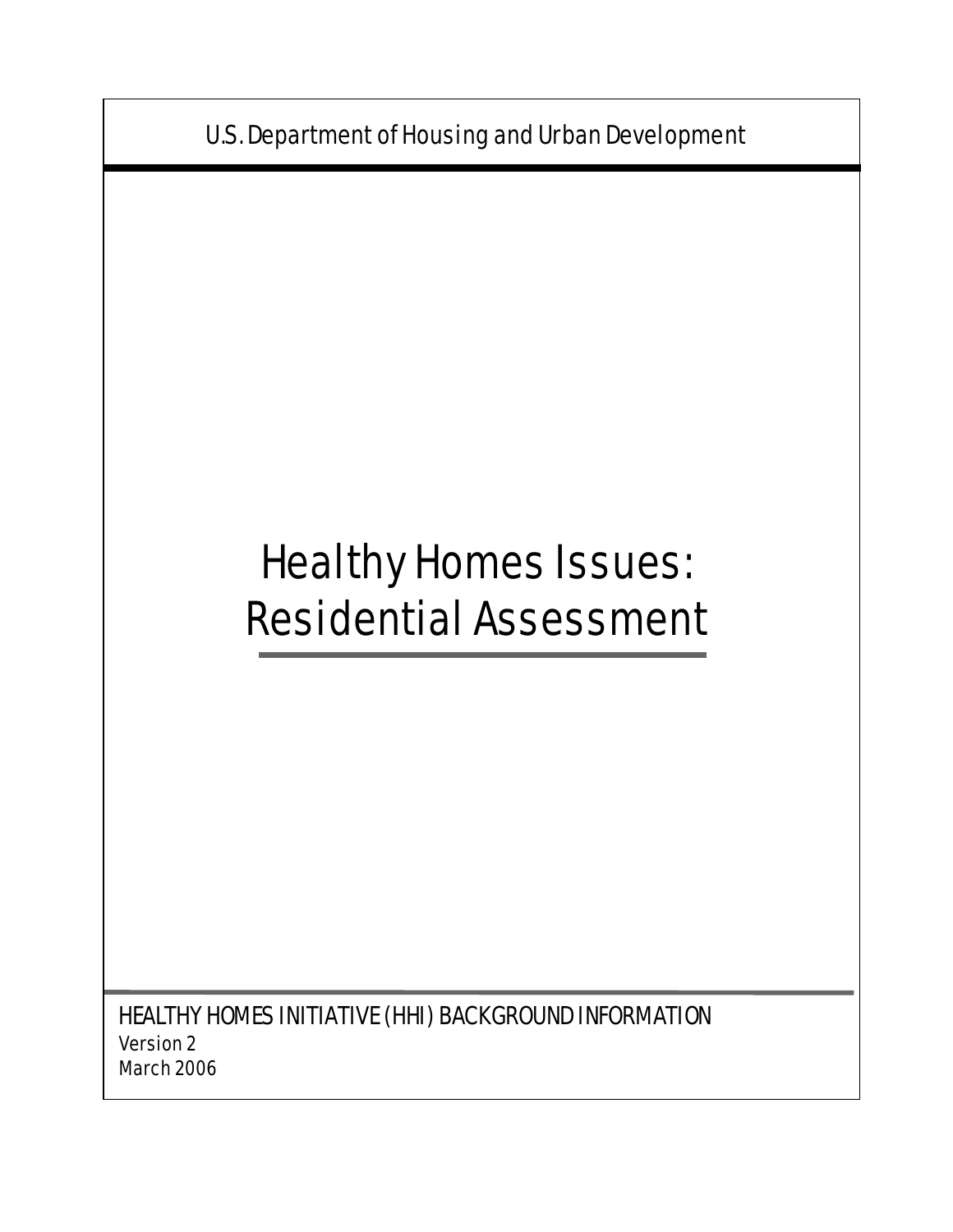## Healthy Homes Issues: Residential Assessment Version 2 March 2006

Prepared for:

U.S. Department of Housing and Urban Development (HUD) Office of Healthy Homes and Lead Hazard Control Washington DC 20410 Contact: Peter Ashley, DrPH

Prepared by:

Peter Ashley, DrPH, U.S. Department of Housing and Urban Development (HUD) John R. Menkedick, MS, Battelle Maureen A. Wooton, MS, Battelle Joanna Gaitens, PhD, Healthy Housing Solutions, Inc. Jack Anderson, BA, Healthy Housing Solutions, Inc.

March 2006

Contracts No. C-OPC-21357 and No. C-PHI-00931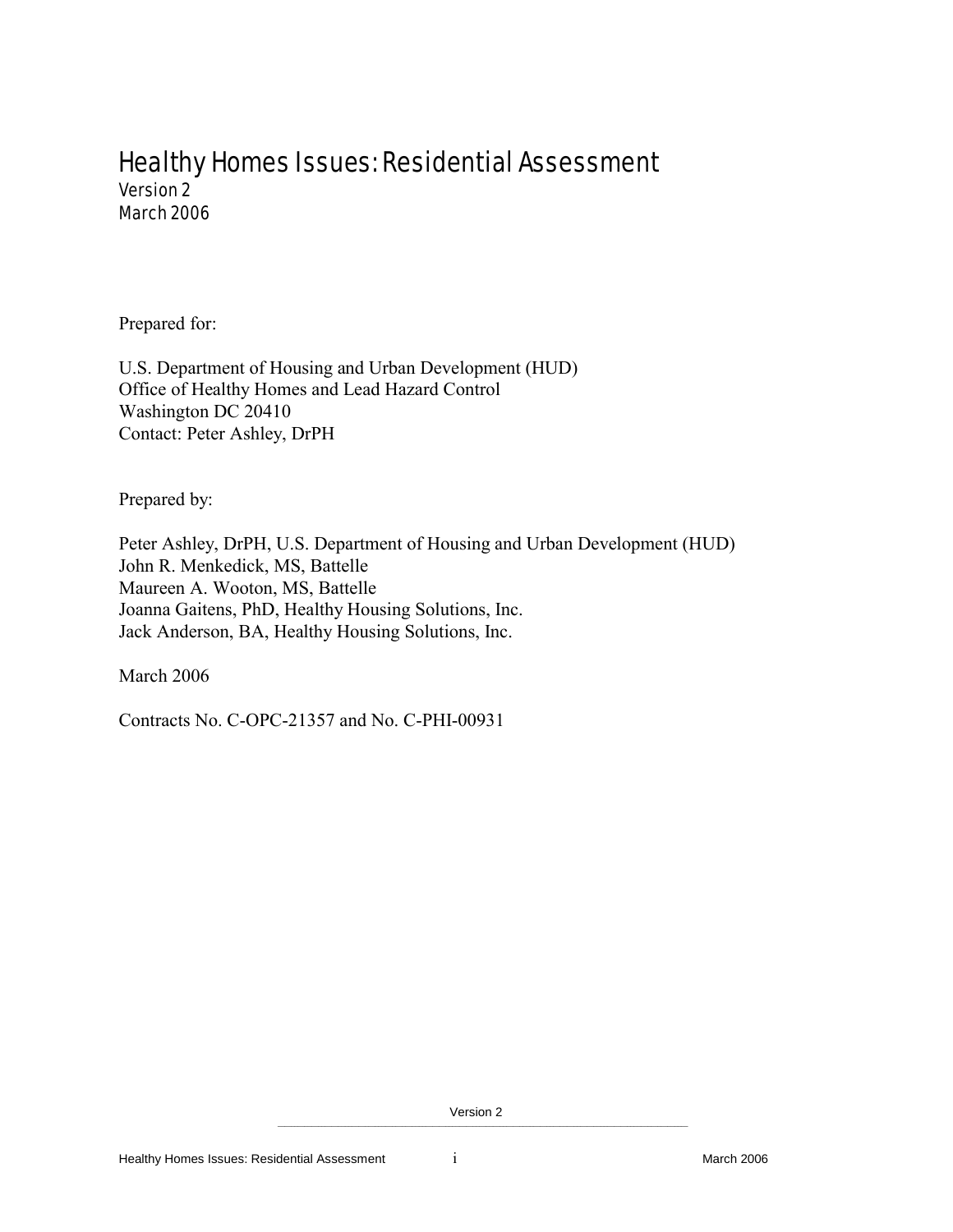# **Acknowledgments**

We thank the following individuals for their helpful comments and information used in preparation of this document.

John Adgate, PhD Division of Environmental Health Sciences University of Minnesota School of Public Health

Terrence M. Allan, MPH Cuyahoga County Board of Health

Asa Bradman, PhD Center for Children's Environmental Health Research School of Public Health, University of California, Berkeley

Martin D. Chapman, PhD INDOOR Biotechnologies, Inc.

Kevin Fearn, Senior Statistics Associate Research and Statistics Department National Safety Council

Peter Gergen, MD Department of Health and Human Services Agency for Healthcare Research and Quality

Stuart Greenberg, Executive Director Environmental Health Watch

Murray L. Katcher, MD, PhD Department of Pediatrics, Department of Family Medicine University of Wisconsin Medical School

J. David Miller, PhD Department of Chemistry Carleton University

Sarah J. Olson, MS, CHES Julie Gilchrist, MD Judy Stevens, PhD Center for Injury Prevention and Control Centers for Disease Control and Prevention

Gurumurthy Ramachandran, PhD Division of Environmental Health Sciences University of Minnesota School of Public Health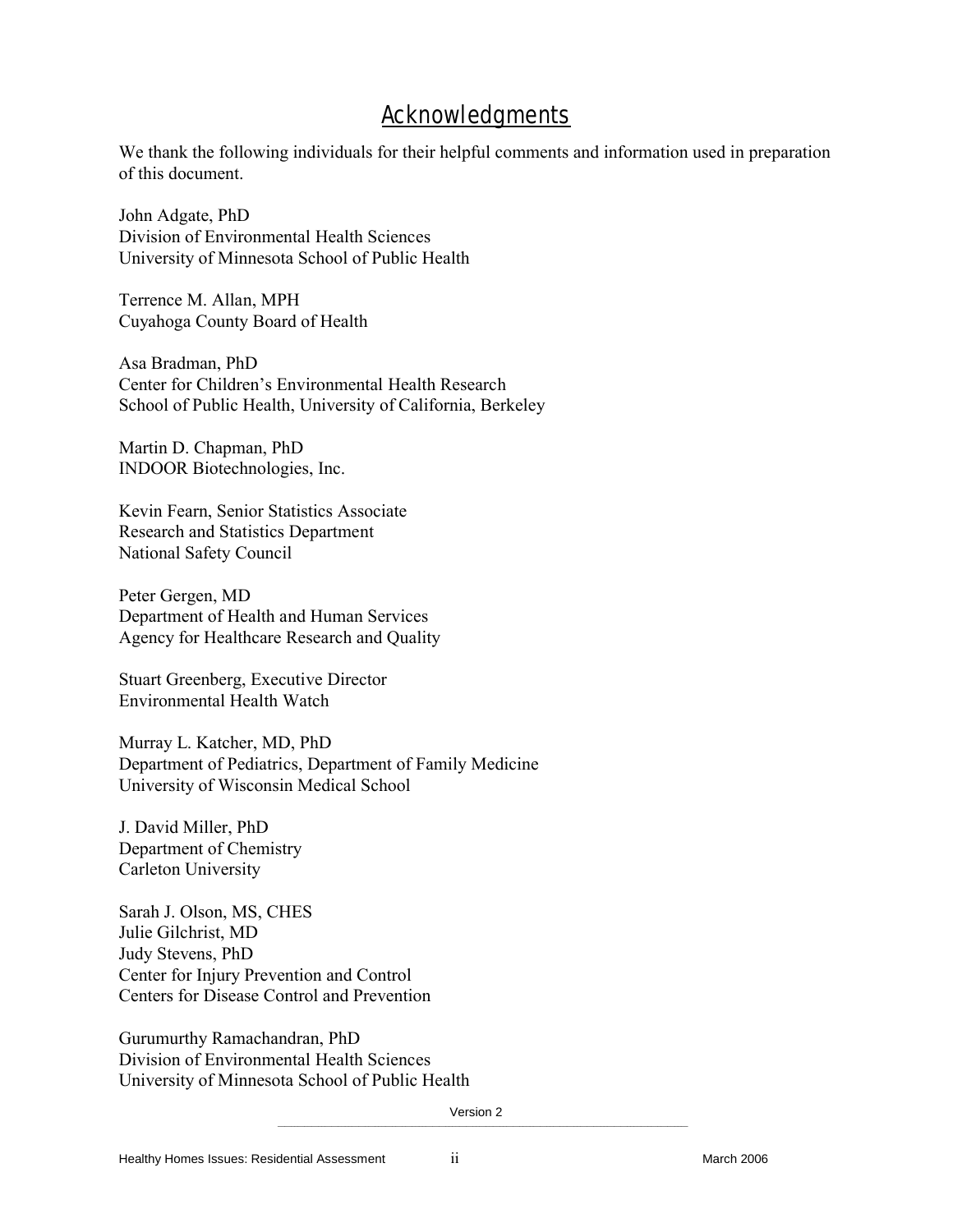# Preface

In 1998, Congress appropriated funds and directed the U.S. Department of Housing and Urban Development (HUD) to "develop and implement a program of research and demonstration projects that would address multiple housing-related problems affecting the health of children." In response, HUD solicited the advice of experts in several disciplines and developed a preliminary plan for the Healthy Homes Initiative (HHI). The primary goal of the HHI is to protect children from housing conditions that are responsible for multiple diseases and injuries. As part of this initiative, HUD has prepared a series of papers to provide background information to their current HHI grantees, as well as other programs considering adopting a healthy homes approach. This background paper focuses on residential hazard assessment, and provides a brief overview of the current status of knowledge on:

- Integrated assessment of residential hazards
- Current methods and models for assessing residential hazards
- Research needs in the field of residential hazard assessment.

Please send all comments to:

Peter Ashley, DrPH, at: Peter J. Ashley@hud.gov or Emily Williams, M.S., at: Emily\_E.\_Williams@hud.gov

U.S. Department of Housing and Urban Development (HUD) Office of Healthy Homes and Lead Hazard Control Fax: 202-755-1000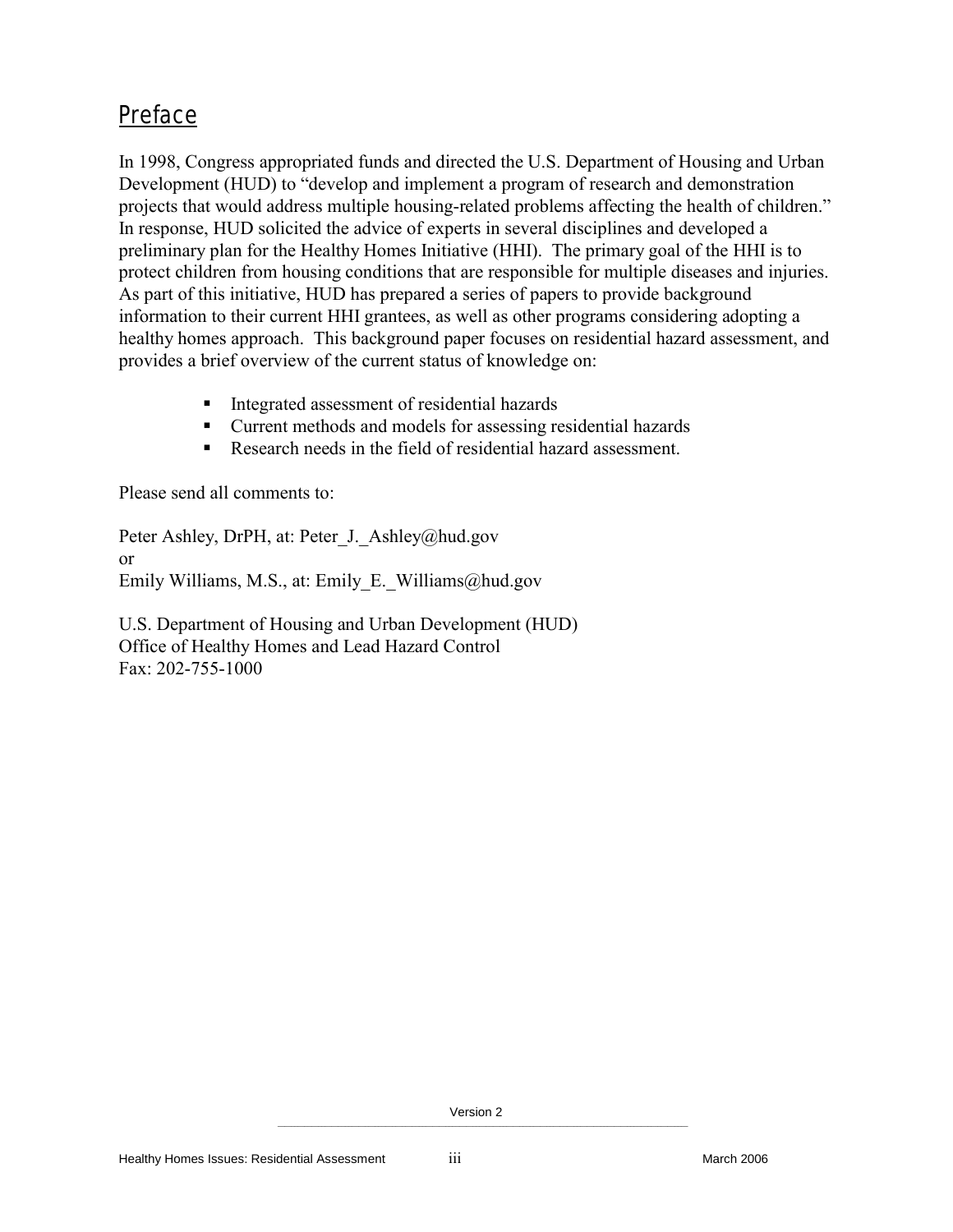# Table of Contents

| 1.0 |     |                                                                           |  |
|-----|-----|---------------------------------------------------------------------------|--|
| 2.0 |     | COMPREHENSIVE ASSESSMENT OF RESIDENTIAL HAZARDS  1                        |  |
|     | 2.1 | Issues Associated with Comprehensive Home Assessment: Multiple Exposures, |  |
|     |     |                                                                           |  |
|     | 2.2 |                                                                           |  |
| 3.0 |     | CURRENT METHODS AND MODELS FOR ASSESSING INDIVIDUAL                       |  |
|     |     |                                                                           |  |
|     | 3.1 |                                                                           |  |
|     |     |                                                                           |  |
|     |     |                                                                           |  |
|     |     | 3.1.3 Assessment of Combustion Appliance Related Hazards 10               |  |
|     |     |                                                                           |  |
|     |     |                                                                           |  |
|     |     |                                                                           |  |
| 3.2 |     |                                                                           |  |
|     |     | 3.2.1 Bulk and Surface Sampling: Dust and Other Solid Media 17            |  |
|     |     |                                                                           |  |
|     | 3.3 |                                                                           |  |
|     |     |                                                                           |  |
|     |     |                                                                           |  |
|     |     |                                                                           |  |
|     |     |                                                                           |  |
|     |     |                                                                           |  |
|     | 3.4 |                                                                           |  |
|     |     |                                                                           |  |
|     |     |                                                                           |  |
|     |     |                                                                           |  |
|     |     |                                                                           |  |
|     |     |                                                                           |  |
|     |     | 3.4.6 Comparability of Self-Reported Measures, Visual Surveys, and        |  |
|     |     |                                                                           |  |
| 4.0 |     | RESEARCH NEEDS, INFORMATION GAPS, AND DISCUSSION  46                      |  |
|     |     |                                                                           |  |
|     |     |                                                                           |  |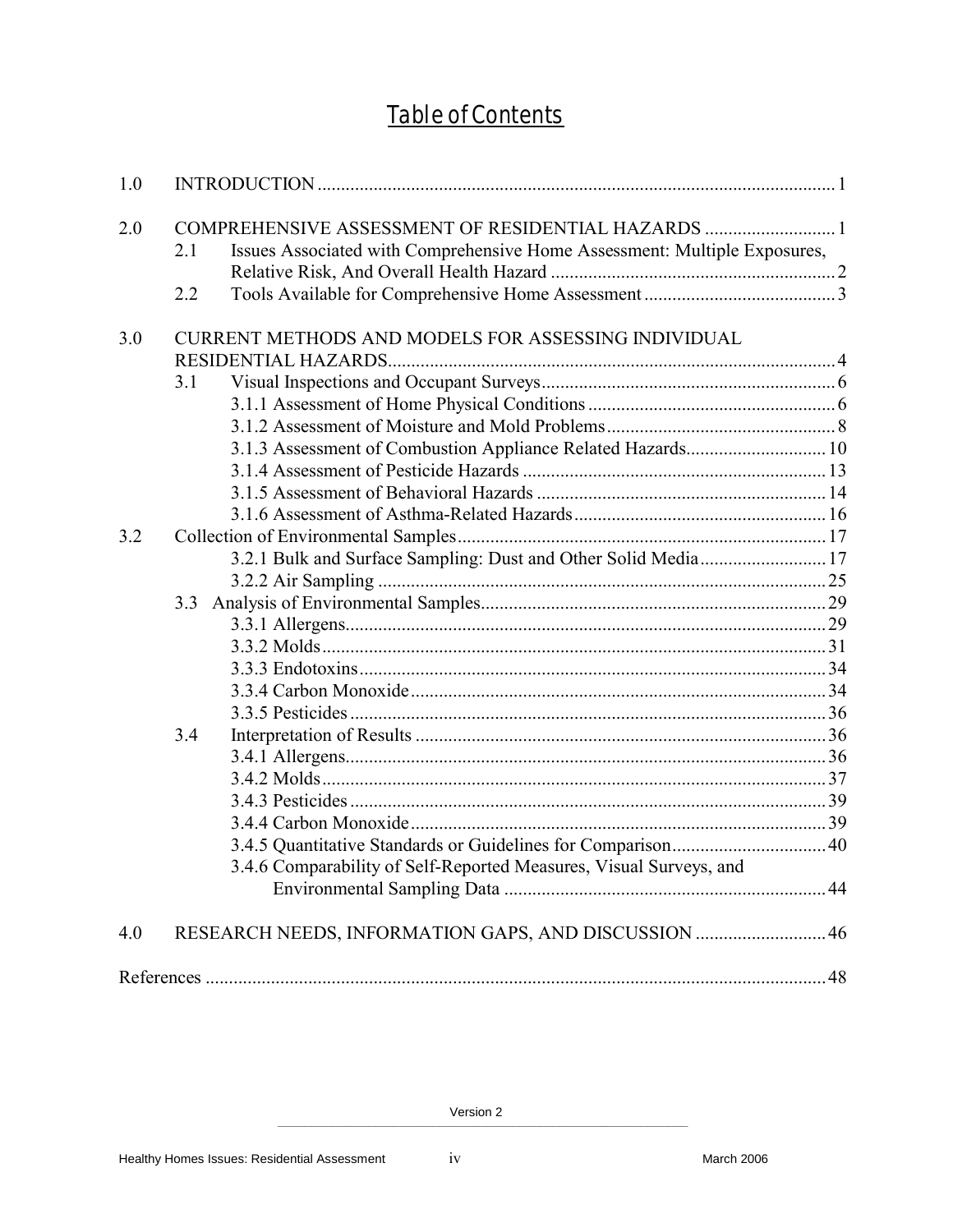# List of Tables

| Table 1. Overview of Assessment Strategy Options for Selected Residential Hazards           |  |
|---------------------------------------------------------------------------------------------|--|
| Table 2. Overview of Assessment Strategy Options for Selected Residential Asthma Triggers19 |  |
|                                                                                             |  |
|                                                                                             |  |
| Table 5. Current Threshold Levels for Assessing Common Residential Allergens 41             |  |
|                                                                                             |  |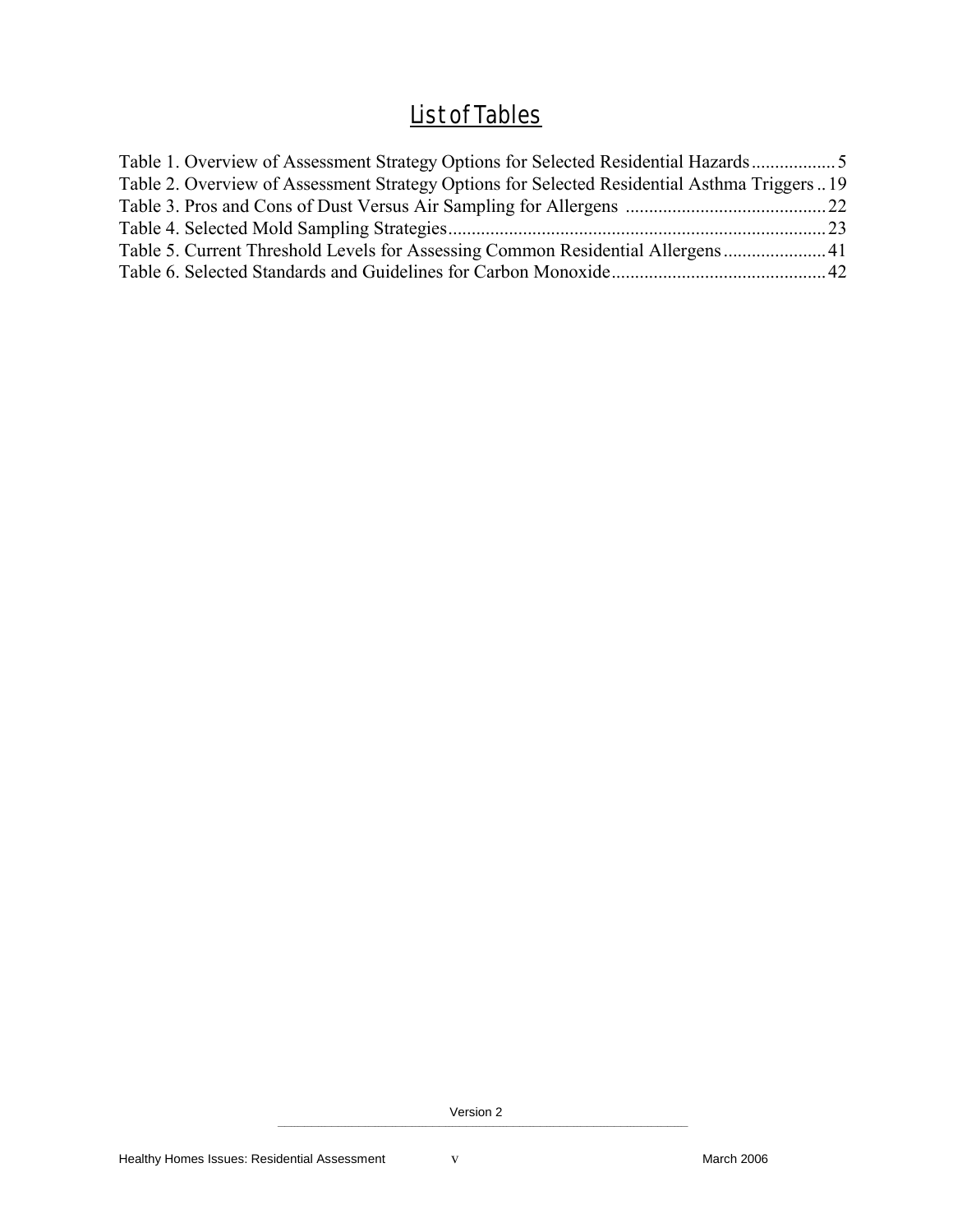# Healthy Homes Issues: Residential Assessment

## **1.0 INTRODUCTION**

Scientific research has established that residential hazards have a significant impact on public health. Other background papers prepared for HUD's Healthy Homes Initiative summarize information regarding the extent of residential hazards and methods to reduce these hazards for asthma, injuries, mold, pesticides, and carbon monoxide. This background paper focuses on current methods for assessing residential hazards, including a brief introduction to issues associated with an overall home hazard assessment, as well as assessment of a particular hazard, such as carbon monoxide, or a particular health endpoint, such as asthma. Familiarity with current methods to assess residential risks from lead exposure is assumed. The purpose of this paper is to provide a brief introduction to the issues associated with extending a residential risk assessment for lead to include other residential hazards, with an initial focus on injuries, allergens, mold, pesticides, and carbon monoxide.

The sections that follow provide an overview of some currently available tools for assessing hazards in the home, including discussion of several assessment methods that are more typically employed in environmental research settings. The level of rigor involved in assessing hazards in a research setting generally surpasses that which is needed for programmatic or public health use. From a housing or public health perspective, the level of rigor involved in a home assessment will be constrained by the need for cost-effective methods that are sufficient to allow for the identification of a hazard in the home environment. At this time, low-cost methods for routine assessment of some residential hazards (e.g., mycotoxins) have not yet been fully developed or are not readily available for use by public health professionals. This overview provides the reader with an overall picture of the range of assessment technologies that are available, from both a research and programmatic perspective.

#### **2.0 COMPREHENSIVE ASSESSMENT OF RESIDENTIAL HAZARDS**

An integrated, overall assessment of the degree of hazard associated with a home would optimally involve judgment of 1) the relative risk of different hazards (including consideration of sensitive populations), 2) the nature and extent of the individual hazards (e.g., concentrations of contaminants), and 3) interactions or synergisms between the individual hazards.

In general, specific methods for ranking and characterizing the overall hazard in a home have not been well defined. Some factors that have been considered include:

- Evaluating the overall degree of the hazard associated with a home.
	- Epidemiological and clinical data (illness, injury, biological markers).
	- Environmental measurements of toxicants, allergens, and molds.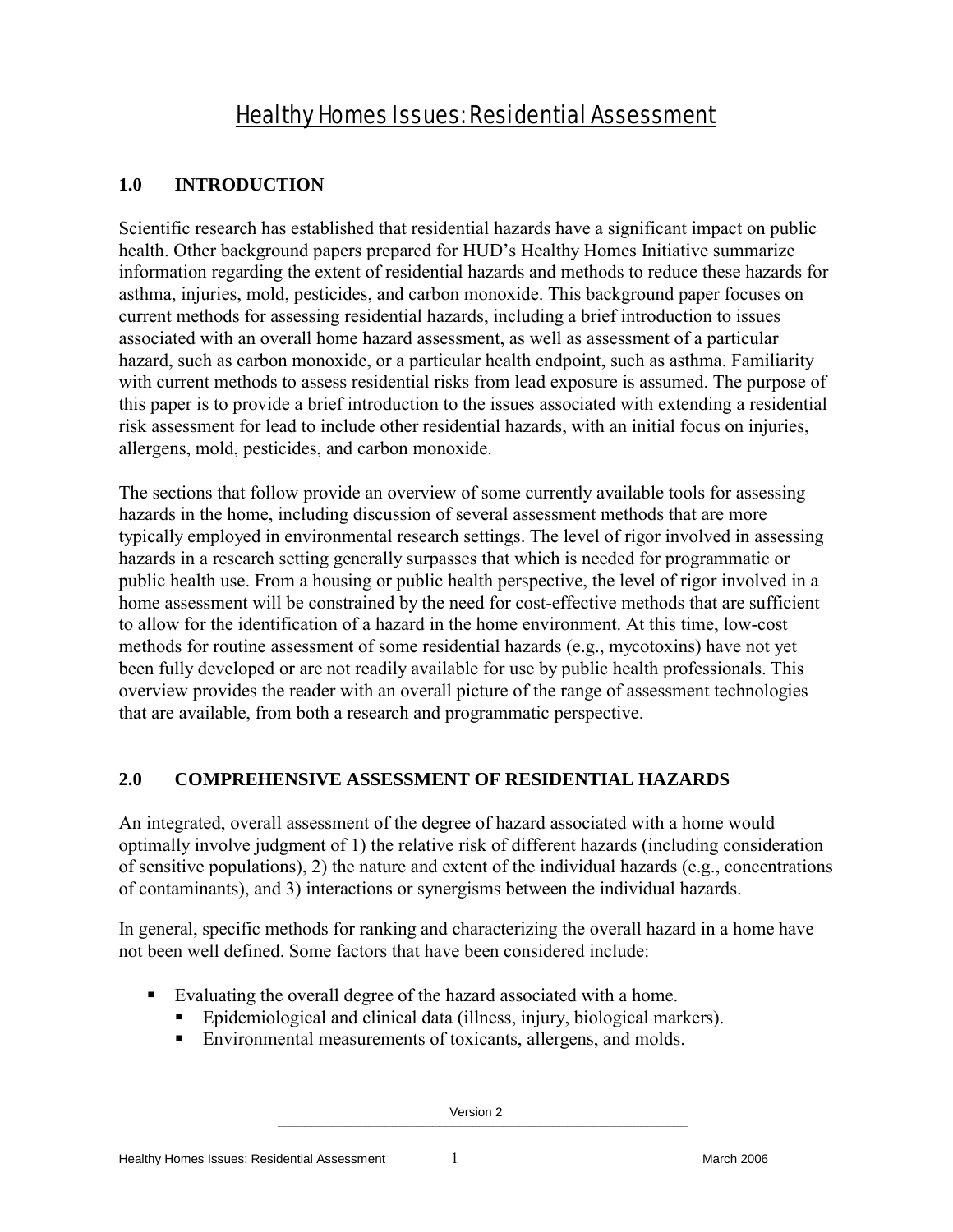- Measured changes in the condition of a home (indoor-outdoor temperature and humidity, ventilation flow rates, energy efficiency).
- Resident comfort and behavior (physical comfort, changes in behavior).
- Specifying risk management options.
	- Cost of treatment to mitigate hazards.
	- Avoided costs (repairs to moisture damaged buildings, avoided medical treatments).
	- Other economic data (healthcare costs, housing value).

#### **2.1 Issues Associated with Comprehensive Home Assessment: Multiple Exposures, Relative Risk, and Overall Health Hazard**

A major challenge for specifying an overall healthy homes assessment is that occupants of houses receive exposures to multiple agents that may interact physically or chemically with each other or their environment, or that may act synergistically (NAS, 2000). In contrast, assessment of these hazards in a home typically focuses on a single agent at a time, and thus may underestimate the overall health hazard an individual may face in a given environment. For example, asthmatic individuals may react to 20 to 50% of the particles they inhale from indoor air; however, a single allergen such as dust mite allergen likely accounts for less than 10% of the particles in their environment. Therefore, measurement of a single allergen may underestimate the total allergen load by two- to five-fold (O'Meara and Tovey, 2000).

Issues associated with characterizing the relative importance of individual home hazards in an overall home hazard assessment are not extensively discussed in the scientific literature. In a study that focused on model approaches for ranking relative risk in the home, researchers at the Harvard Center for Risk Analysis attempted to comparatively rank ten home hazards covered in the popular media, on the basis of the weight of scientific evidence from the literature, the number of Americans who might die each year (assuming the hazard is real), and the annual chance of premature fatality for highly susceptible populations (1996). Nonfatal effects were not considered in this model. The investigation resulted in the following ranking from highest to lowest perceived risk: radon gas, falling, poisoning, fires and burns, suffocation, firearms, environmental tobacco smoke, formaldehyde gas, insulation fibers, and electric and magnetic fields from power lines. The researchers noted that public perceptions of home risks often differ significantly from what the evidence suggests as the true home risks; this has implications for both the need and content of education interventions in homes. However, a severe limitation of this study, as acknowledged by the researchers, was the lack of inclusion of non-fatal effects, which would provide a much more complete understanding of overall risks.

Jones (1998) assessed the potential usefulness of the "Hazard Analysis-Critical Control Point (HACCP)" risk analysis technique, which had previously proven effective in the food industry, to define hazards and rank microbiological risks in the home. In assessing and ranking risks, it was observed that adjustment for an individual's sensitivity to that risk was necessary (e.g., the elderly and young children might be considered to be at higher risk than healthy adults), and also depended, in part, on an individual's knowledge (e.g., awareness of the hazard and threat posed to health) and habits.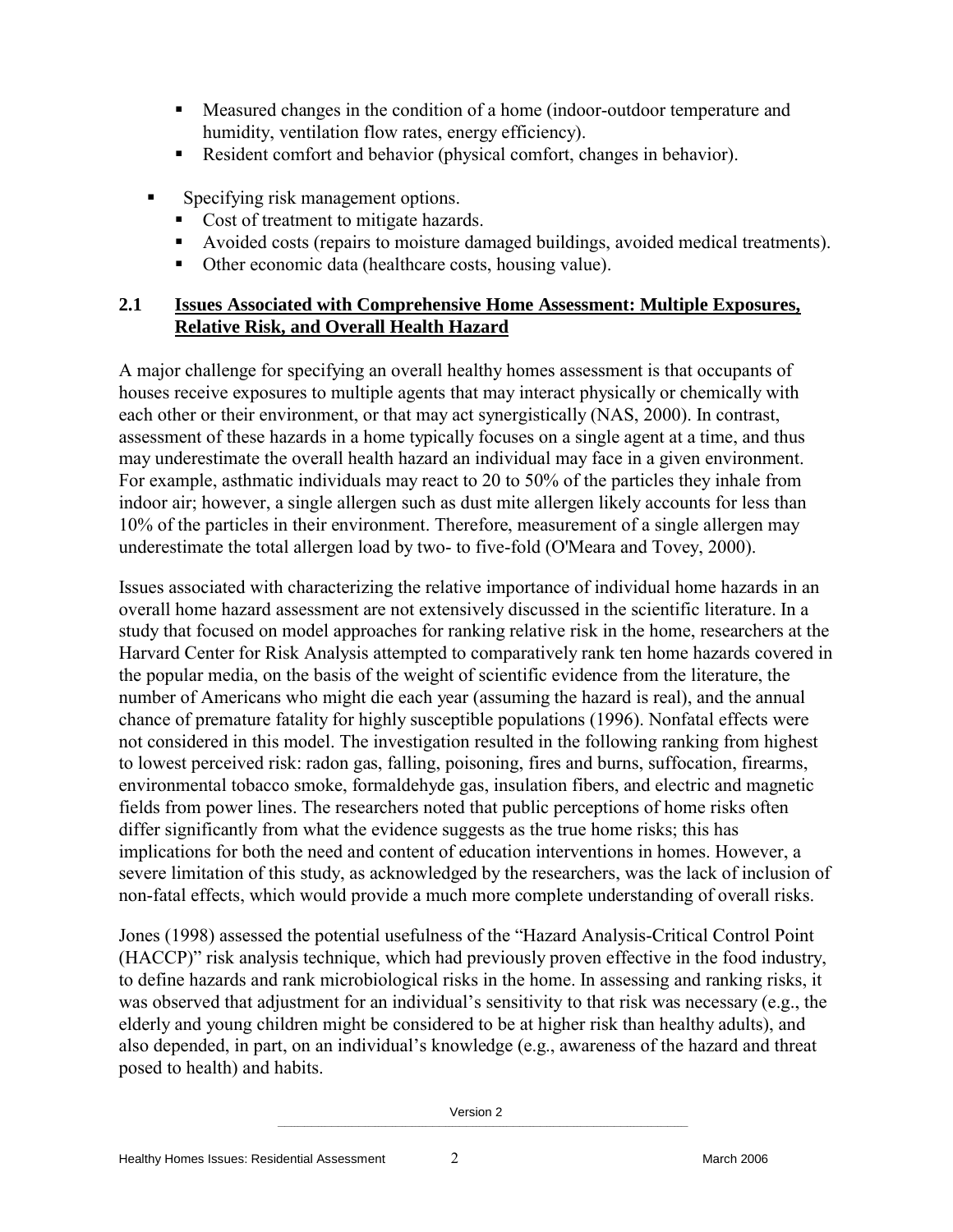## **2.2 Tools Available for Comprehensive Home Assessment**

In general, fully comprehensive tools for the overall assessment of home health (especially tools that are based on quantitative methods) do not appear to be well-developed or widely available, although some have attempted to update or develop more comprehensive home assessment tools in light of recent findings on the importance and breadth of residential hazards.

Many of the available tools are checklist-type tools for guiding visual inspections of homes or environmental sampling guidance. These include tools which are fairly focused on a narrow range of risks, while others attempt to more broadly assess a number of important home health hazards.

## **2.2.1 Comprehensive Assessments Focused on Specific Health Outcomes**

Several assessment tools focused on specific outcomes have been developed, such as the home environmental assessment model focused on asthma developed as part of the Master Home Environmentalist (MHE) Program of the American Lung Association (Primomo, 2000). This program, which targeted homes where asthmatic children lived, included training volunteers to recognize asthma-related home health hazards and low-cost methods to reduce risks. Aspects of homes that were assessed included condition of ventilation systems and ducts, furnace filters, general cleaning habits, refrigerator drip pans, carpeting, and bedding covers. In a preliminary assessment of the program, which was based on occupant surveys, results showed that 75% of families felt the home environmental assessment improved their child's asthma (Primomo, 2000).

#### **2.2.2 Comprehensive Assessments Assessing Hazards for Multiple Outcomes**

HUD has developed a comprehensive "Healthy Homes Checklist" that is available on the HHI website<sup>1</sup> as a 12-page questionnaire for the family on a variety of health conditions. It includes a house structure and other assessment forms for each room of the house. Potential risk factors covered include biological hazards (e.g., allergens, molds), chemical hazards (e.g., pesticides, lead), structural hazards (e.g., excess moisture, poor ventilation), and behavioral hazards (e.g., poor safety practices, cigarette smoking). The Community Environmental Health Resource Center (CEHRC) has posted guidance on its website<sup>2</sup> that includes information on how to conduct (or obtain professionally) individual home assessments for lead, carbon monoxide, cockroaches, mold and moisture, and radon, as well as guidance on how to conduct a home safety visual survey and interpret sampling results reports.

In a more developed tool that attempts to use this sort of home assessment data to quantitatively rank home health, Great Britain's Department of the Environment, Transport and

<sup>-</sup><sup>1</sup> HUD Healthy Home Checklist http://www.hud.gov/offices/lead/hhi/4B\_Boston\_HHI\_Checklist.pdf

<sup>&</sup>lt;sup>2</sup> CEHRC guidance on home hazard assessment http://www.cehrc.org/tools/index.cfm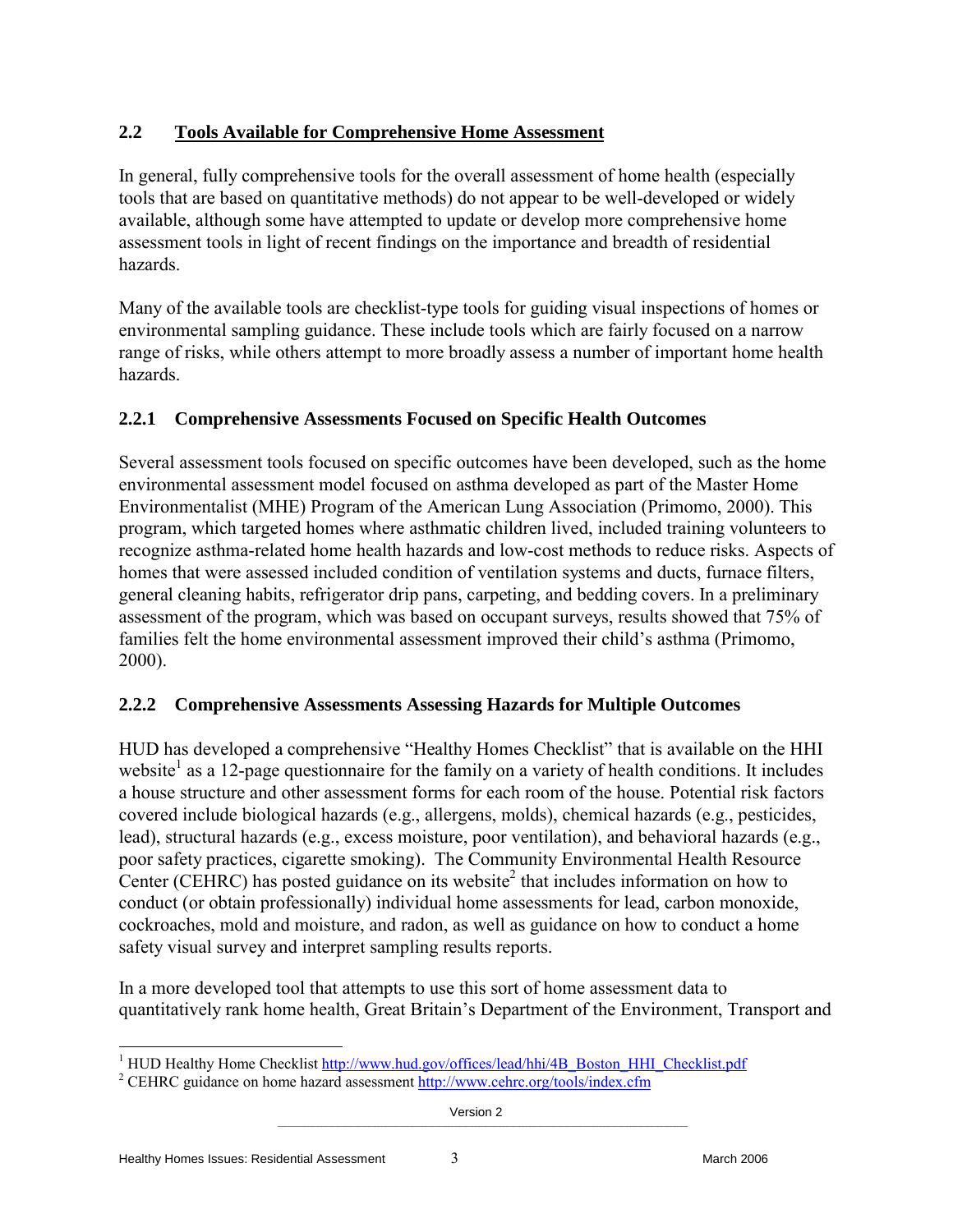the Regions commissioned the development in 1998 of a new Housing Health and Safety Rating System (HHSRS)<sup>3</sup> to replace the existing Housing Fitness Standard, which had been criticized for overlooking some of the most serious health and safety hazards in the housing stock. The new HHSRS, which was completed and released in 2000, includes risk factors such as toxic exposures (e.g., lead, radon, CO, consumer products), mold and moisture, HVAC and temperature issues, sanitary conditions and pests, and injury hazards, as well as several psychological factors such as safety from intruders and noise pollution. The tool is designed to be capable of evaluating individual risks to health and safety, as well as ranking both dwellings and housing condition according to the seriousness of the threat posed (Office of the Deputy Prime Minister, 2000).

The National Center for Healthy Housing website provides a more complete list of healthy housing assessment tools<sup>4</sup>. Over 40 tools are listed, along with information about the hazards they cover and how to access them.

#### **3.0 CURRENT METHODS AND MODELS FOR ASSESSING INDIVIDUAL RESIDENTIAL HAZARDS**

Generally, assessment of individual residential hazards involves one or all of the following:

- 1. Visual inspection to detect housing characteristics, such as water damage or structural deficiencies, that indicate a potential health hazard;
- 2. Occupant surveys to detect symptoms or behavioral patterns indicative of a hazard and to determine educational needs; or
- 3. Sampling of representative environmental media in the home (most commonly dust or air), quantification of a hazardous substance in the sample, and comparison to some threshold level or standard. The media sampled and methods of analysis largely depend on the characteristics (e.g., volatility or particle size) of the substance.

An overview of different assessment strategies, as related to selected home hazards, is presented in Table 1.

 3 Great Britain's HHSRS http://www.odpm.gov.uk/index.asp?id=1152820

<sup>4</sup> NCHH List of Healthy Housing Assessment Tools

http://www.centerforhealthyhousing.org/html/healthy\_housing\_assessment\_too.html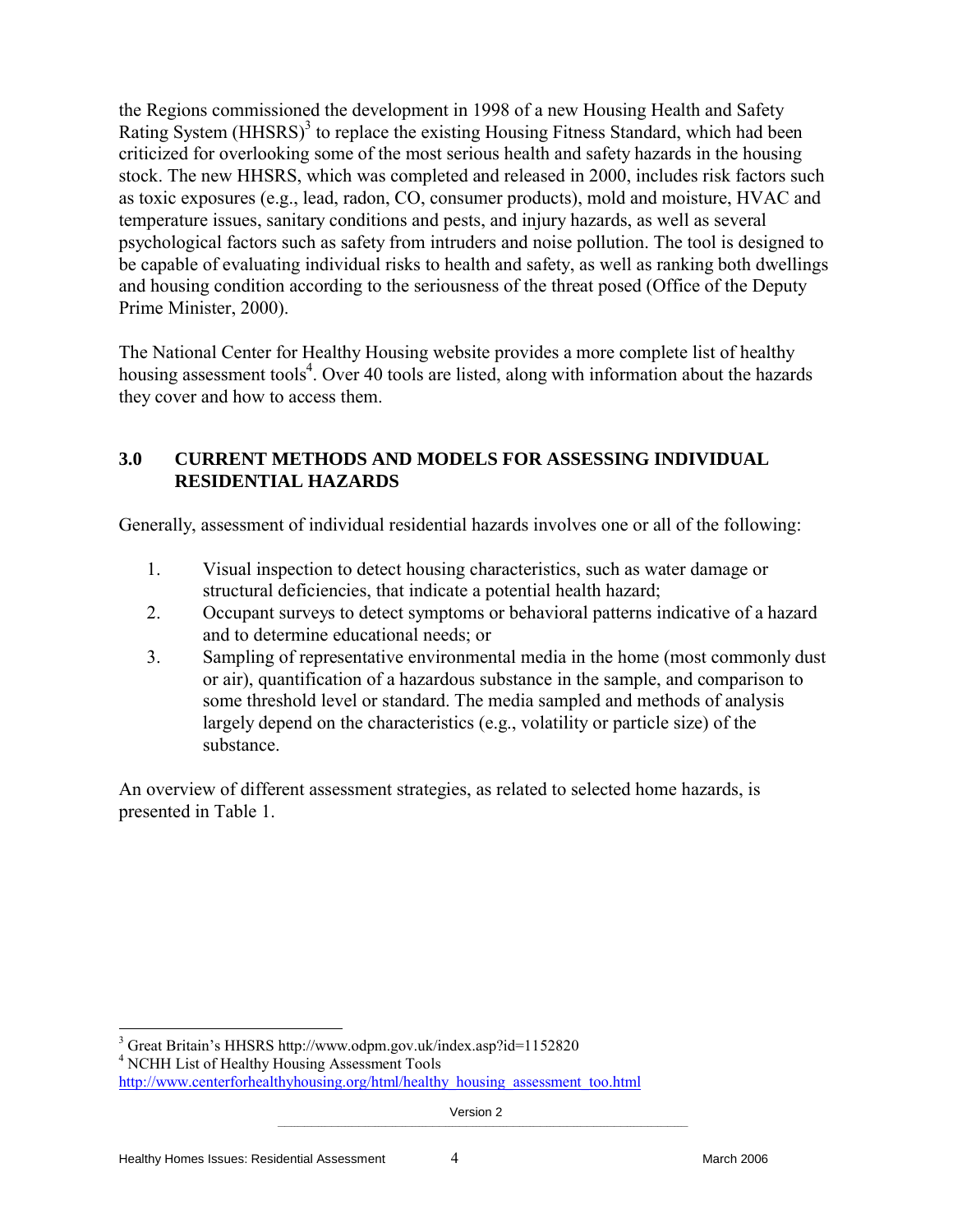| Residential Hazard                                           |                             |                         | <b>Assessment Strategy</b>  |                           |
|--------------------------------------------------------------|-----------------------------|-------------------------|-----------------------------|---------------------------|
|                                                              | Visual<br>Inspection        | Occupant<br>Survey      | <b>Dust Sampling</b>        | Air Sampling              |
| <b>Biological Hazards</b>                                    |                             |                         |                             |                           |
| Dust mite allergens                                          | (see excess<br>moisture)    |                         | $\overline{X}$ <sup>1</sup> | X                         |
| Cockroach allergens                                          | (see structural<br>hazards) | X                       | X <sup>1</sup>              | X                         |
| Pet allergens                                                |                             | $\frac{X}{X^3}$         | $\mathsf{X}^2$              | $X^2$                     |
| <b>Molds</b>                                                 | (see excess<br>moisture)    |                         | $\overline{\mathsf{X}^2}$   | $\overline{\mathsf{X}^2}$ |
| <b>Bacterial toxins</b>                                      | (see excess<br>moisture)    |                         | X                           | X                         |
| <b>Chemical Hazards</b>                                      |                             |                         |                             |                           |
| Pesticides                                                   |                             | X <sup>4</sup>          | $X^2$                       | $X^2$                     |
| Carbon monoxide                                              | X                           | X <sub>2</sub>          |                             | $\overline{\mathsf{x}}$   |
| Other airborne pollutants (e.g.,                             |                             | X <sup>4</sup>          |                             | $\overline{X}$            |
| VOCs, formaldehyde)                                          |                             |                         |                             |                           |
| Other particulate phase pollutants                           |                             |                         | $\overline{X}$              |                           |
| (e.g., lead)                                                 |                             |                         |                             |                           |
| <b>Structural Hazards</b>                                    |                             |                         |                             |                           |
| Structural defects                                           | Χ                           | $X^3$                   |                             |                           |
| Excess moisture                                              | Χ                           | $X^3$                   |                             |                           |
| Poor ventilation                                             | X                           |                         |                             |                           |
| Unhygienic conditions                                        | $\overline{\mathsf{x}}$     |                         |                             |                           |
| <b>Behavioral Hazards</b>                                    |                             |                         |                             |                           |
| Cigarette smoking / ETS                                      |                             | Χ                       |                             | X                         |
| Poor safety practices (e.g., not                             | $\overline{X}$              | $\overline{\mathsf{X}}$ |                             |                           |
| childproofing, no smoke alarms)                              |                             |                         |                             |                           |
| Lack of supervision of children                              |                             | $\sf X$                 |                             |                           |
| Unsafe use of products                                       | Χ                           | X <sup>4</sup>          |                             |                           |
| Personal/consumer product                                    |                             | X <sup>4</sup>          |                             |                           |
| choices                                                      |                             |                         |                             |                           |
| Other                                                        |                             |                         |                             |                           |
| Lack of safety devices (safety<br>gates, locks, detectors)   | X                           | $\overline{X}$          |                             |                           |
| Lack of professional inspection<br>(e.g., of gas appliances) |                             | $\overline{\mathsf{X}}$ |                             |                           |
| Lack of safety education                                     |                             | Χ                       |                             |                           |

## **Table 1. Overview of Assessment Strategy Options for Selected Residential Hazards**

 $<sup>1</sup>$  Substance primarily found in settled dust; airborne with dust disturbance.</sup>

 $2^2$  Substance may be found in high levels in both settled dust and in air.

<sup>3</sup> Occupant survey can provide information on events, such as past sewer backups, plumbing leaks, water intrusion and surface mold that may no longer be apparent in a visual inspection.

<sup>4</sup> Survey regarding consumer product choices.<br><sup>5</sup> Occupant survey can provide information on behavior that may influence CO levels, such as using a gas oven for heating or running a car in an attached garage.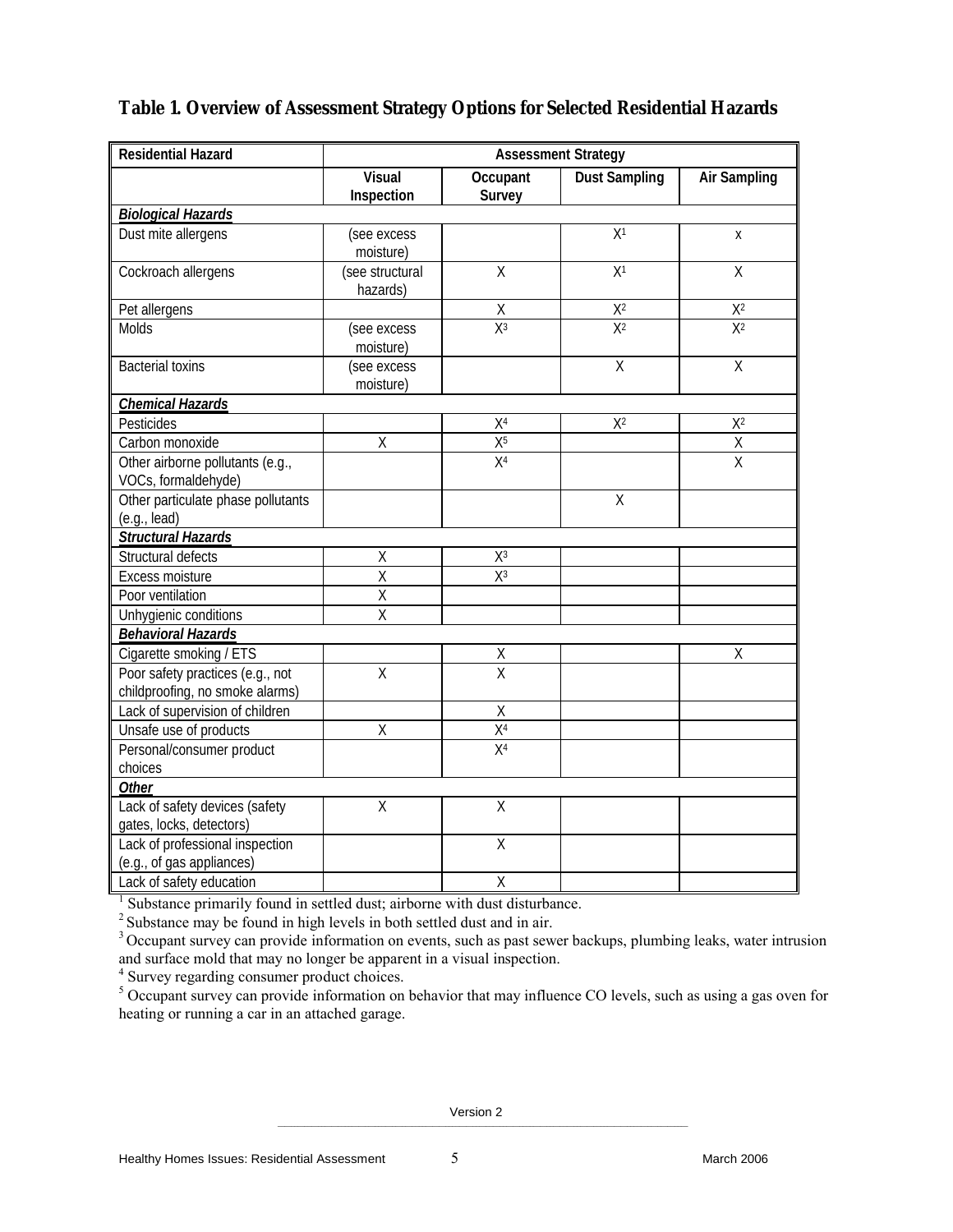Sections that follow briefly discuss current uses of visual inspections and occupant surveys for assessing residential hazards, as well as current methods for collection and analysis of environmental samples.

#### **3.1 Visual Inspections and Occupant Surveys**

Visual methods of environmental assessment and occupant surveys are most frequently used to assess physical conditions in the home (e.g., structural fall hazards, lack of safety equipment), moisture hazards (e.g., water leaks, condensation), combustion appliance hazards (e.g., improperly vented appliances), and home hygiene-related hazards (e.g., conditions promoting cockroach infestations). In addition, visual inspection and surveys may be used to assess housing conditions related to asthma, behavioral hazards (e.g., improper use of appliances, not following safety practices), and hazards associated with toxics and products that involve consumer choice. Visual inspection can also be used to assess the "cleanability" of surfaces in the home, which is related to how effectively surface contamination can be removed by the occupant's routine cleaning.

In a report prepared for HUD's Healthy Homes Initiative Peer Review: Unintentional Injury Prevention (Katcher, unpublished), home visitation was cited as one of the best ways to assess and address multiple injury hazards in the home, including initial home hazard inspections, customized interventions and resident education, and customized follow-up hazard inspection. Home visits for injury could be combined with other interventions (e.g., public health nurse visits, weatherization visits). Katcher estimates that the additional cost per visit of this add-on for injury assessment would be approximately \$100/visit.

Comparability of visual inspection results, self-reported measures from occupant surveys, and environmental sampling data is discussed in section 3.4.6 of this report.

#### **3.1.1 Visual and Survey Assessment of Home Physical Conditions**

Common points for home inspection for structural or physical deficiencies in a residence, such as those associated with certain injury risks, lack of safety devices, pest infestations, or moisture problems, are listed below.

**3.1.1.1 Structural Hazards.** Common points for home inspection regarding structure-related fall injuries include: handrails and lights on staircases, stairway design and disrepair, general lighting in home, and uneven floors. Structural deterioration may also lead to access points for pests to enter the home. The use of caulking, sealants, weather stripping, screens, and the installation of floor drains can help prevent pests from entering the home. In addition, as discussed in Section 3.1.2, structural deficiencies may be tied to moisture-related indoor health hazards, such as mold or certain allergen exposures, because many moisture problems in homes are due to structural problems.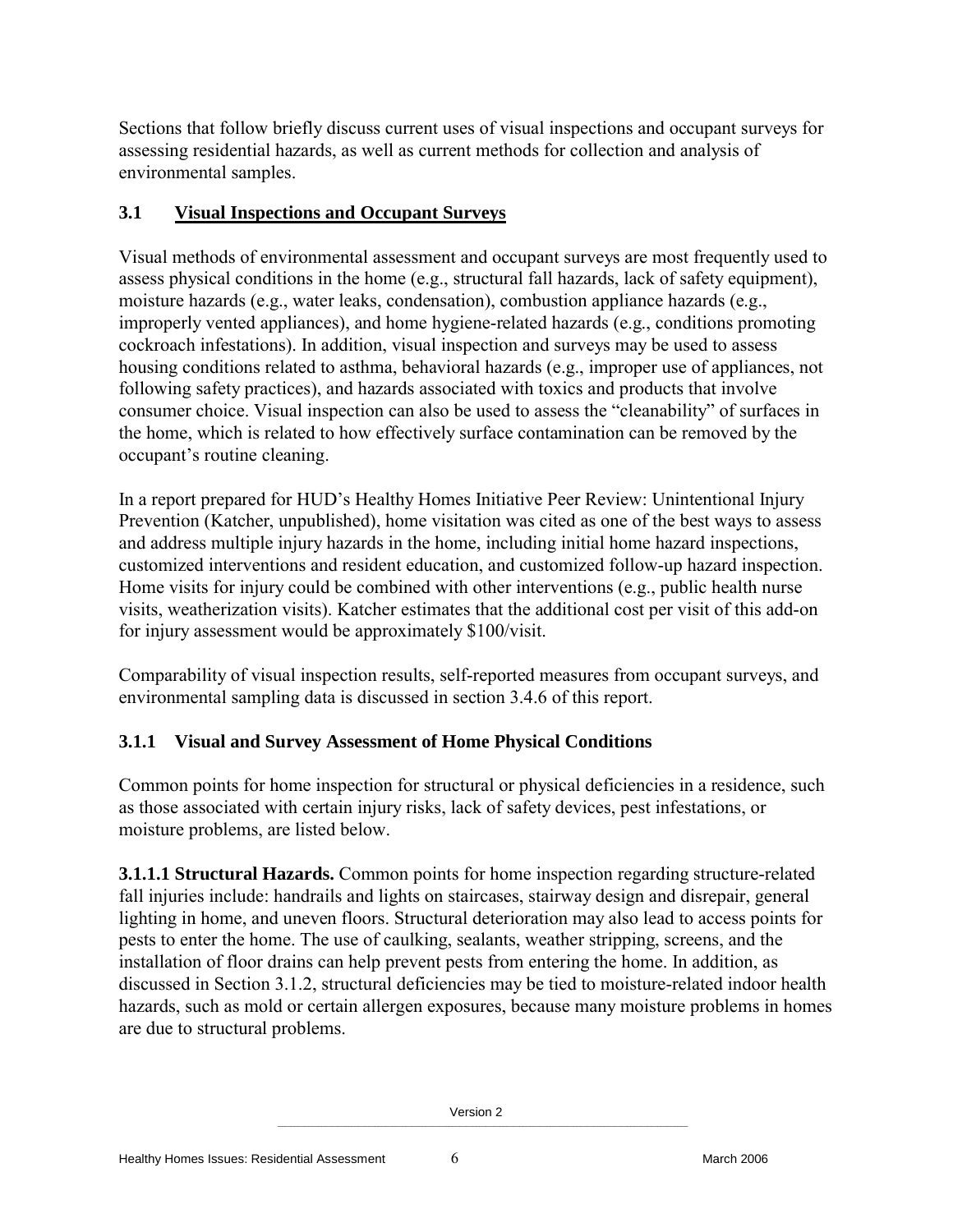**3.1.1.2 Lack of Safety Devices.** Home inspections should also include a check for the presence and use of recommended devices for the prevention of injuries, including:

- **Safety devices for the prevention of burns and deaths associated with fire and electrocution,** such as smoke alarms, fire extinguishers, home sprinklers, escape ladders, anti-scald devices for showers and sinks, safety covers for outlets, and ground circuit interrupters).
	- o *Smoke alarms*. According to the U.S. Consumer Product Safety Commission (CPSC) (as cited in NSC, 2000), of the homes containing at least one smoke alarm, one of every five had no functioning alarm. The CPSC also found that 25% of all U.S. households had no smoke alarms or only non-functioning smoke alarms. Common causes for non-functioning smoke alarms include: a disconnected power source, a dead or missing battery, improper installation, or improper placement of the alarm. At least one smoke alarm should be installed on every floor of the home, including the basement, and outside each sleeping area. Because smoke rises, alarms should be mounted high on walls or ceilings, away from windows, doors, or forced-air registers where drafts could interfere with their operation.
	- o *Fire Extinguishers*. Fire extinguishers can be used to put out small fires in the home. However, extinguishers must be checked periodically to ensure they are properly charged, and occupants must be trained on how to use a fire extinguisher effectively.
	- o *Home Sprinklers*. The installation of home fire sprinklers is advocated by both the U.S. Fire Administration (USFA)<sup>5</sup> and the National Fire Protection Associations (NFPA), but is often overlooked as an effective strategy for preventing deaths in house fires.
	- o *Anti-Scald Devices and Thermostats in Water Heaters*. As of the late 1980s, water heater manufacturers have voluntarily agreed to preset all electric waterheater thermometers to 120°F (Dowd, 1999). However, because thermostats in water heaters can sometimes be inaccurate (especially in the case of older water heaters), parents are advised to measure hot water temperatures using a thermometer, and if necessary, lower the temperature so that it does not exceed 125°F to 130°F, where the likelihood of scald injury increases (Dowd, 1999; Schieber et al., 2000).
	- o *Safety covers for outlets.* According to the Consumer Product Safety Commission, an estimated 1,300 electric shock and burn injuries are treated in the emergency room each year as a result of children inserting metal objects into electrical receptacle outlets. Outlet covers that are difficult for children to remove and large enough not to become a choking hazard are designed to help protect children from injury.
	- o *Ground fault circuit interrupters (GFCI) and Arc Fault Circuit Interrupters (AFCI)*. GFCIs are designed to sense disruptions in electrical current, turn off power to the affected circuit, and prevent the delivery of a lethal dose of

-

<sup>&</sup>lt;sup>5</sup> http://www.usfa.fema.gov/safety/sprinklers/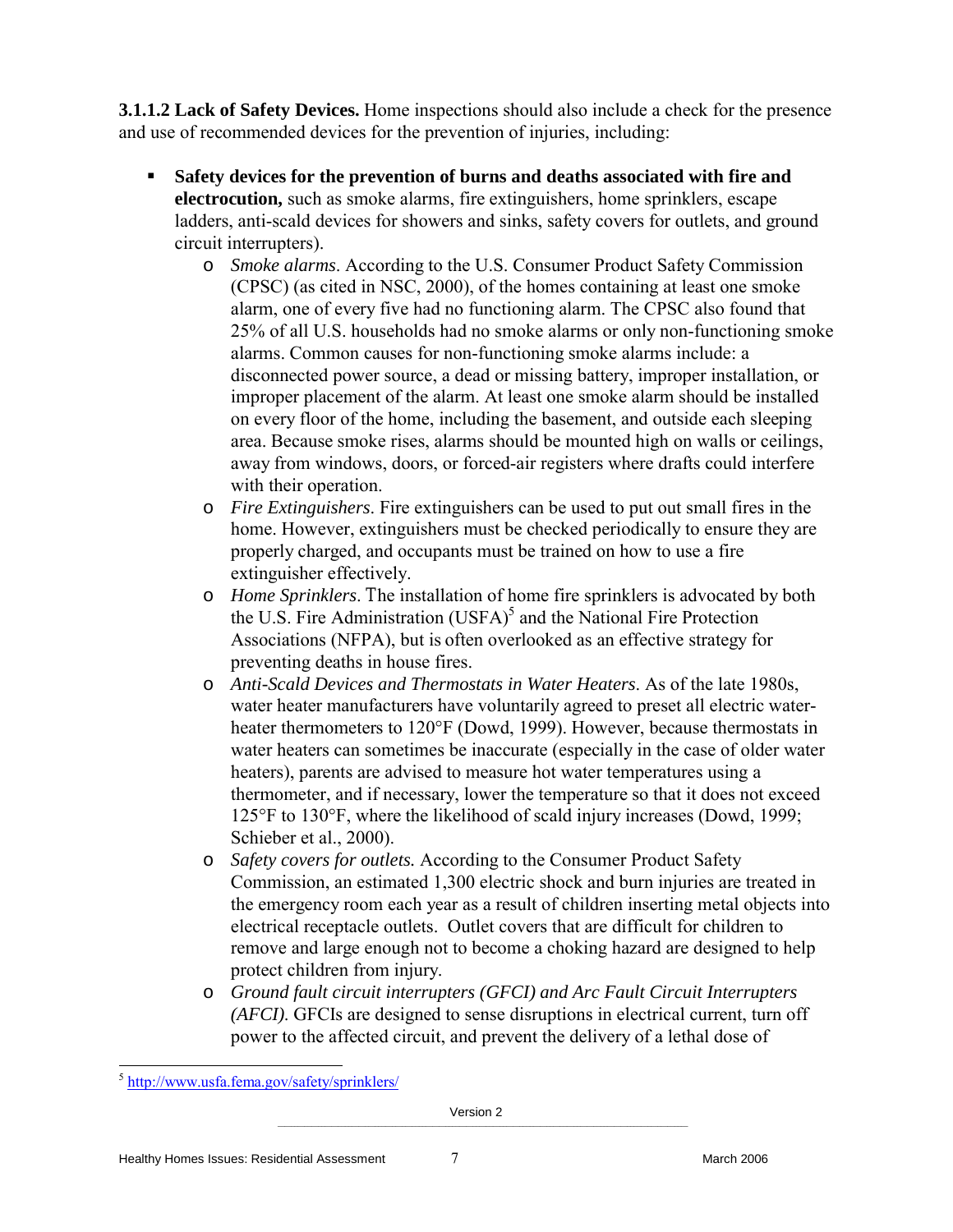electricity. Local building codes generally require the installation of GFCIs in rooms with water sources, such as kitchens and bathrooms. AFCIs work by responding to early arcing and sparking conditions in home wiring to prohibit or reduce potential electrical fires from happening. The National Electrical Code, a widely-adopted model code for electrical wiring, has required AFCIs for bedroom circuits in all new residential construction since January 2002.

- **Devices to prevent falls.** These include access to grab bars and non-slip surfaces in the bathroom (to protect the elderly), non-slip backing on rugs, and safety gates to block stairs and dangerous areas, and window guards to prevent falling from windows (to protect children).
- **Poisoning prevention devices.** These include safety locks on poison storage cabinets and CO alarms. In addition to checking for the presence of functioning smoke and CO alarms, home assessments should evaluate the working condition and placement of these devices.
- **Gun Safety Devices**. These include lockable gun storage safes and gun locks.

#### **3.1.2 Visual and Survey Assessment of Moisture and Mold Problems**

High humidity levels and excess dampness have clearly been associated with mold growth, as well as increased levels of some environmental allergens, such as those produced by dust mites. Visual inspection for dampness, observable mold growth, and detection of musty odors, often obtained from occupant questionnaires, are the most frequently used methods to assess the potential for indoor mold exposure. Visual observation of mold growth, however, is limited by the fact that fungi are microscopic and therefore a mold problem may not be apparent until growth is extensive. In some cases, destructive sampling (e.g., the removal of a section of wallboard) is required to assess the extent of fungal contamination (Dillon et al., 1999). A device called a boroscope, which employs fiber optic technology to make observations in building cavities by inserting the instrument through a small hole drilled in materials such as wall board, can be used by home inspectors to facilitate assessment of hidden mold damage in a fairly non-destructive manner (Greenberg, personal communication). Although direct observation of visible fungal growth is usually sufficient to warrant a recommendation for mitigation, further air or source sampling (discussed later in Section 3.2) may be conducted for documentation purposes and to record the types of fungi that predominate (Burge and Otten, 1999).

Housing features that can increase moisture levels and growth of mold include poor ventilation, water leakage or flooding, and excess production or condensation of water in the house created by items such as humidifiers and unvented clothes dryers (Lawton et al., 1998; Gravesen et al., 1999). Many moisture problems in homes are due to structural deficiencies. Common points of inspection for buildings with dampness problems include: rain leaks through roofs and around windows; surface and groundwater leaks from poorly designed or clogged rain gutters and footing drains, basement design problems; plumbing leaks; and stagnant water in appliances (e.g., dehumidifiers, dishwashers, refrigerator drip pans, and condensing coils and drip pans in HVAC systems). In addition, assessment is also conducted for water vapor migration and condensation problems, including: uneven indoor temperatures, poor air circulation, air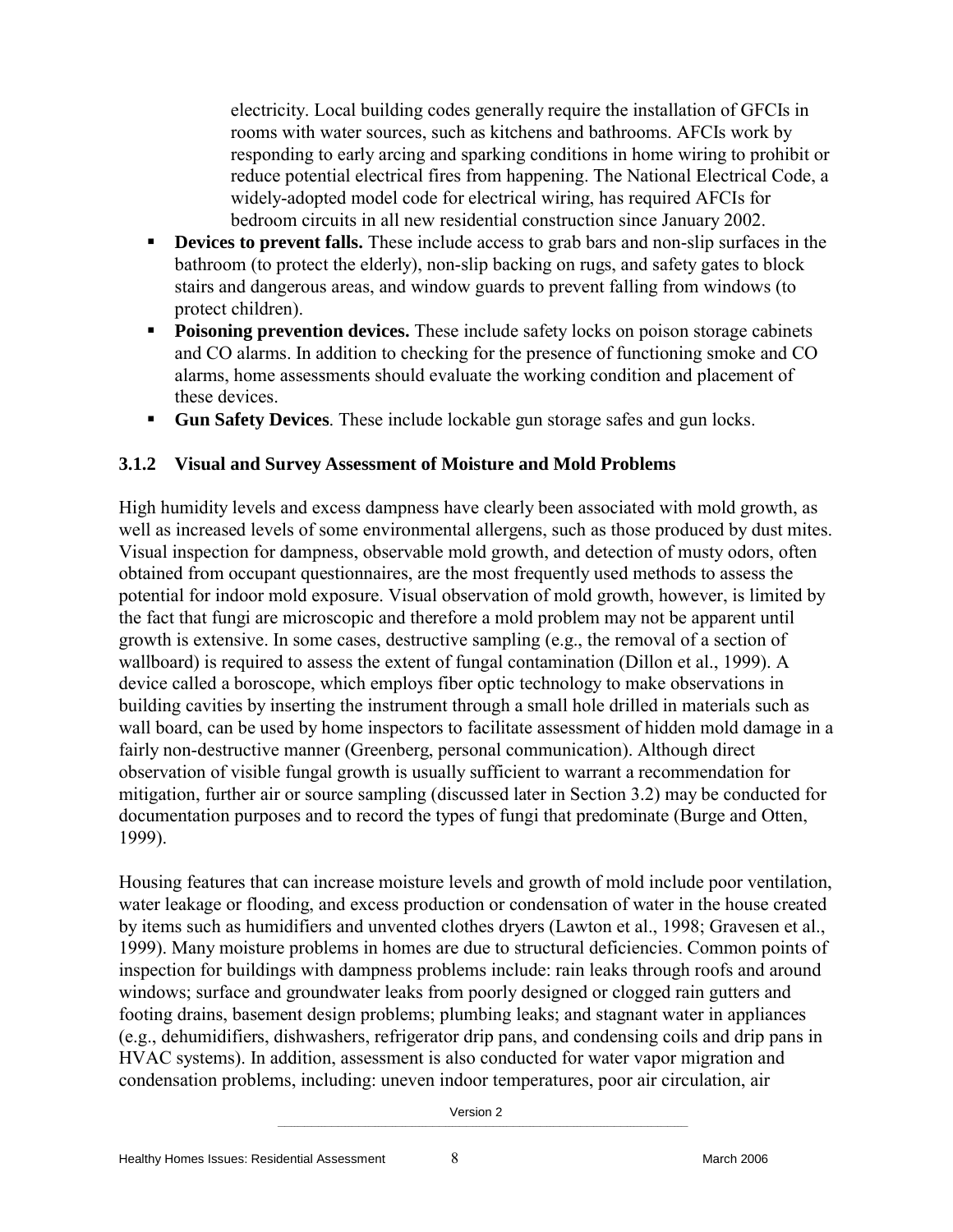conditioning systems, soil air entry into basements, contact of humid unconditioned air with cooled interior surfaces, and poor insulation on indoor chilled surfaces such as chilled water lines. Portable, hand-held moisture meters may also be useful in qualitative home assessments to aid in pinpointing areas of potential biological growth that may not be otherwise obvious during a visual inspection (ACGIH, 1999; Dillon et al., 2005).

Basements are likely to have higher mold concentrations than other indoor areas, especially in the winter (Ren et al., 1999). Li and Kendrick (1995) investigated 15 homes in Ontario and found that overall fungal levels (as assessed by counting spores in environmental samples) were highest in living rooms, followed by family rooms, kitchens, bathrooms, and bedrooms. Also in this study, it was observed that fungal levels increased with the presence of damp conditions and carpets, and decreased where forced-air heating systems, dehumidifiers, air filters, and air conditioners were present. Douwes et al. (1999) also found that fungal levels, as assessed by measurement of extracellular polysaccharide (EPS) fungal cell wall components from *Aspergillus* and *Penicillium* species (EPS-*Asp*/*Pen*), were highest in living room floor dust. In addition, EPS-*Asp*/*Pen* levels were 2 to 3 times higher on carpeted floors than on smooth floors, and this was confirmed by another study that adjusted for repeated measures (Chew et al., 2001). However, Ren et al. (2001) observed that surrogate measures of fungal presence in the home, such as damp spots, water damage, or leakage, as reported by household questionnaires, were not significantly and consistently related to the presence of culturable fungi measured in indoor air. Others, however, have had more success (Park et al., 2004; Mahooti-Brooks et al., 2004). Of note, geographic differences in home furnishings and climate should be considered when evaluating home characteristics and concentrations of fungi in air or dust samples (Chew et al., 2003).

Several studies have characterized mold in homes without significant moisture problems or visual mold growth (Chew et al., 2003; Gots et al., 2003; Su et al., 2001; Solomon, 1975; Ren et al., 1999; and Horner et al., 2004). Horner et al. (2004) reported the results of one such HUD-funded study that was conducted in 50 post-1945 detached single family homes in metropolitan Atlanta, Georgia. Indoor and outdoor air and interior settled dust samples were collected in summer and winter and culturable fungi were counted and identified. Although higher airborne mold concentrations were found in the indoor and outdoor samples collected in the summer, the indoor samples collected did not differ by rankings of mold type prevalence or abundance with outdoor samples. Water indicator fungi (*Chaetomium*, *Ulocladium*, and *Stachybotrys*) were identified in only 3% of the settled dust samples plated out on two different types of media. The researchers also reported that "leaf surface fungi" (e.g., *Cladosporium*, *Alternaria*, *Epicoccum*, and *Curvularia*) represented > 20% of the total colonies in at least 85% of the settled dust samples (thus, replicate dust samples with  $\leq 20\%$  of colonies from leaf surface fungi may be indicative of a mold/moisture problem).

A variety of different protocols exist for assessing water damage in homes; for example, a visual assessment tool for inspecting homes for evidence of mold and moisture has been developed for Cleveland, Ohio, by the Cuyahoga County (Ohio) Board of Health for use in HUD-sponsored research (Dillon et al., 1999; EHW, 2004). An overview of additional techniques and issues of concern in conducting visual assessments of homes for mold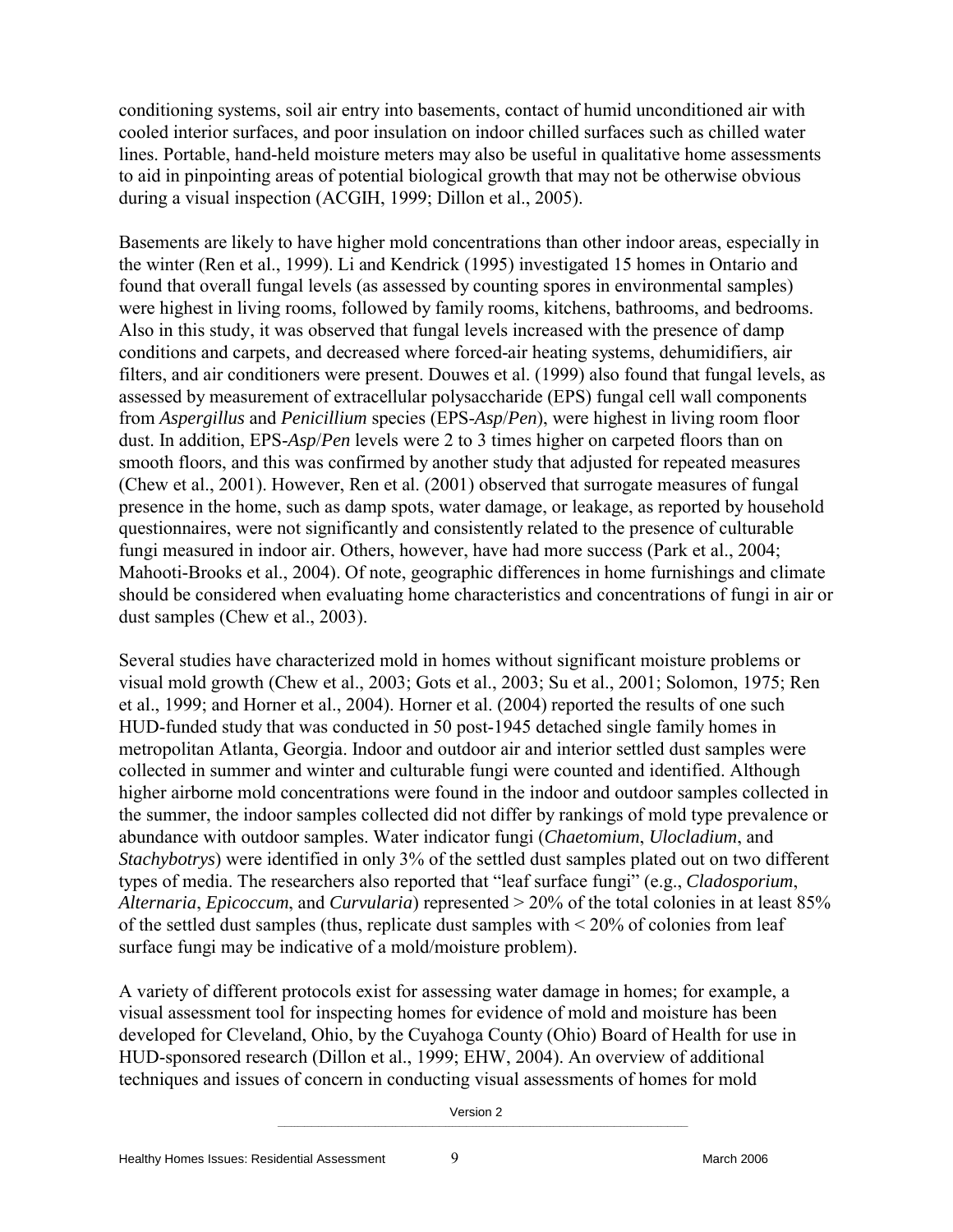contamination is presented in *Bioaerosols: Assessment and Control* (ACGIH, 1999; see Chapter 4, "The Building Walkthrough"), or via the New York City Department of Health Guidelines on Assessment and Remediation of Fungi in Indoor Environments<sup>6</sup>. Chapter 3 of the Institute of Medicine report, *Damp Indoor Spaces and Health*, provides a list of questions used to define dampness used in 25 epidemiological studies (IOM, 2004). For large-scale assessments, e.g., in multifamily buildings, a sophisticated visual and olfactory inspection tool for moisture and mold developed by a NIOSH team may be useful (Park et al., 2004).

### **3.1.3 Visual and Survey Assessment of Combustion Appliance Related Hazards**

Inadequately vented malfunctioning, or improperly operated combustion appliances and engines used in or around the home can potentially contribute to increased levels of numerous substances of health concern in indoor air, including toxic gases (e.g., nitrogen oxides, sulfur oxides, VOCs, and carbon monoxide) and airborne particulates. Carbon monoxide poisoning is the most common cause of acute poisoning by inhaled gases in residential situations (NSC, 2000). Certain appliances can also contribute to increased moisture problems in the home. Preventing combustion exposures requires routine periodic maintenance to ensure that the fumes from appliances are adequately vented, as well as responsible operation of combustion appliances and motor vehicles by home occupants.

Occupant surveys and visual inspection can be used to evaluate housing conditions, as well as behavioral factors, that contribute to combustion-related residential hazards.

Due to the intermittent nature of many problems associated with combustion appliances, occupant surveys and visual inspections are an extremely important tool in evaluating hazardous housing conditions and behaviors that could potentially contribute to combustion gas exposure. Many of these hazards may not readily be apparent from direct sampling and analysis of indoor air on a one-time or limited sampling schedule. For example, although air sampling at the time of investigation may not show any air toxics at a level of concern, observed housing conditions such as the presence of an attached garage, an improperly installed furnace ventilation system, or visual evidence of the backdrafting of combustion gases (e.g., soot, scorched surfaces, and melted fittings near the vent) may indicate the potential for or periodic build-up of combustion gases to dangerous levels in the home. Surveys and inspections are also used to identify inappropriate use of equipment (e.g., cooking ranges used for heating, space heaters in violation of codes, etc.) or other occupant behavior that might affect CO exposure, such as idling a vehicle or operating a generator in an attached garage.

Common points of home inspection for point sources of combustion gases, particulates, or moisture in homes include: exhaust ventilation for furnaces, water heaters, dryers, kitchen ranges, bathrooms, fireplaces, and general dilution ventilation in the home. The American Society for Heating, Refrigerating, and Air Conditioning Engineers (ASHRAE) publishes consensus guidelines for ventilation requirements. Common household appliances that may be sources of combustion gases when inadequately vented or malfunctioning include vented gas,

Version 2  $\_$  , and the set of the set of the set of the set of the set of the set of the set of the set of the set of the set of the set of the set of the set of the set of the set of the set of the set of the set of the set of th

-

<sup>&</sup>lt;sup>6</sup> NYC Department of Health mold assessment guidelines www.ci.nyc.ny.us/html/doh/html/epi/moldrpt1.shtml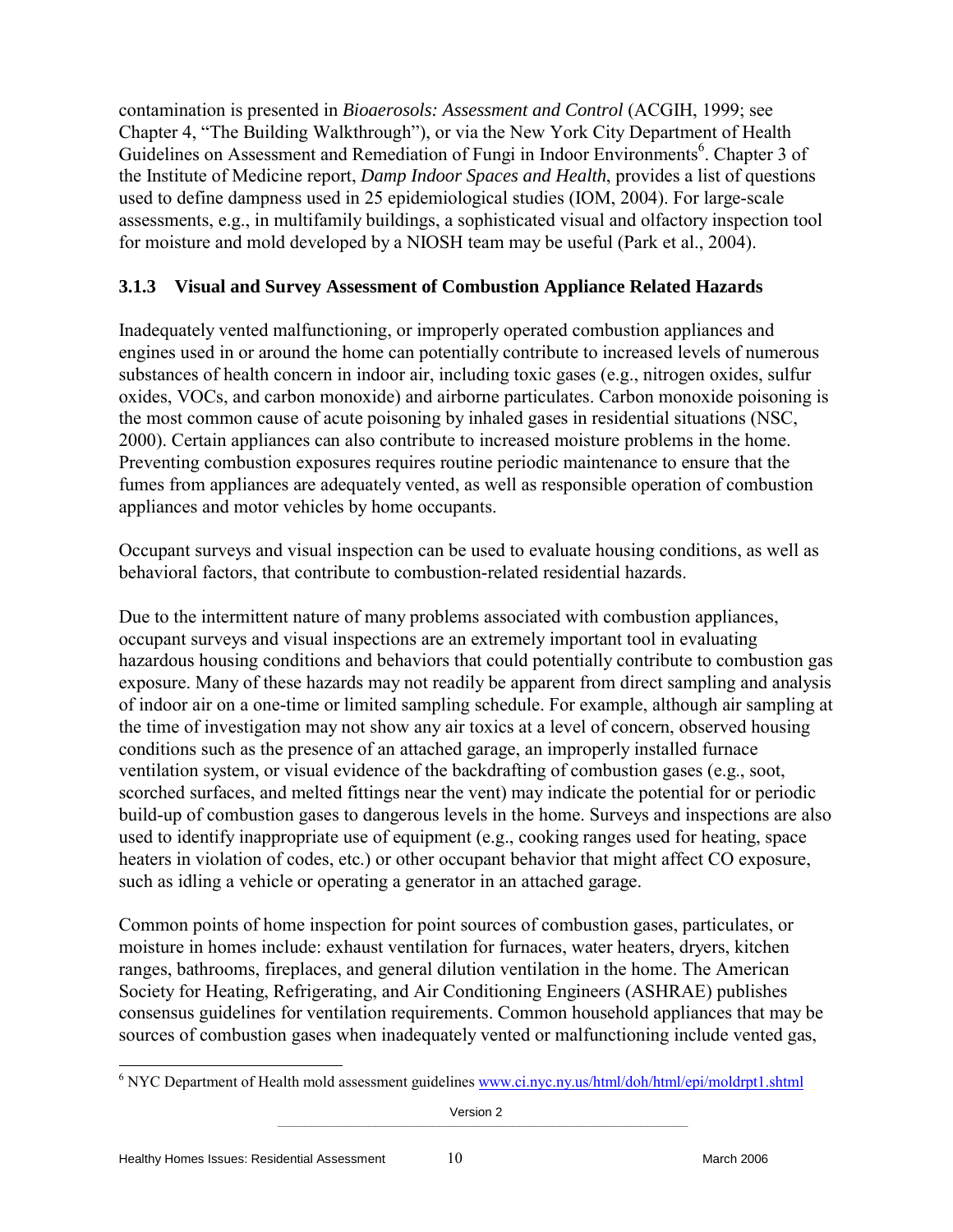oil, and wood burning appliances such as water heaters, furnaces and boilers, dryers, fireplaces and woodstoves, as well as unvented appliances like space heaters, cooking ranges, and ovens. Combustion gases in the indoor environment from vented combustion appliances (furnaces, hot water heaters, and gas clothes dryers) are generally negligible unless the unit is malfunctioning, leaking, or backdrafting (USEPA, 2000). According to an U.S. EPA report, because unvented gas cooking ranges and ovens are used intermittently for cooking purposes, it is not likely that their use would result in substantial increases in CO over long periods of time, except possibly in households where gas ovens are being used improperly as a primary or secondary source of heat (USEPA, 2000). Other unvented combustion sources can also be a hazard when used improperly, such as charcoal grills, hibachis, or gasoline-powered engines or tools (e.g., portable generators, pumps, or power washers) used in enclosed or partially enclosed environments, or gasoline-powered vehicles started or left idling in attached garages. CO can potentially be drawn into a house from any combustion source being operated in an attached garage, including motor vehicles, lawn mowers, or grills. Even if the garage doors are open, CO can seep into the house, particularly in situations where backdrafting is occurring.

Numerous organizations, such as the CPSC and the Canada Mortgage and Housing Corporation (CMHC), as well as several commercial organizations, provide guidance on important home checkpoints for conducting overall CO investigations in the home. In November 2003, the CPSC made the following guidance available online: "Responding to Residential Carbon Monoxide Incidents: Guidelines for Fire and Other Emergency-Response Personnel."<sup>7</sup> Other examples include the Building Performance Institute's (BPI) draft protocol, "Carbon Monoxide Analyst Protocol,"8 and R.J. Karg Associates' "Chicago Protocol: A Protocol for the Testing of Carbon Monoxide Emissions."<sup>9</sup>

Typical appliance (e.g., furnace, stove, or fireplace) problems leading to the release of CO in homes that may be difficult for a homeowner to identify include: cracked heat exchangers; insufficient air for proper combustion; defective/blocked flues; and maladjusted burners. According to the CPSC, yearly inspections of homes by a professional (e.g., heating contractor or Gas Company) should include a careful look at the following sources of CO:

- **Furnaces, water heaters, boilers, and stoves.** If they burn natural gas, heating oil, wood, or other kinds of fuel, these appliances are potential sources of CO and other toxic combustion gases.
- **Chimneys, flues, and vents.** Flues and chimneys should be inspected before each heating season for leakage and for blockage by creosote or debris. Creosote buildup or leakage could cause black stains on the outside of the chimney or flue. These stains can mean that pollutants are leaking into the house. All vents to furnaces, water heaters, or boilers should be checked to make sure they are not blocked, loose, or disconnected. Snow and ice also create the potential for vent blockages. Owners and residents should

 $\overline{a}$ <sup>7</sup> www.cpsc.gov/library/foia/foia04/os/resident.pdf

<sup>8</sup> http://home.att.net/~cobusters1/coprotocol.htm

<sup>9</sup> http://www.karg.com/CO%20Protocol.htm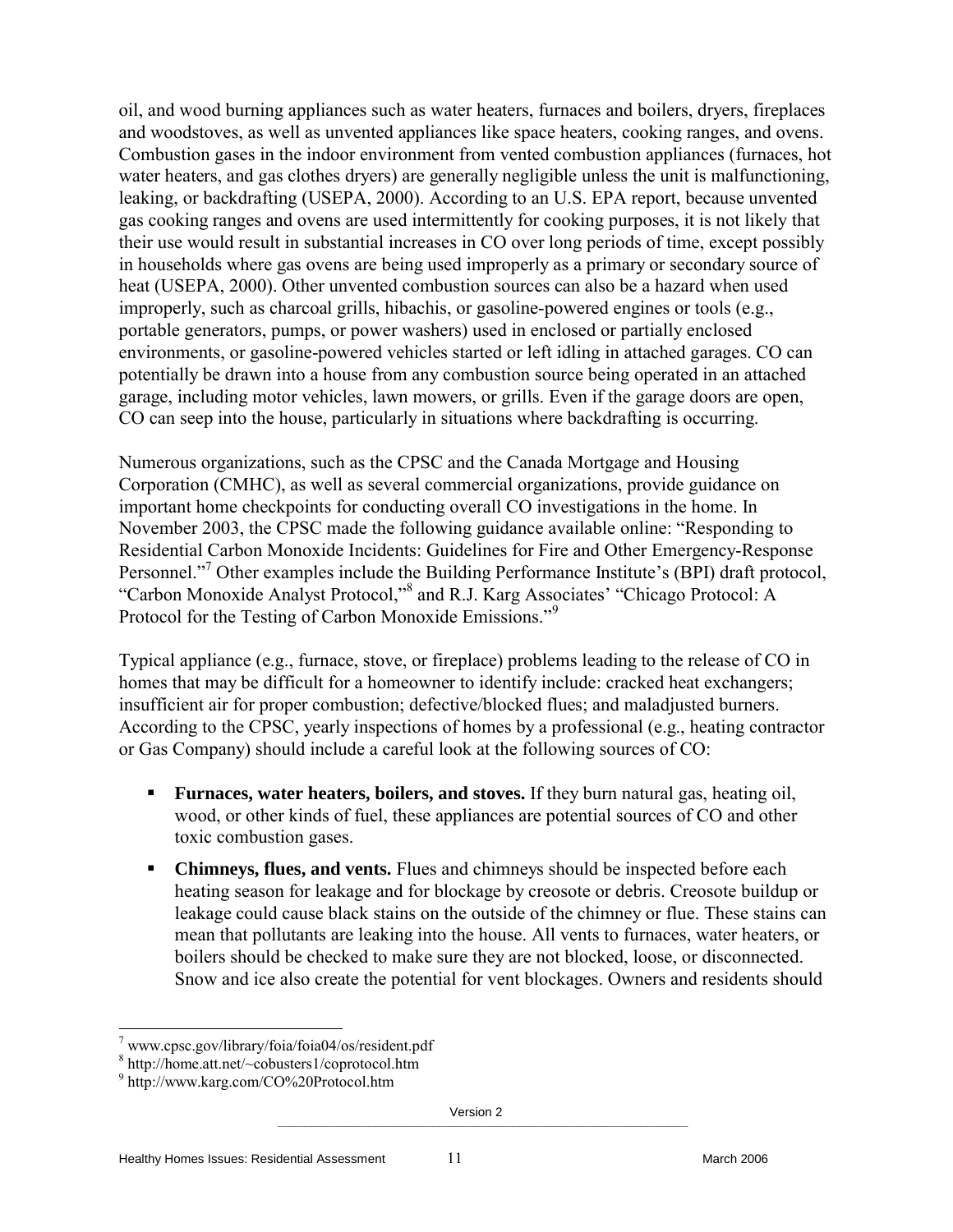know where all of their vents exhaust and be aware of those areas where heavy snow or ice can impact proper operation.

- **Improper ventilation.** Fuel burning appliances require adequate ventilation. A supply of fresh air is important to help carry pollutants up the chimney, stovepipe, or flue and is necessary for the complete combustion of any fuel.
- **High Temperature Plastic Venting (HTPV) pipes.** Consumers should have the vent pipes on their natural gas or propane heating systems inspected for the presence of HTPV pipes. The HTPV pipes could crack or separate at the joints and leak CO into the home. In 1998, virtually the entire furnace and boiler industry together with the manufacturers of high-temperature plastic vent (HTPV) pipes joined with the CPSC to announce a vent pipe recall program.

Another target area for professional assessment is the potential for backdrafting problems, particularly in tightly-sealed homes. Backdrafting occurs when the air pressure within a home is lower than the air pressure outside, a phenomenon known as house depressurization. When these conditions exist, flue combustion gasses  $(CO, CO<sub>2</sub>, NO<sub>2</sub>, etc.)$  can reverse direction, spilling into the living area of a home instead of traveling up a vent or chimney. Visual evidence of the backdrafting of combustion gases includes soot, scorched surfaces, and melted fittings near the vent (CMHC, 1998). If a backdrafting problem is suspected, a professional heat contractor should check the house and heating systems. Small temperature-sensitive strips called "Backdraft Indicators" can be attached to the draft diverter (which regulates the flow of air in HVAC systems) to detect backdrafting of exhaust gases (ISU Extension Publication, 1996). A chimney flow test may also be conducted by holding a smoke indicator (such as an incense stick) near the draft hood of a gas furnace or water heater, and watching the direction of smoke movement at the draft hood or damper, both with and without exhaust fans and other exhaust equipment in the house turned on (CMHC, Combustion Gases in Your Home online). If the smoke moves into the house, there may be a spillage problem.

Various guidance documents with suggested protocols for conducting safety testing of combustion appliances, including spillage and CO emissions, have been developed, including:

- ASTM Standard E1998-02, "Standard Guide for Assessing Depressurization-Induced Backdrafting and Spillage from Vented Combustion Appliances";
- Section H of the National Fuel Gas Code (ANSI Z223.1/NFPA 54);
- ASHRAE 62.2 Appendix A, Checking the Venting of Combustion Appliances;
- Canada General Standards Board- 51.71-95, "The Spillage Test Method to Determine The Potential for Pressure Induced Spillage from Vented, Fuelfired, Space Heating Appliances, Water Heaters and Fireplaces"; and
- Iowa State University, Agricultural and Biosystems Engineering Extension, provides numerous factsheets on combustion appliance inspection, as well as other information on CO hazards (see, for example, "Carbon Monoxide Poisoning - Checking for Complete Combustion ISU Extension Pub # AEN-175 available at http://www.abe.iastate.edu/human\_house/aen175.asp).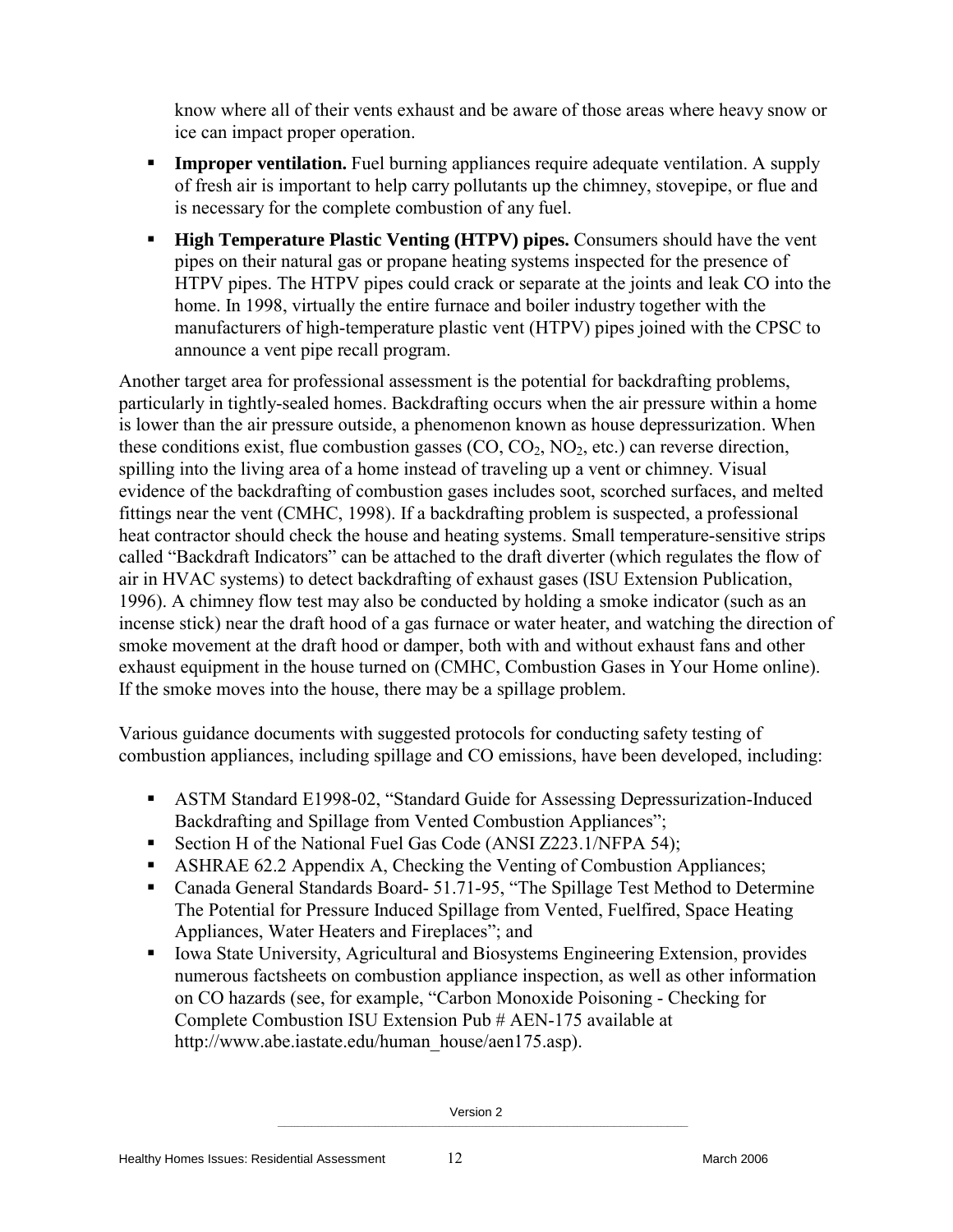Along with regular inspection of combustion appliances, properly working CO alarms can provide home occupants with warning when indoor CO levels reach dangerous levels. For example, in a study of unintentional CO poisoning deaths in New Mexico (1980 through 1995), Yoon et al. (1998) found that 49% of residential CO deaths occurred when the occupants were sleeping and estimated that (of the victims without the presence of alcohol in their blood) approximately half (78) of the deaths could have been prevented if audible CO alarms were used. The U.S. CPSC recommends that consumers purchase home alarms that meet specifications established by Underwriters Laboratories (UL) 2034 standard for CO detectors/alarms, "Single and Multiple Station Carbon Monoxide Detectors" (UL, 2002) or the Canadian Standards Association CAN/CSA 6.19-01, and the previous International Approval Services IAS 6-96. All three organizations are well respected standards developers and their standards are equally acceptable to the CPSC staff. CPSC recommends that all homes have one CO alarm that meets the requirements of UL 2034, IAS 6-96, or CAN 6-19-01 installed in the hallway near every separate sleeping area of the home.

#### **3.1.4 Visual and Survey Assessment of Pesticide Hazards**

From a public health program perspective, simple, non-invasive methods to assess potential pesticide exposures in the home include inventory surveys of pesticides stored throughout a home and garage and recall questionnaires about pesticide use and frequency of application (Adgate et al., 2000). These methods are lower in cost than conventional sampling and chemical analyses and point to the general prevalence of pesticides use in and around the home, and thus the potential for an exposure event to occur. However, the inventory approach will miss a product that has been used completely and no container remains for counting. Surveys are also often flawed because personal recall of pesticide use has low validity generally, and recall of specific product use is quite poor (Gordon et al., 1999). Some of this is due to the very nature of insecticide use indoors – products are readily available in convenient-to-use containers, and use is sporadic and rapid. In addition, individual activity factors, for the applicator, the child, other family members, and even pets, can have dramatic impacts on exposure. An individual's attitude and perception of risk related to pesticide use can also influence information obtained in questionnaires and potentially result in underreporting, especially when questions used to obtain information are limited in scope (Nieuwenhuijsen et al., 2005).

Very limited information is available on how well pesticide exposure information obtained from questionnaires corresponds with data collected from environmental samples taken in the home. Sexton et al. (2003) found that telephone screening and questionnaires were inadequate predictors of households exposed to higher levels of target pesticides, possibly due to incongruity between the general questions asked on the survey and the far more specific pesticide measurements taken in sample homes. However, Colt et al. (2004) found information gathered from the use of detailed questionnaires that included visual aids and focused on the types of pests treated, who applied the pesticide, how often the pesticide was applied, and longer time frames of interest, correlated well with the types of pesticides found in vacuum bag samples. In addition, authors suggest that detailed questionnaires can be useful in capturing pesticides used in the home prior to the installation of carpets. Therefore, when used in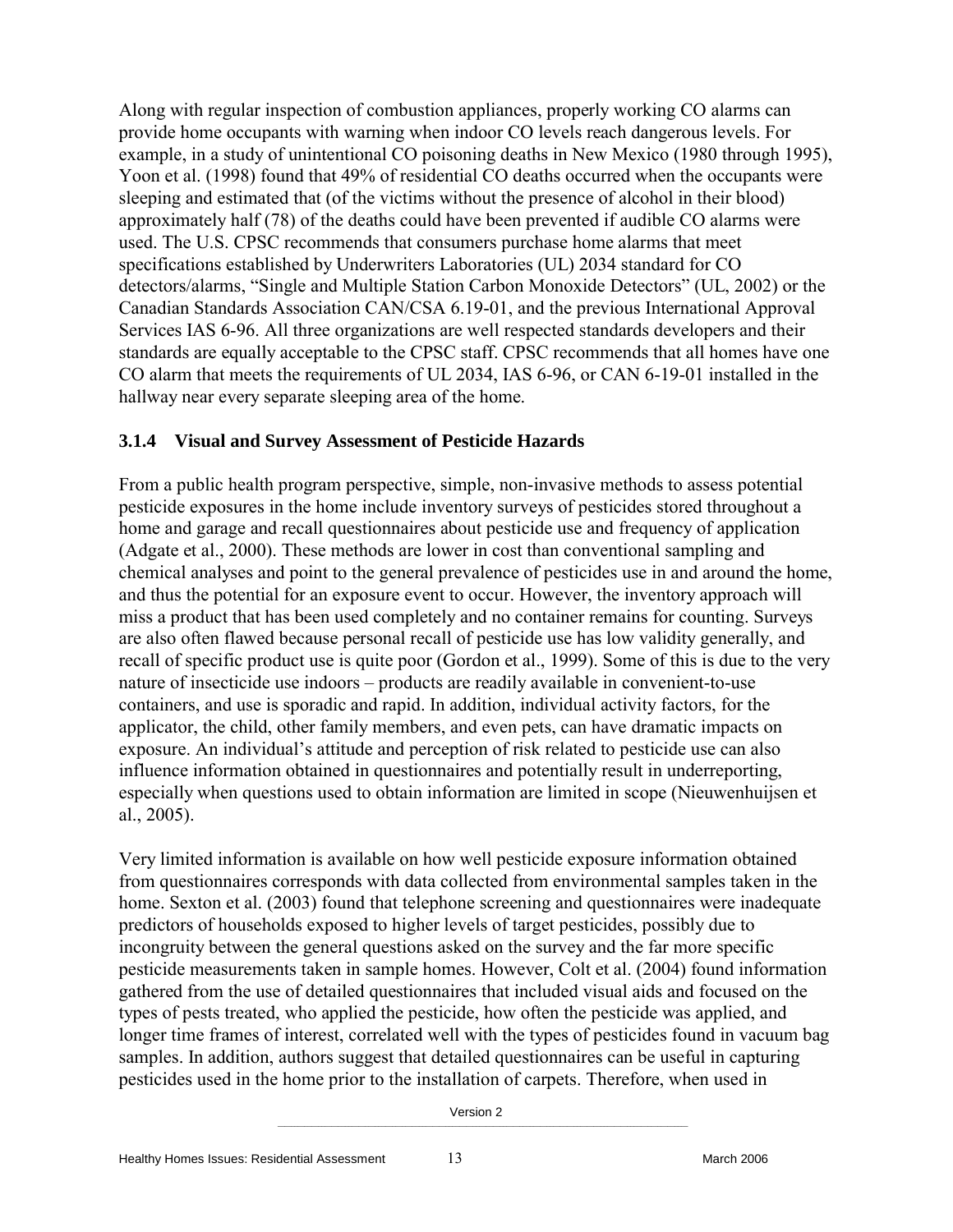conjunction with environmental sampling, questionnaires can provide additional useful information that may not otherwise be captured.

## **3.1.5 Visual and Survey Assessment of Behavioral Hazards**

There are a number of common activities and consumer products that, when conducted or used in an unsafe manner, can produce indoor air contaminants, unintentional poisoning risk, or other injury risk. For example, inappropriate use of combustion appliances can result in increased levels of CO in indoor environments. Choice of products and protocols for activities such as cleaning, cooking, pest control, and renovation (paints, varnishes, wall and floor coverings, demolition, etc.) may involve avoidable hazards if alternate (e.g., less toxic) products are used and safety precautions (e.g., adequate ventilation) are practiced. Simple behavior modifications such as removal of clutter and loose throw rugs in walkways, use of appropriate footwear, and improved lighting have the potential to reduce fall hazards in the home.

The lack of safety devices in the home is also a primarily behavior-controlled factor in injuryrelated hazards. Potential points of inspection for safety devices in a home include: smoke alarms, CO detectors, fire extinguishers, ground fault circuit interrupters, and, if children are present, safety gates, window guards, outlet covers, and anti-scald devices on water faucets.

Hygiene-related health hazards in the home include microorganisms (e.g., bacteria, mold), toxicants (bacterial, fungal, or chemical), and allergens (Jones, 1998). In addition, hygienerelated housing conditions (e.g., presence of standing water or open food sources) have been shown to promote cockroach and rodent infestations (Bradman et al., 2005).

**3.1.5.1 Behaviors Affecting Risk of CO exposure.** Surveys and visual inspection can provide valuable insight into home occupant behaviors that can potentially affect the risk of CO exposure. For example, surveys and inspections may be used to identify inappropriate use of equipment by occupants (e.g. cooking ranges for heating, space heaters in violation of codes, etc.) or problems with equipment, chimneys, flues, vents, or ventilation.

Commonly recommended points for homeowner education regarding CO hazards and behavior include:

- **Proper use, cleaning, and maintenance of gas ovens (e.g., making sure secondary air** ports are not blocked by aluminum foil, never using stove tops or ovens to heat your home).
- **Proper use of propane, natural gas or charcoal barbecue grills, portable generators, or** any gasoline-powered tool (i.e., never use indoors or in an attached garage).
- Safety where attached garages are present (e.g., never starting a vehicle in a closed garage, pulling the car out immediately onto the driveway, then closing the garage door to prevent exhaust fumes from being drawn into the house).
- The importance of regularly checking the clothes dryer and other ductwork and outside vent covers for blockages such as lint, snow, or overgrown outdoor plants.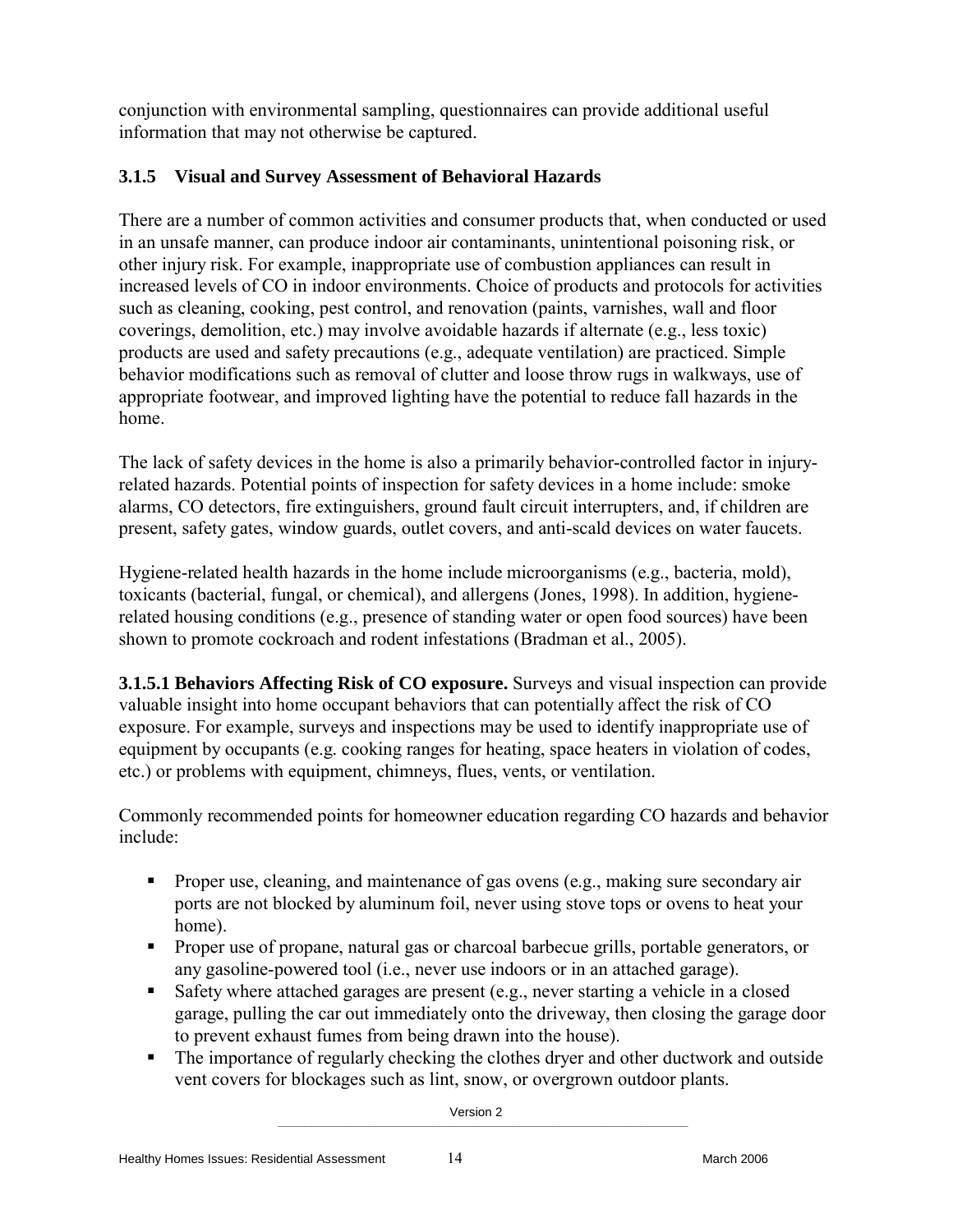- Information on the proper use, placement, and maintenance of CO alarms.
- Education about the need to have all gas or other fuel-burning appliances inspected and maintained regularly by a professional, chimney flues cleaned regularly, etc.

**3.1.5.2 Survey of Occupant Knowledge of Safety Procedures and Devices.** As discussed previously under "Structural Injury Hazards," a home safety assessment may include a survey on homeowner knowledge of devices to prevent burns and deaths associated with fire, including smoke alarms, fire extinguishers, home sprinklers, escape ladders, anti-scald devices for showers and sinks, safety covers for outlets, and ground circuit interrupters. The survey may also include assessment of other risk behaviors, for example: leaving children unsupervised, not locking up poisons and firearms, smoking in the home, not using childproof lighters, not using flame retardant sleepwear, lack of practiced fire escape routes, placing space heaters near flammable materials, and not using low thermostat settings for water heaters.

Commonly recommended points for homeowner education regarding injury hazards and behavior include:

- **Fire and Burn Education**. Programs funded by the National Fire Protection Association and public fire departments help save lives by teaching the public how to prevent fires and how to react during fires. Fire prevention education includes lessons on potential home fire hazards (e.g., smoking in bed, poorly maintained furnaces and chimneys), how to "stop, drop, and roll," the use and maintenance of smoke alarms, fire extinguishers, home sprinklers, and thermostats in water heaters (see Section 3.1.1.2), the danger in leaving children unattended, keeping matches and lighters away from children, and developing a family escape plan that includes multiple escape routes with unblocked exits or quick-release devices (for bars and locks), fire drills, and a designated safe meeting place outside.
- **Falls**. Prevention measures involve modifying behavior or home structure. For parents, these include actions such as securely strapping children in high chairs, moving cribs away from windows, supervising children, child-proofing homes (e.g., use of safety gates and installing window bars), and repairing structural defects.
- **Poisoning**. Beyond the CO-poisoning hazards discussed in Section 3.1.4.1 above, the primary residential hazards associated with other types of unintentional poisonings are behavior (e.g., not locking up dangerous substances, improper use of products such as cleaners and pesticides, accidental or improper drug ingestion), exposure to lead-based paint (e.g., dust from sanding lead-based paint, peeling paint chips), and lack of childproof storage for toxic substances. Preventive measures include mitigating lead hazards, installing safety locks on cabinets, locking up medicines and dangerous substances, buying less toxic consumer products, and taking medicines as prescribed.
- **Choking**. Methods to prevent choking include keeping dangerous objects away from children and education on the Heimlich maneuver and CPR, the appropriate size of toy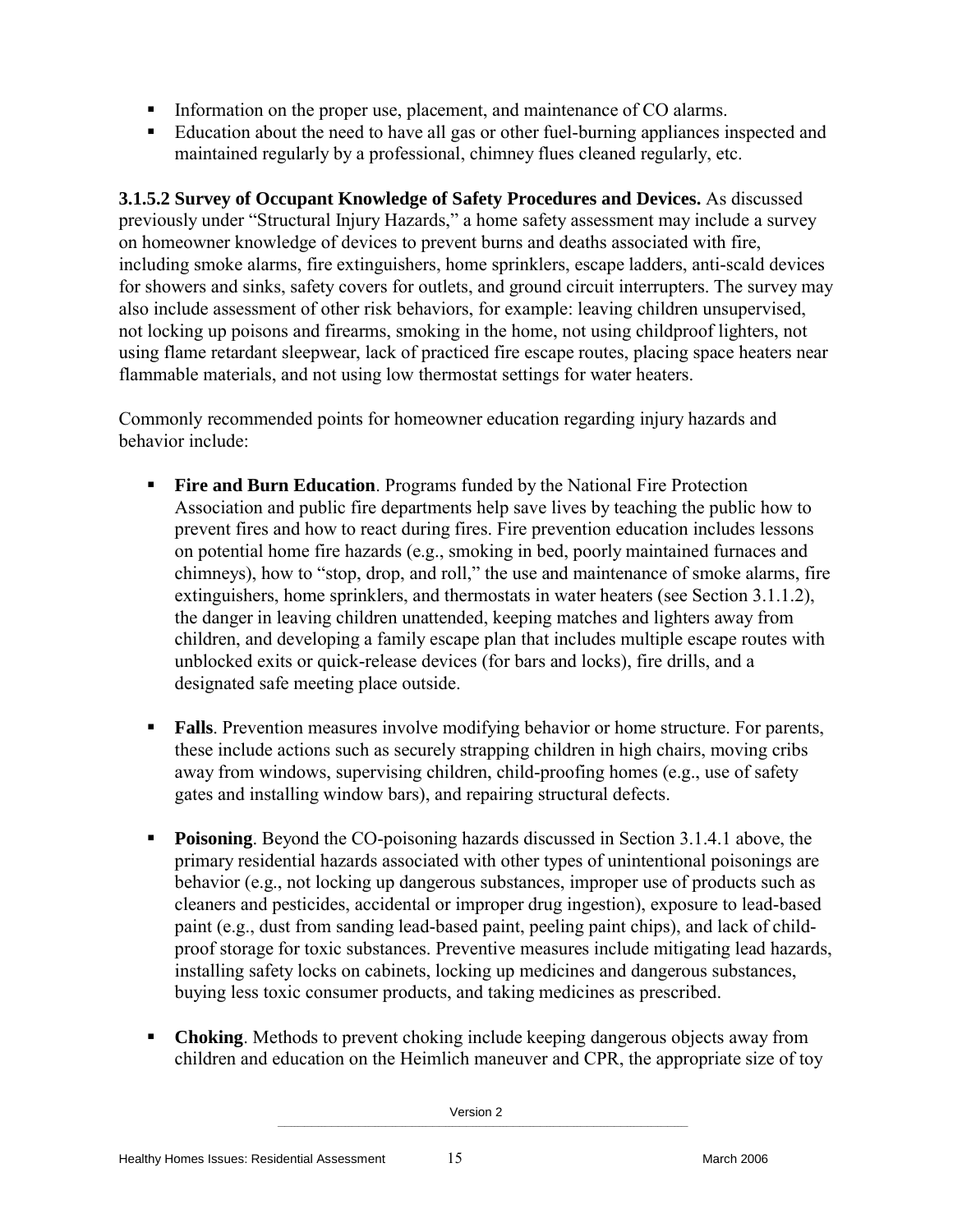parts for small children, and the appropriate size of food for small children and the elderly.

- **Drowning**. Training in cardiopulmonary resuscitation (CPR) is strongly recommended for owners of swimming pools (Baker et al., 1992). A study of low-income urban families found that 89 percent of children aged 35 to 59 months and 6 percent of those younger than 3 years old sometimes bathed without adult supervision (Santer and Stocking, 1991). Prevention of drownings and near-drownings requires education concerning the importance of supervising children, particularly during bathing and while five-gallon buckets are in use. The CPSC offers three free publications consumers can use to help prevent child drowning: "Safety Barrier Guidelines for Pools," "How to Plan for the Unexpected – Preventing Child Drownings," and "Guidelines for Entrapment Hazards: Making Pools and Spas Safer." Copies of these publications can be obtained at CPSC's website at www.cpsc.gov.
- **Suffocation and Strangulation**. Prevention requires safe sleep and play environments for children. Cribs slats should be less than 2 3/8 inches apart; mattresses and sheets should be well-fitting; storage and toy chests should have safety lids; window cords should be tied up, and plastic bags should be kept out of reach of children. Parents can also further reduce suffocation hazards in young children by following CPSC guidelines to avoid placing babies to sleep on adult beds (CPSC, 2004a), soft bedding for babies (CPSC, 2004b), ill-fitting crib sheets (CPSC, 2004c), and improperly fitting crib mattresses (CPSC, 2004d).
- **Firearm Safety**. Following safe gun storage practices (i.e., keeping firearms locked and unloaded and ammunition locked and stored separately) minimizes the risk of firearmrelated injury.

#### **3.1.6 Visual and Survey Assessment of Asthma-Related Hazards**

While the discussion in this report focuses on quantitative methods for assessing residential allergens and other potential asthma trigger, other methods such as lower cost visual inspection or questionnaires or checklists can also provide a qualitative assessment of the potential asthma hazard in a home. Visual measures such as dampness, visible mold growth, signs of cockroach or rodent activity, the presence of pets, the presence and condition of upholstery and carpets, the presence of sources of CO or VOCs, and general cleanliness, can all be used to identify particularly obvious sources of potential asthma exacerbation.

Chew et al. (1998) evaluated the usefulness of a home characteristics questionnaire in predicting indoor allergen levels and found that although certain home characteristics (such as smooth versus carpeted versus smooth floors) were significant predictors of increased allergen levels, home characteristics reporting was a relatively weak predictor of the absence of allergen. For example, in comparison to dust from smooth floors, dust from carpeted bedroom floors had 2.1 times the risk of having dust mite allergen at levels  $\geq 10 \mu g/g$ ; however, high levels of allergen were also measured in situations where no carpets were present. The authors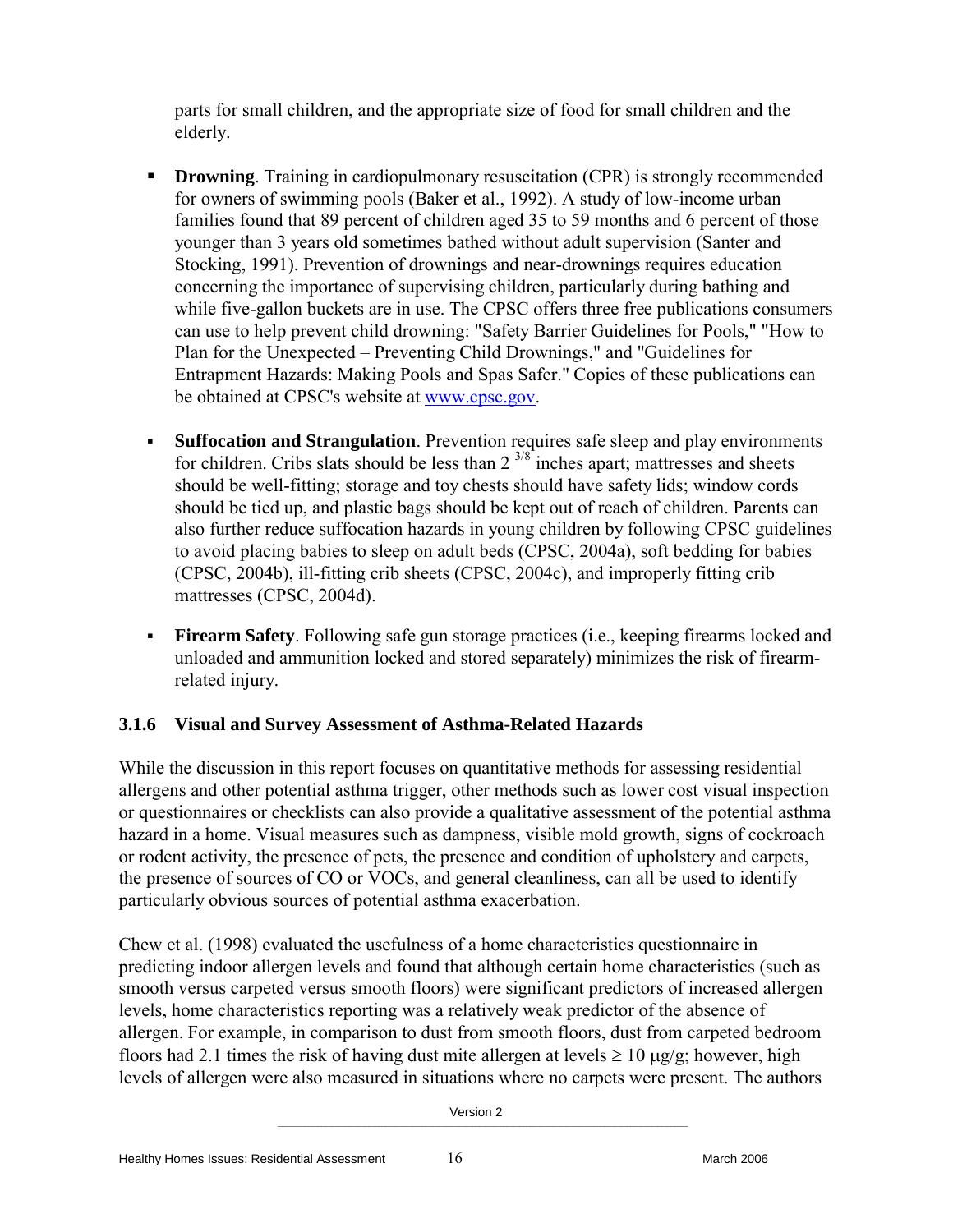noted that relatively high levels of allergens can be present even in situations where general home characteristic would suggest otherwise (e.g., where beds were encased in plastic, no cats were present, no carpets were present, and no sign of cockroaches had been reported).

## **3.2 Collection of Environmental Samples**

Collection of environmental samples of dust, air, mold, etc. allows for direct measurement of a wide range of hazard indicators such as allergens, molds, pesticides, and toxic substances. The advantage of this assessment method is that it provides a quantitative estimate of the hazardous substance. However, as can be seen from the history of lead risk assessment, the remaining challenge is the interpretation of the quantitative measures of the hazardous substance in the specific measured medium in terms of exposure and risk, especially given the fact that for many residential hazards, significant questions remain concerning risk factors and levels of concern.

## **3.2.1 Bulk and Surface Sampling: Dust and Other Solid Media**

Dust sampling is commonly used to estimate environmental levels and hazard potential for allergens, lead, and various other toxic substances (e.g., pesticides) that are associated with particulate matter. Results are typically expressed as either concentration (units of weight of substance per weight of dust) or loading (units of weight of substance per unit of area sampled). Sampling of dust reservoirs is usually achieved using a suction device or wipe sampling. In residential investigations, hand-held vacuums with special filters are typically used.

Recently, Arbes et al. (2005) evaluated the feasibility of having subjects collect their own home dust samples. Results of the study, which compared allergen concentrations between subjectand technician-collected samples (n=102), indicated that correlations between subject- and technician-collected samples were strong for concentrations of cat allergen and dust mite allergen, although subjects collected lighter dust weight samples. The authors concluded that, with some limitations, subject-collected dust sampling appears to be a valid and practical option for epidemiologic and clinical studies that report allergen concentration as a measure of exposure.

Sampling of dust reservoirs is usually achieved using either a suction device or wipe sampling. HUD has developed a recommended "Vacuum Dust Sample Collection Protocol for Allergens" for use by HUD Healthy Homes Initiative grantees (HUD, 2004a). The protocol is adapted from sampling methods used in the National Survey of Lead in Allergens in Housing and the Inner-City Asthma Study, and it is supported by a companion HUD document, "Background and Justification for a Vacuum Sampling Protocol for Allergens in Household Dust" (HUD, 2004b). These and other reports containing dust sampling methods are available on HUD's website at http://www.hud.gov/offices/lead/techstudies/Allergen\_Dust\_Sample\_Protocol.doc. A hand-held portable vacuum cleaner, electric powered, not battery operated, is recommended, with a filter, sleeve or thimble dust collection device. Most electric powered canister vacuum cleaners are essentially equivalent in their measurement of indoor allergens, but it is necessary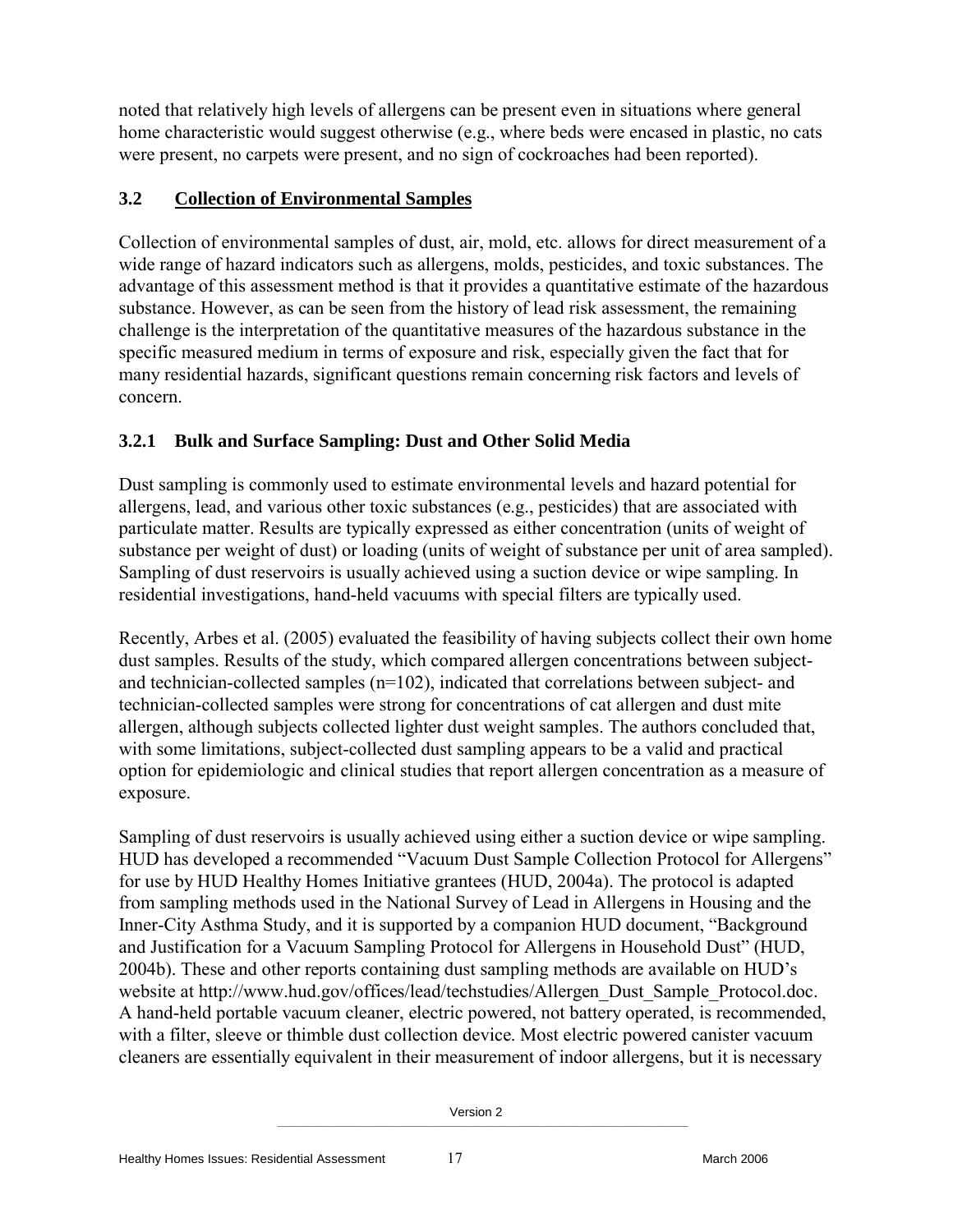to choose a model that can accommodate the dust collection device that will be used (HUD, 2004a).

Various factors, including design of the vacuum collector, characteristics of the surface sampled (e.g., carpet vs. smooth floor, construction of the carpet, type of carpet fiber), and other environmental characteristics (e.g., relative humidity) have all been shown to affect the efficiency of vacuum dust collection (Wang et al., 1995; NAS, 2000). For example, Wang et al. (1995) observed that when collecting dust with a vacuum sampler from a shag carpet surface, lower relative humidity (e.g., around 20 percent, as would be encountered during a dry, cold season) increased the intensity of the electrostatic field on the carpet and thus significantly decreased the collection efficiency of the vacuum.

**3.2.1.1 Allergens.** An overview of sampling assessment strategies for selected residential asthma triggers (allergens) is summarized in Table 2. Indoor environments generally contain large reservoirs of allergens in settled dust accumulated in carpets, bedding, and upholstery. Depending on dust disturbing activity, only a very small amount is usually airborne at a given time (with the exception of cat and other animal allergens, which may also have relatively high airborne levels). The primary route of exposure to allergens is presumed to be inhalation of airborne particles. Reservoir levels are more reflective of an integrated chronic exposure rather than being markers for short-term exposures. Therefore, environmental assessment with regard to allergens has primarily involved measuring allergen levels in dust samples obtained from reservoir sources within the house. Bedroom concentrations are typically used as markers of allergen exposure because activity pattern analyses indicate that bedroom areas are where the majority of exposure usually occurs (NAS, 2000).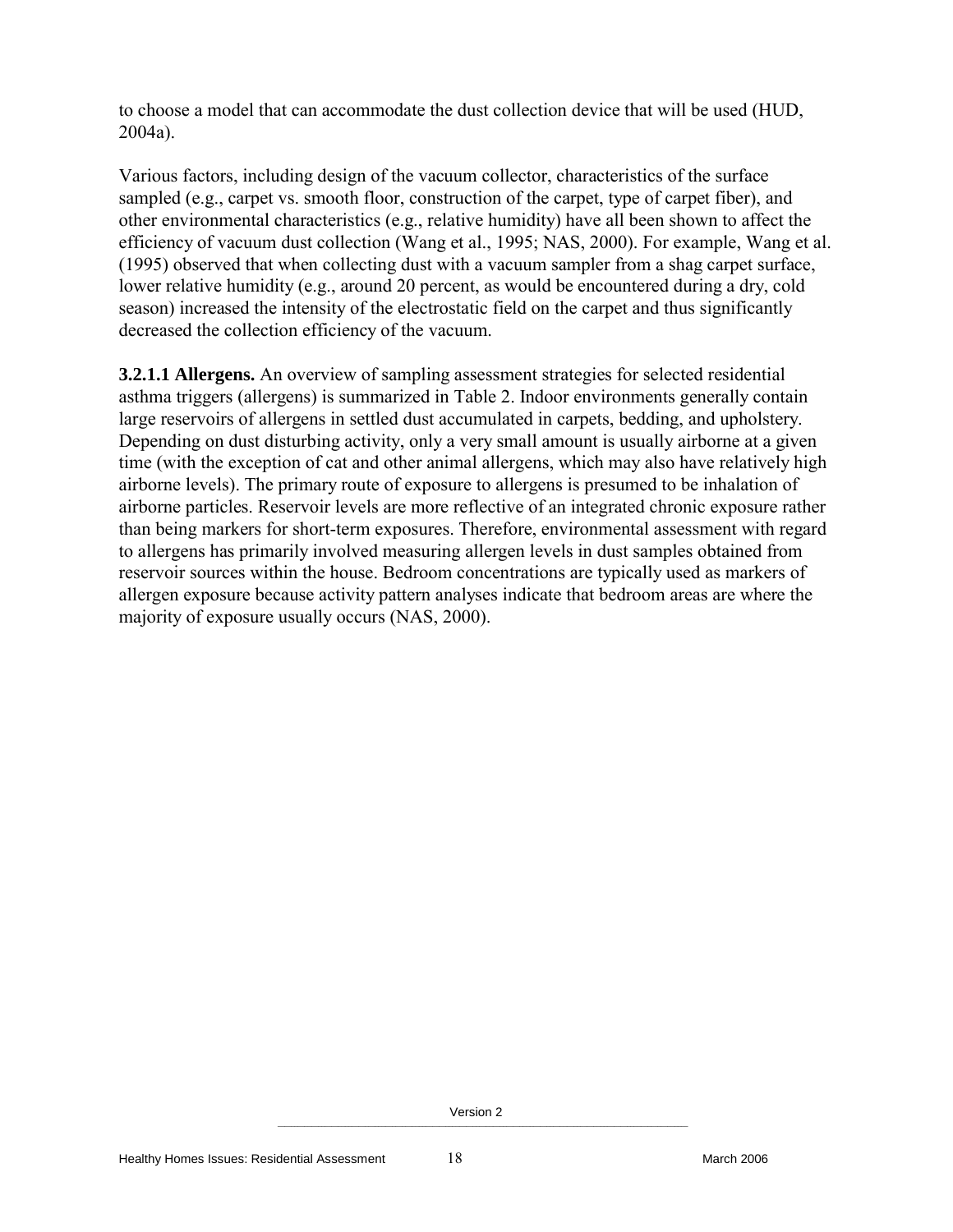|                             | <b>Assessment Strategy</b>                                |                                                                                        |                                                                     |                                             |                                                      |                                                                                                       |  |  |
|-----------------------------|-----------------------------------------------------------|----------------------------------------------------------------------------------------|---------------------------------------------------------------------|---------------------------------------------|------------------------------------------------------|-------------------------------------------------------------------------------------------------------|--|--|
| Residential                 | Sampling                                                  |                                                                                        |                                                                     | Analysis                                    |                                                      | <b>Test Applicability</b>                                                                             |  |  |
| Trigger                     | Method                                                    | Reliability                                                                            | Method (units)                                                      | Quality assurance                           | <b>Important Species</b>                             | Data Obtained <sup>2</sup>                                                                            |  |  |
| Dust mite<br>allergens      | Dust sampling by<br>vacuum                                | Spatially and temporally<br>variable; most mites in settled<br>dust                    | ELISA $3 \mu$ g/g)                                                  | Accurate quantitation,<br>sensitive         | Dermatophagoides<br>species and Blomia<br>tropicalis | Allergen levels (Group 1<br>(Der p 1 * and Der f 1);<br>Group 2 (Der p 2 and Der<br>f $2$ ); Blo t 5) |  |  |
|                             |                                                           |                                                                                        | ACLOTEST® <sup>4</sup>                                              | Semi-quantitative<br>(quicktest)            | D. pteronyssinus and D.<br>farinae                   | Detection of Group 2<br>mites sensitive to 0.5<br>µg/g dust                                           |  |  |
|                             |                                                           |                                                                                        | Gold-based lateral flow<br>test <sup>5</sup>                        | Semi-quantitative,<br>sensitive (quicktest) | D. pteronyssinus and D.<br>farinae                   | Allergen levels (Der p 1 *<br>and Der f 1)                                                            |  |  |
|                             | Air sampling with<br>static or personal<br>sampler        | Spatially and temporally<br>variable: also variable with<br>disturbance                | ELISA $3$ (pg/m <sup>3</sup> )                                      | Accurate quantitation,<br>sensitive         | D. pteronyssinus                                     | Allergen levels (Group 1<br>(Der p 1 * and Der f 1);<br>Group 2 (Der p 2 and Der<br>$f$ 2); Blo t 5)  |  |  |
|                             | Dust or air (sampled<br>as above)                         | See above                                                                              | Particle immunostaining                                             | Extremely sensitive                         | D. pteronyssinus                                     | Allergen levels (Der p 1*<br>and Der p 2)                                                             |  |  |
| Cockroach<br>allergens      | Dust sampling by<br>vacuum or air                         | Spatially and temporally<br>variable; most cockroach                                   | ELISA 3 (Units/g) (dust)<br>ELISA 3 (Units/m <sup>3</sup> ) (air)   | Accurate quantitation,<br>sensitive         | Blatella germanica and<br>Periplaneta americana      | Allergen levels (Bla g 1<br>and Bla g 2)                                                              |  |  |
|                             | sampling with static<br>or personal sampler               | allergen in settled dust; air<br>levels variable with disturbance                      | Particle immunostaining                                             | <b>Extremely sensitive</b>                  | Blatella germanica                                   | Allergen levels (Bla g 1)                                                                             |  |  |
|                             | Trapping                                                  |                                                                                        | Cockroach counts                                                    |                                             | Nonselective                                         | Estimates of cockroach<br>population                                                                  |  |  |
| Pet and rodent<br>allergens | Dust sampling by<br>vacuum or air<br>Sampling with static | Spatially and temporally<br>variable: variable with<br>disturbance; high levels of pet | ELISA $3$ ( $\mu$ g/g) (dust)<br>ELISA 3 (pg/m <sup>3</sup> ) (air) | Accurate quantitation,<br>sensitive         | Felis domesticus, Canis<br>familiaris, Mus musculus  | Allergen levels (Fel d 1,<br>Can f 1 *, Mus m 1, Rat n<br>1 (rat urine))                              |  |  |
|                             | or personal sampler<br>allergen airborne                  |                                                                                        | Particle immunostaining                                             | Extremely sensitive                         | Canis familiaris and Felis<br>domesticus             | Allergen levels (Can f 1 *<br>and Feld 1)                                                             |  |  |

### **Table 2. Overview of Assessment Strategy Options for Selected Residential Asthma Triggers 1**

<sup>1</sup> See text for references.

<sup>2</sup> Allergens listed in this column are those for which monoclonal antibodies are typically commercially available for immunoassay purposes (see INDOOR Biotechnologies website, http://www/inbio.com/index.html) <sup>3</sup> Quantitative differences between allergen standards are currently an important source of assay (ELISA) variability.

<sup>4</sup> Additional information on ACLOTEST® is available on the internet from the Allergy Buyers Club, http://store.yahoo.com/allergybuyersclub/dustmitetestkit.html.  $5$  Additional information on the gold based lateral flour

 $\_$  , and the state of the state of the state of the state of the state of the state of the state of the state of the state of the state of the state of the state of the state of the state of the state of the state of the

<sup>5</sup> Additional information on the gold-based lateral flow test is available from INDOOR Biotechnologies, Ltd. Rapid Test for Mite Allergens (RAPID) at http://www.inbio.com/Rapid\_Test\_Kit.html.

\* Allergens with established WHO International reference preparations

Version 2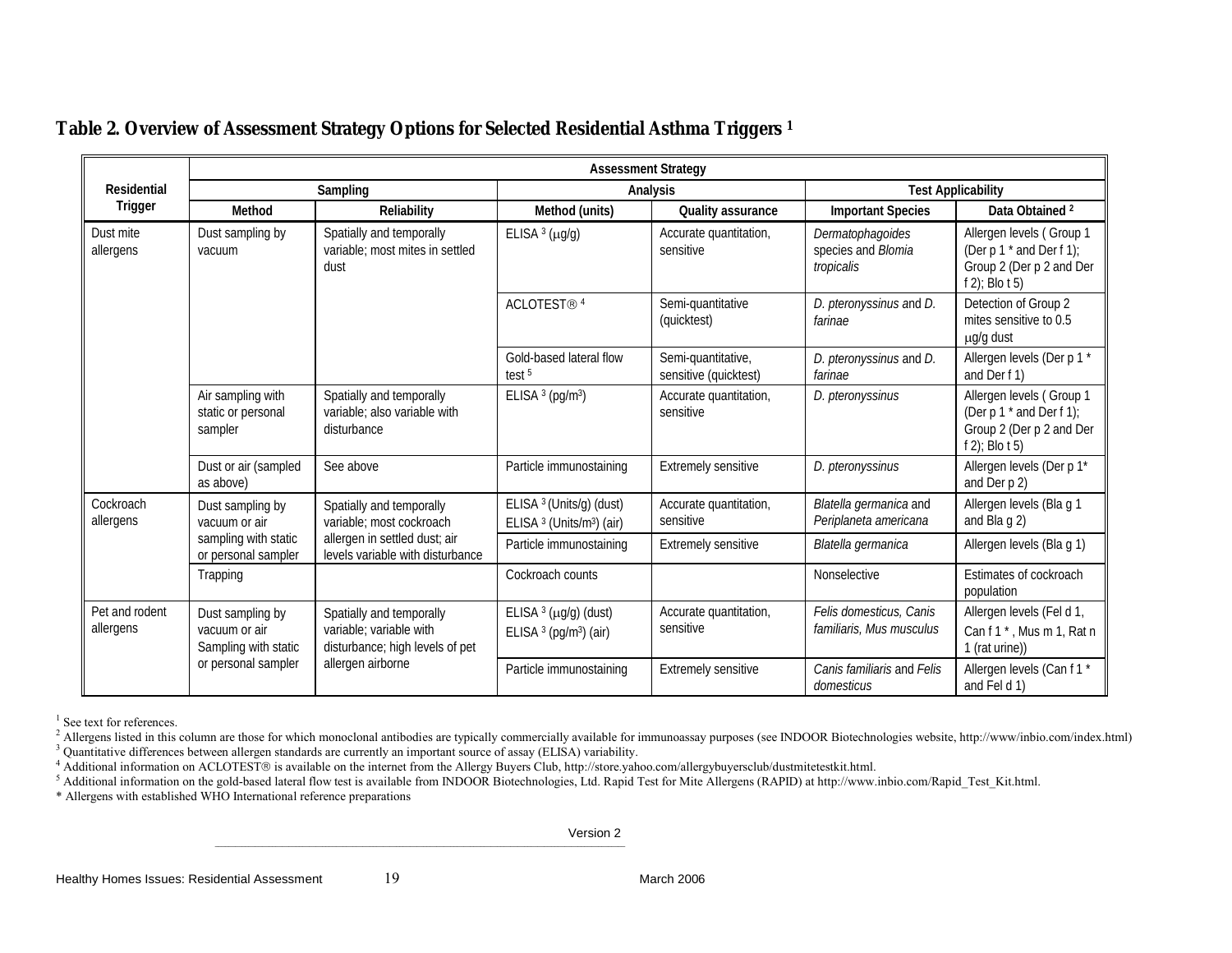| Residential<br>Trigger                                  | <b>Assessment Strategy</b>                                                                                                  |                                                                               |                                                                                 |                                                                                                                                        |                                                                                                                                                            |                                                                        |  |
|---------------------------------------------------------|-----------------------------------------------------------------------------------------------------------------------------|-------------------------------------------------------------------------------|---------------------------------------------------------------------------------|----------------------------------------------------------------------------------------------------------------------------------------|------------------------------------------------------------------------------------------------------------------------------------------------------------|------------------------------------------------------------------------|--|
|                                                         | Sampling                                                                                                                    |                                                                               | Analysis                                                                        |                                                                                                                                        | <b>Test Applicability</b>                                                                                                                                  |                                                                        |  |
|                                                         | Method                                                                                                                      | Reliability                                                                   | Method (units)                                                                  | Quality assurance                                                                                                                      | <b>Important Species</b>                                                                                                                                   | Data Obtained <sup>2</sup>                                             |  |
| Mold Allergens<br>and Surrogate<br><b>Mold Measures</b> | Dust or surface<br>sampling by vacuum,<br>surface wipe, swab,                                                               | Spatially and temporally<br>variable: air levels variable with<br>disturbance | ELISA $3 \text{ (µg/g)}$ or pg/m <sup>3</sup> )                                 | Not currently reliable for<br>fungi (e.g., Alternaria<br>counts must be very high)                                                     | Aspergillus, Alternaria,<br>Cladosporium                                                                                                                   | Allergen levels (Asp f 1<br>and Alt a 1)                               |  |
|                                                         | or tape<br>Bulk sampling of                                                                                                 |                                                                               | Spore Count                                                                     | Intact spores may not<br>account for total allergen<br>load                                                                            | All (Aspergillus and<br>Penicillium species<br>difficult to identify)                                                                                      | Concentration of spores;<br>spore identification                       |  |
|                                                         | contaminated<br>materials<br>Air sampling with                                                                              |                                                                               | Culture                                                                         | Viable fungi may not<br>account for total allergen<br>load                                                                             | All (may miss poorly<br>competing species of low<br>viability, e.g. Stachybotrys<br>chartarum.)                                                            | Species identification;<br>Estimates of fungal<br>concentrations       |  |
|                                                         | static or personal<br>sampler<br>*Also see Table 4 for<br>additional pros/cons<br>of the various types<br>of mold sampling/ |                                                                               | Chemical biomarkers<br>(ergosterol, beta-D-glucan)                              | Good indicators of total<br>biomass; cannot identify<br>species                                                                        | Not species specific:<br>Components in all fungal<br>hyphae and spores (as<br>well as some algae and<br>yeasts)<br>Beta d-glucan is<br>biologically active | Concentration of chemical<br>biomarker; Estimates of<br>fungal biomass |  |
|                                                         | assessment<br>strategies                                                                                                    |                                                                               | Polymerase chain reaction<br>(PCR) based technologies<br>(i.e., genetic probes) | Accurate: Based on<br>targeting species-specific<br>sequences of DNA for the<br>130 species for which<br>probes have been<br>developed | Species specific,<br>including but not limited<br>to: Alternaria, Aspergillus,<br>Cladosporium and<br>Penicillium                                          | Mold identification to the<br>species level                            |  |
|                                                         |                                                                                                                             |                                                                               | Particle immunostaining                                                         | Extremely sensitive                                                                                                                    | Alternaria                                                                                                                                                 | Allergen levels                                                        |  |

#### **Table 2. Overview of Assessment Strategy Options for Selected Residential Asthma Triggers 1 (continued)**

<sup>1</sup> See text for references.

<sup>2</sup> Allergens listed in this column are those for which monoclonal antibodies are typically commercially available for immunoassay purposes (see INDOOR Biotechnologies website, http://www/inbio.com/index.html) <sup>3</sup> Quantitative differences between allergen standards are currently an important source of assay (ELISA) variability.

<sup>4</sup> Additional information on ACLOTEST® is available on the internet from the Allergy Buyers Club, http://store.yahoo.com/allergybuyersclub/dustmitetestkit.html.  $5$  Additional information on the gold based lateral flour

 $\_$  , and the state of the state of the state of the state of the state of the state of the state of the state of the state of the state of the state of the state of the state of the state of the state of the state of the

<sup>5</sup> Additional information on the gold-based lateral flow test is available from INDOOR Biotechnologies, Ltd. Rapid Test for Mite Allergens (RAPID) at http://www.inbio.com/Rapid\_Test\_Kit.html.

\* Allergens with established WHO International reference preparations

Version 2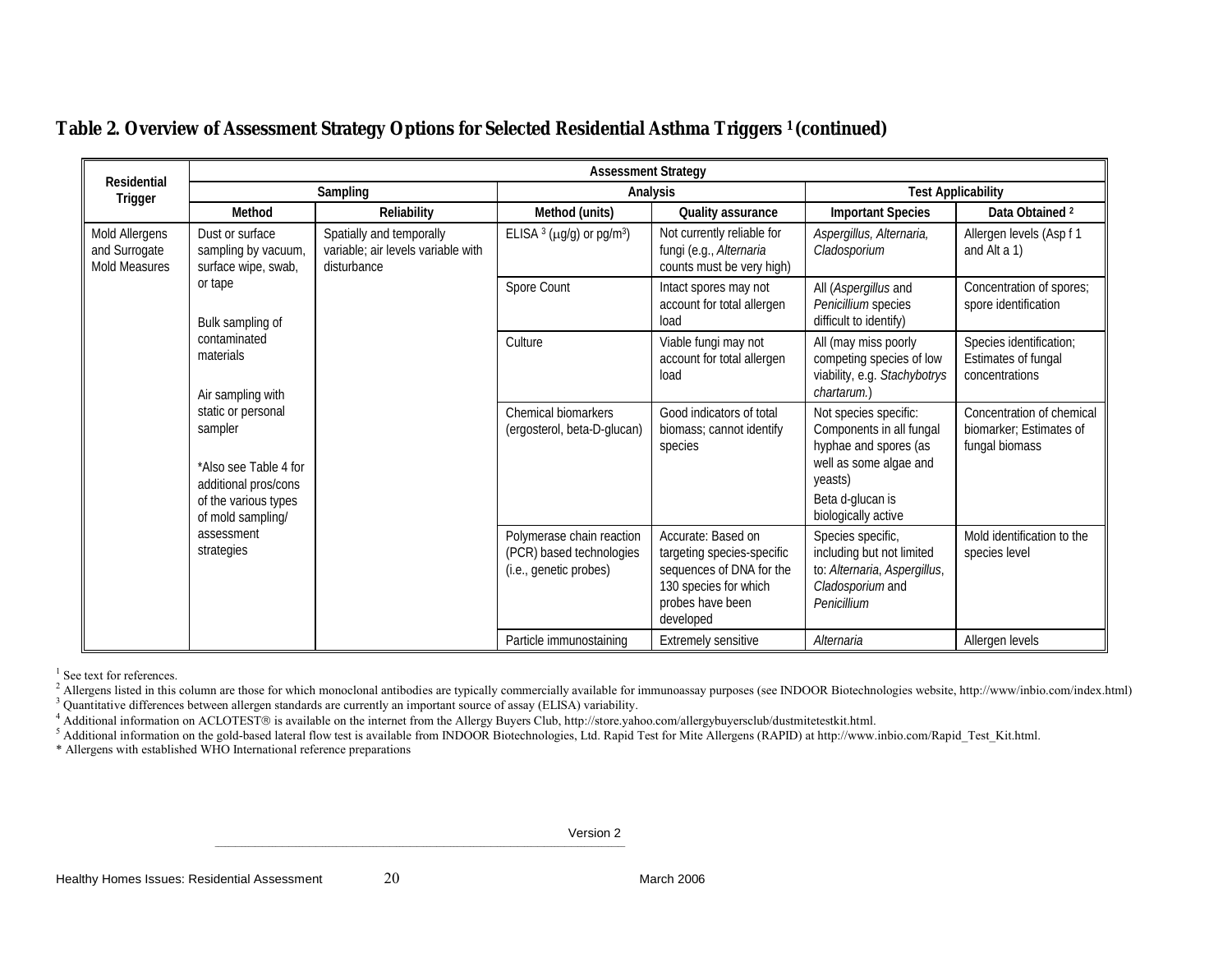For allergens associated with dust, it has been suggested that repeated sampling of dust over time gives better information about long-term exposures of the individual to allergens due to temporal variability (Hirsch et al., 1998). In addition, because it has been observed that concentrations of allergens in dust can vary significantly over short distances within a room, by convention, the sample with the highest allergen concentration is typically used as the measure of exposure (O'Meara and Tovey, 2000). Surfaces vary widely in amount of total dust from room to room or home to home. Therefore, when collecting samples of settled dust, it is advisable to record the area sampled in order to report results as concentration of allergen or other agent per unit of area (e.g.,  $m^2$ ) as well as concentration per gram of dust.

Although sampling season has been shown to be a source of variation in cat allergen (possibly associated with fur shedding cycles or the time a pet spends indoors), mite, fungi, and cockroach allergen levels (due to seasonal changes in temperature and humidity) in household dust, the influence of other home characteristics can far outweigh the significance of seasonal variation (Chew et al., 1999; Flannigan, 1997). For example, Chew et al. (1999) observed that dust mite allergen concentrations were 1.9-2.4 times higher in the autumn than in the spring but that the levels in beds in single-dwelling houses were 19-31 times higher than in apartments, thus far outweighing the seasonal effects observed. In addition, a national survey of U.S. housing, conducted by HUD and the National Institute of Environmental Health Sciences in 1999/2000, found that older, low income housing had higher levels of important asthma triggers (dust mites, cockroach allergen, rodent allergen) and lead-based paint hazards (Arbes et al., 2003; Cohn et al. 2006; Jacobs et al., 2002).

House dust mite and cockroach allergen particles are typically relatively large in size (10-25 m), and as such, tend to remain airborne for comparatively short periods of time (on the order of minutes). Therefore, because there is very little or no airborne dust mite or cockroach allergen in an undisturbed room, air sampling for these allergens is relatively uncommon. The currently accepted method for assessing dust mite and cockroach exposures is to measure (via assay, as discussed below) concentrations of allergens in dust samples collected by vacuuming, preferably in the bed or bedroom. Sampling locations may vary for cockroach allergens because they are usually found in greater concentrations (e.g., up to an order of magnitude) in kitchens and bathrooms due to the availability of food and water sources. Because cat and dog allergens are carried on smaller airborne particulates that remain suspended in the air for long periods of time, air sampling is often successfully used to assess these allergen levels for intervention studies.

In summary, the pros and cons of dust versus air sampling for allergens are presented in Table 3.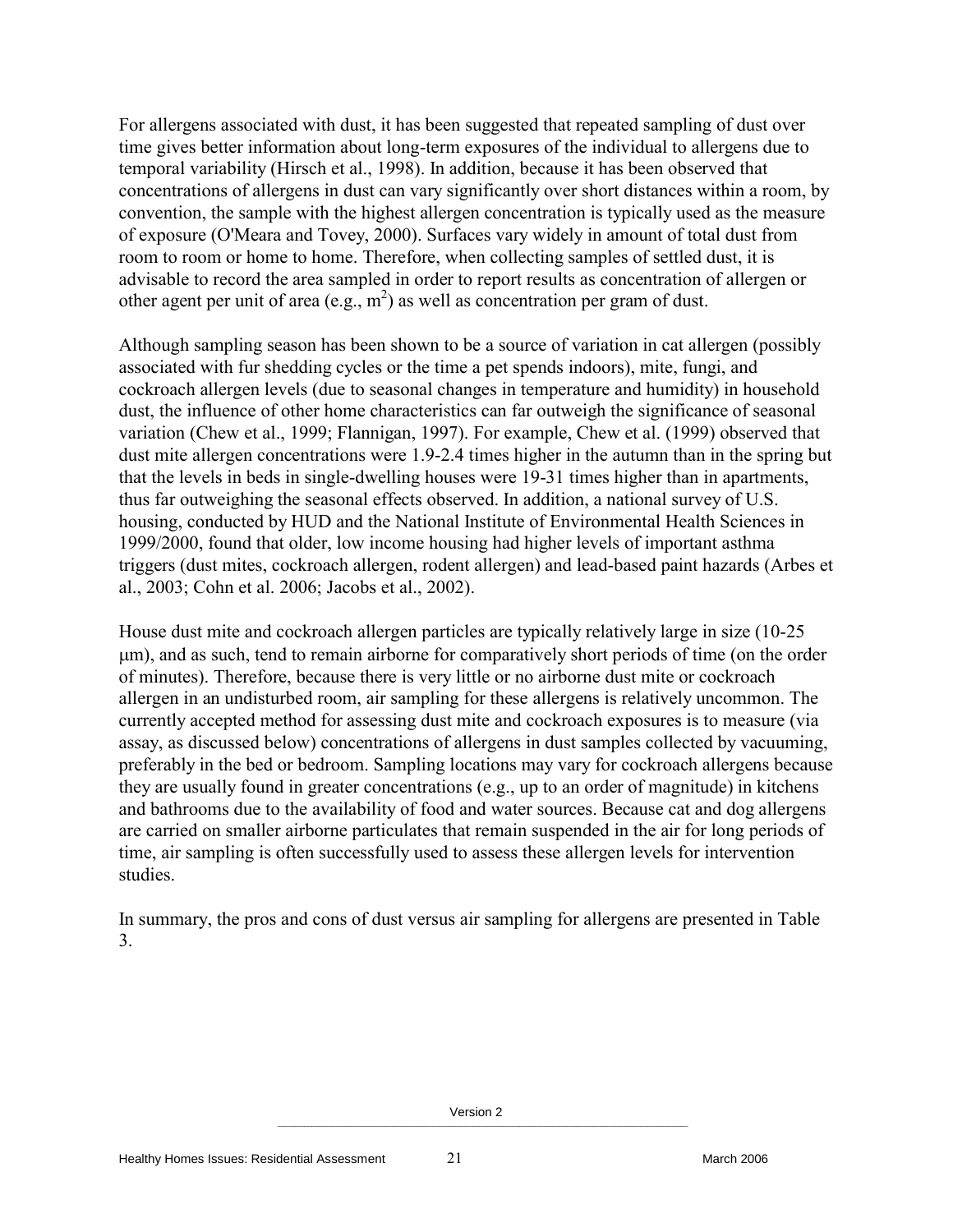| Table 3. Pros and Cons of Dust Versus Air Sampling for Allergens |
|------------------------------------------------------------------|
|------------------------------------------------------------------|

| Sampling method       | Pros                                                                                                                                                                                                                                                                                                                                                                           | Cons                                                                                                                                                                                                                                                                                                                                                                                                                                                                              |
|-----------------------|--------------------------------------------------------------------------------------------------------------------------------------------------------------------------------------------------------------------------------------------------------------------------------------------------------------------------------------------------------------------------------|-----------------------------------------------------------------------------------------------------------------------------------------------------------------------------------------------------------------------------------------------------------------------------------------------------------------------------------------------------------------------------------------------------------------------------------------------------------------------------------|
| Settled dust sampling | • Better indicator of time-integrated exposure.<br>Less temporally variable.<br>• Better indicator of exposure to house dust<br>mite and cockroach allergens, because<br>particles tend to remain airborne for relatively<br>short time periods.<br>• Sample collection is relatively fast, easy and<br>inexpensive.                                                           | • May be poor indicator of short-term<br>exposures.                                                                                                                                                                                                                                                                                                                                                                                                                               |
| Air Sampling          | • Captures inhalable particles. Better indicator<br>of short-term exposure.<br>• Allows fluctuations in exposure to be<br>assessed over a week or a day.<br>• Successfully used to assess cat and dog<br>allergens, because particles remain airborne<br>for relatively long time periods.<br>• May be useful if it is suspected that<br>ventilation systems are contaminated. | • Airborne concentrations for many<br>allergens are generally low, so samples<br>encounter limits of analytical sensitivity.<br>• Allergen levels in air vary with amount of<br>disturbance.<br>• To represent longer term exposure, a<br>much larger number of samples must be<br>collected.<br>May provide poor representation of<br>exposure to house dust mite and<br>cockroach allergens, because particles<br>tend to remain airborne for relatively short<br>time periods. |

**3.2.1.2 Mold and Bacterial Toxins (Endotoxins).** Quantitative assessment of indoor molds generally involves sampling of a representative environmental medium in the home and quantification of the measure of interest (e.g., allergen concentration, total fungal biomass, or spore count). Air and dust sampling, as well as direct source sampling of mold colonies where visible mold growth is present, are used to estimate environmental levels of fungi. An overview of selected mold sampling strategies is provided in Table 4. However, current guidance generally discourages collecting and analysis of environmental samples for mold analysis in most situations (USEPA, 2001b; CDC, 2005). This is based on factors such as cost, the high variability in sampling results (both spatial and temporal variability), and the fact that remediation decisions are generally not based on sampling results. Significant residential mold problems can usually be identified from visual observation and/or the presence of odors. Situations where sampling might be conducted include those in which the source of the mold is unclear, litigation is involved, or to test a surface to document adequate cleaning or remediation. Note, however, that some experts recommend that sampling should not be used to verify adequacy of cleaning, because of the high risk of false negatives. In addition, standard methods for quantitative sampling of mold or models that would allow for estimates of inhalation or dermal exposure to molds from sampling results are not available (IOM, 2004; Dillon et al., 1999).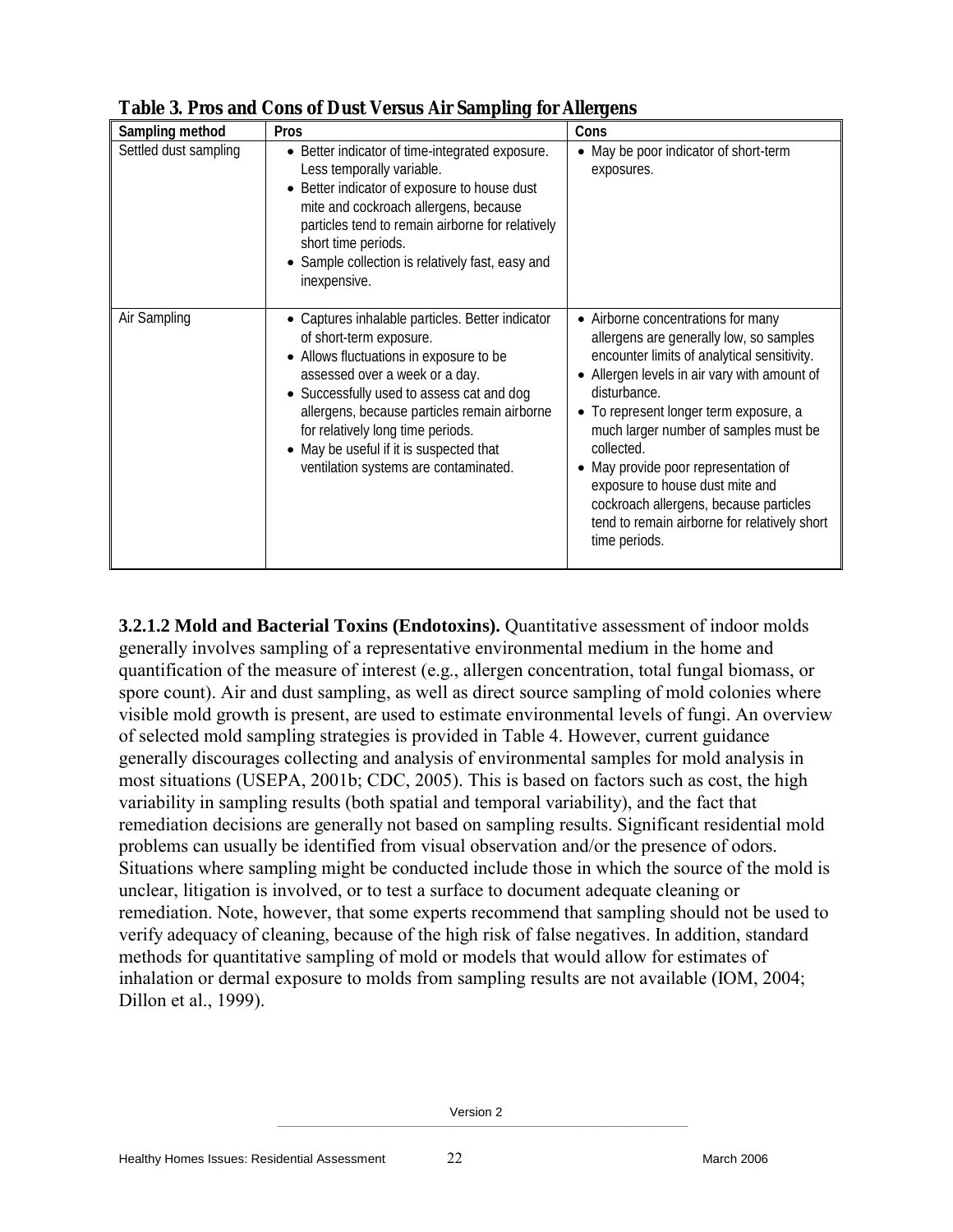| Type of<br>Environmental<br>Sample | Sampling Techniques                                                                                                                                                                           | Advantages/Disadvantages                                                                                                                                                                                                                                        | Possible/Example Results                                                                                                                                                                  |
|------------------------------------|-----------------------------------------------------------------------------------------------------------------------------------------------------------------------------------------------|-----------------------------------------------------------------------------------------------------------------------------------------------------------------------------------------------------------------------------------------------------------------|-------------------------------------------------------------------------------------------------------------------------------------------------------------------------------------------|
|                                    | - Remove section of building<br>material (e.g., wallboard)                                                                                                                                    | - Destructive technique                                                                                                                                                                                                                                         | - Detection of past mold<br>colonization or active growth                                                                                                                                 |
| <b>Bulk</b>                        | - Vacuum or wipe larger area to<br>collect loose bulk material (e.g.,<br>settled dust)                                                                                                        | - Non-destructive<br>- Dust can have inhibitors like salt<br>which can limit growth of some<br>fungal taxa<br>- Spatially and temporally variable<br>- Efficiency of bulk dust collection<br>may be affected by environmental<br>factors (see discussion below) | - Identification of surfaces/areas<br>where previously airborne mold<br>spores and fragments have settled<br>and accumulated                                                              |
| Surface                            | - Press collection material (e.g., a<br>contact plate or adhesive tape)<br>against a surface<br>- Wipe small area with a wetted<br>swab, cloth, or filter<br>- Vacuum sample of settled dust. | - Non-destructive<br>- Spatially and temporally variable<br>- Settled dust samples expected to<br>be less temporally variable and be<br>a better indicator of exposure over<br>time.                                                                            | - Detection of past mold<br>colonization or active growth<br>- Identification of surfaces/areas<br>where previously airborne mold<br>spores and fragments have settled<br>and accumulated |
| Air                                | - Static sampler<br>- Personal sampler<br>- With HVAC off and on                                                                                                                              | - Useful if it is suspected that the<br>ventilation systems are<br>contaminated<br>- Air levels are variable, especially<br>with disturbance<br>- Short-term air samples limit<br>sensitivity                                                                   | - Detection of mold contamination<br>where the presence of mold is<br>suspected but cannot be identified<br>by a visual inspection or bulk<br>sampling                                    |

## **Table 4. Selected Mold Sampling Strategies1**

<sup>1</sup> See text for references.

Source sampling methods of investigating mold contamination in homes include bulk and surface sampling. Generally, indoor environments contain large reservoirs of mold spores and hyphal fragments in settled dust and contaminated building materials, of which only a relatively small amount is airborne at a given time. Chew et al. (2003) reported that concentrations of fungi in settled dust generally correlate weakly with those in indoor air.

In bulk sampling techniques, portions of environmental materials (e.g., settled dust, sections of wallboard, pieces of duct lining, carpet segments, or return air filters) are collected and tested to determine if molds have colonized a material and are actively growing and to identify surfaces where previously airborne mold spores and fragments have settled and accumulated (Martyny et al., 1999). For fixed materials, bulk samples are cut or otherwise removed from the source; thus, this technique may be somewhat destructive. For loose materials, such as floor dust, bulk samples are typically collected using wipe sampling or a hand-held vacuum with a special filter. Factors affecting the efficiency of dust collection and standardized dust collection techniques are discussed at the beginning of section 3.2.1.

Surface sampling in mold contamination investigations may also be used when a less destructive technique than bulk sampling is desired. In general, surface sampling is typically accomplished by either pressing a collection material (e.g., a contact plate or adhesive tape)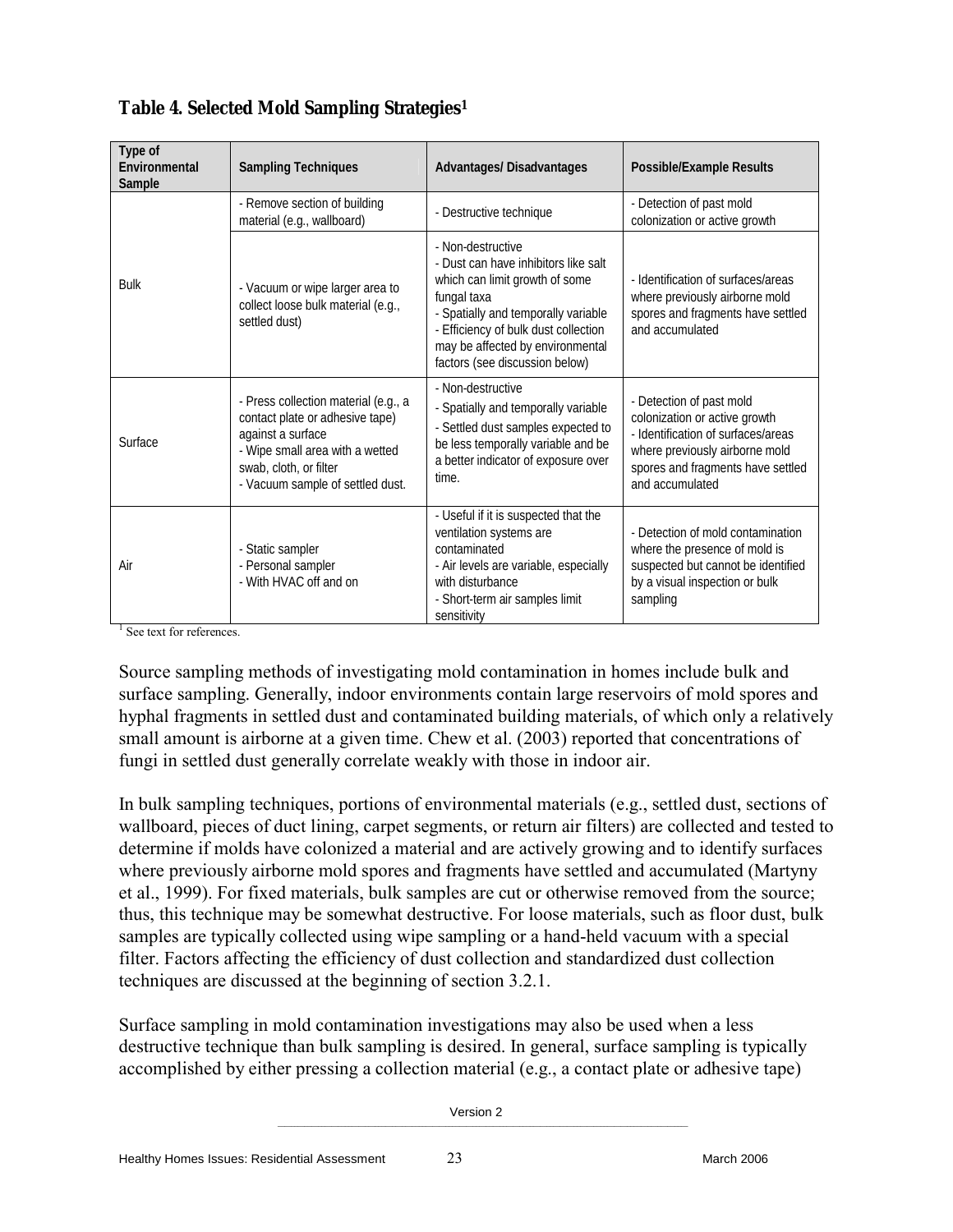against a surface, or by wiping an area with a wetted swab, cloth, or filter (Martyny et al., 1999). The size of a collected surface sample is generally much smaller than that of a bulk sample. An overview of procedures and advantages of various contact sampling techniques, including agar plate methods, adhesive tape sampling, and surface-wash sampling, is presented in *Bioaerosols: Assessment and Control* (ACGIH, 1999; see Chapter 12, "Source Sampling" by Martyny et al., 1999).

In residential indoor environments, bacterial endotoxins are believed to be another factor contributing to asthma and respiratory allergies. Endotoxins are cell wall components of Gramnegative bacteria, which are shed into the environment. According to the literature, endotoxin aerosols are ordinarily collected on filter media because they are easy to use and allow long sampling times. Dust samples are collected using a vacuum cleaner equipped with a special nozzle to collect dust on a paper filter; then gravimetric measurements and endotoxin extractions are performed. Both floor and mattress samples are common (Douwes et al., 1998). Collection with all-glass impingers has also been reported, although the literature reports that this method may underestimate endotoxin levels. More information on the characteristics and health effects related to endotoxins, as well as filter type, handling, and storage suggestions for sample collection, can be found in the American Conference of Government of Industrial Hygienists publication *Bioaerosols: Assessment and Control* (ACGIH, 1999; see Chapter 12, "Source Sampling" by Martyny et al., 1999).

**3.2.1.3 Lead.** Dust sampling is required by U.S. Environmental Protection Agency (EPA, 2001a) regulations (40 CFR Part 745; Lead: Identification of Dangerous Levels of Lead) for a risk assessment of a residential environment for lead based paint hazards, and protocols for sampling are well documented (40 CFR Part 745: Lead, Requirements for Lead-Based Paint Activities in Target Housing and Child Occupied Facilities; U.S. Department of Housing and Urban Development Guidelines for the Evaluation and Control of Lead-Based Paint Hazards in Housing (HUD, 1995)). For lead risk assessments, wipe sampling using moist towelettes (wet wipes) is specified by EPA regulations and HUD guidance, providing information on lead loadings per unit area, but not on lead concentrations per unit dust. Protocols specify recommendations for number, location, compositing, and analysis of dust wipe samples.

**3.2.1.4 Pesticides***.* Pesticides may be found in airborne vapor form or adsorbed to particulates such as household dust on floors and other surfaces. Pesticides that have been measured in residential environments include chlordane, heptachlor, aldrin, dieldrin, diazinon, naphthalene, dichlorobenzene, pentachlorophenol, chlorpyrifos, malathion, and carbaryl (NAS, 2000).

Although environmental sampling is generally not a cost-effective method for assessing pesticide exposure from a housing/public health perspective, sampling to assess pesticide exposure for research purposes can be accomplished in one of several different ways. First, microenvironmental sampling for pesticide residues in air and settled dust, and on surfaces, can be combined with child activity profiles, such as respiration rates and time spent indoors, to estimate the exposure via a specific exposure pathway (Zartarian et al., 2000). Alternatively, personal samples, such as hand wipes and videotape records of child hand-to-mouth activity, can be used to estimate exposures (Reed et al., 1999). Whyatt et al. (2002) used personal air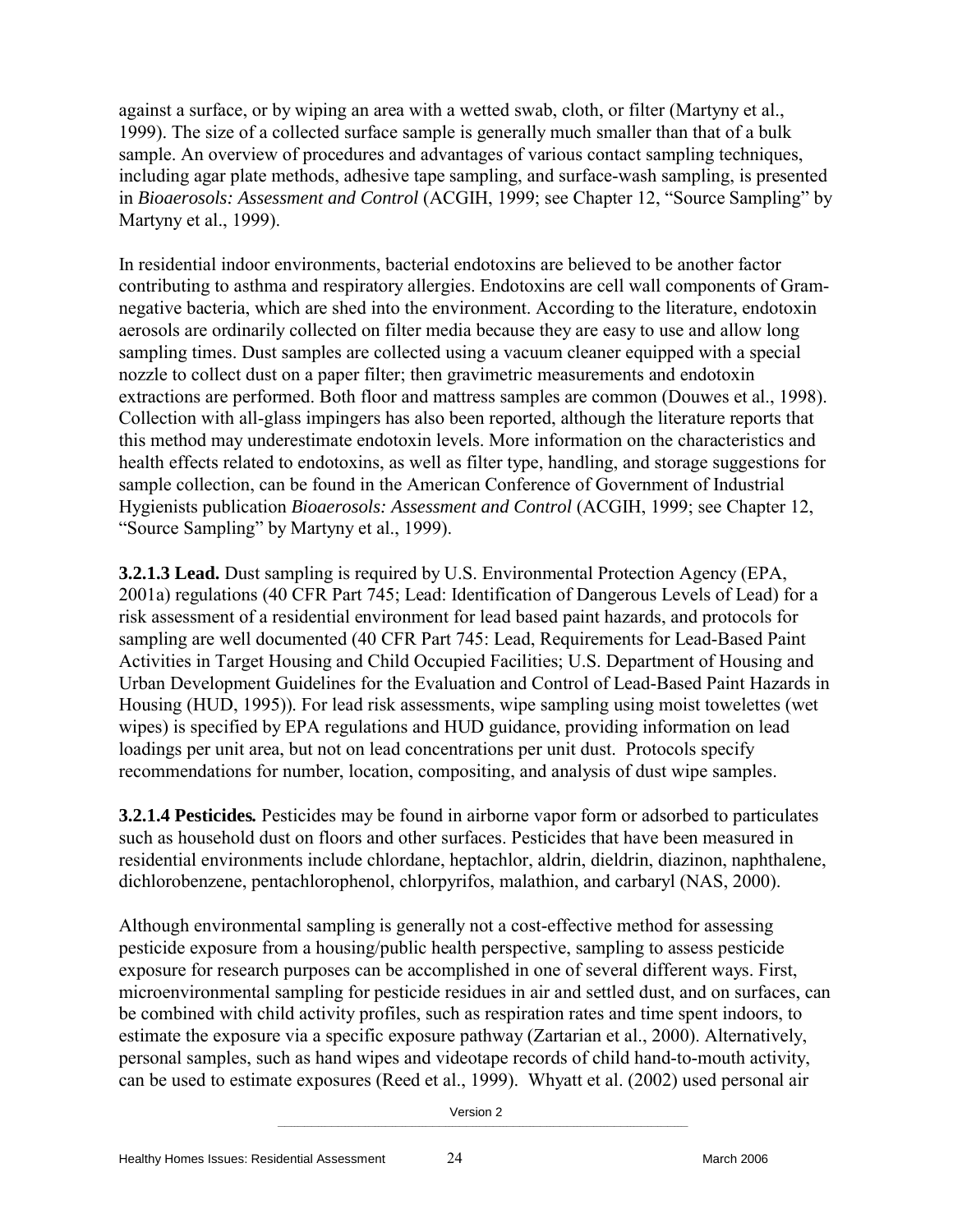sampling to gather data on pesticide use among pregnant women in minority communities within the New York City area; this method resulted in the detection of at least four pesticides in the personal air samples of all monitored women. Finally, measuring a biomarker of exposure, such as the excreted pesticide metabolite in urine or pesticide concentration in blood, can be used to assess the potential internal dose (Krieger et al., 2000; MacIntosh et al., 1999). Each method has strengths and limitations (Zartarian et al., 2000; Bradman and Whyatt, 2005). At this time, two of the most useful samples for assessing a child's potential residential pesticide exposure are the bulk house dust and the child's hand wipe. The former indicates "what's there" and the latter indicates "how much" the child comes in contact with when interacting with this environment.

Sampling of dust reservoirs is usually achieved using a suction/vacuum device, wipe sampling, or a dislodgeable residue sampling device. The most frequently used vacuum device for collection of floor dust for pesticide analysis is the High Volume Surface Sampler (HVS3) or HVS4 (Cascade Stack Sampling Systems, Inc.; Nishioka et al., 1996). The use of this device has been formalized as ASTM method D5438-93. Wipe sampling has typically been accomplished with Johnson and Johnson SOF-WICK gauze dressing sponges moistened with isopropanol, water, or a "sweat simulant" (Nishioka et al., 1999). Dislodgeable residue sampling can be accomplished with research devices such as the Polyurethane Foam (PUF) Roller, CDFA Roller, Dow Drag Sled, or the EL Press Sampler (Nishioka et al., 1996; Ross et al. 1991; Edwards and Lioy, 1999).

Since all of these techniques are research-type methods, they have not been subject to the same extensive intercomparison studies that were used to select and certify techniques for lead sampling. There are also drawbacks to these techniques. The HVS3 vacuum, which is based on an upright Royal vacuum cleaner, is relatively expensive (~\$3000), large, and awkward to use for routine sampling in multiple locations. The HSV4 is smaller and more portable. The dislodgeable residue samplers are research tools, and as such, are not available commercially. Several of them are somewhat cumbersome to use and are not amenable to collection of residues on surfaces other than floors.

In general, when samples are collected in homes, the primary collection sites include floor areas where children typically play (family room, bedroom, and kitchen) and wipes of surfaces that children frequently contact (tables, counters). Vacuum dust collection of floors typically covers a 1-2  $m^2$  area of these rooms; wipe sampling typically covers a smaller area, 30 cm x 30  $cm (1 ft<sup>2</sup>)$ .

#### **3.2.2 Air Sampling**

Inhalation of airborne particulates is considered the primary pathway of exposure for allergens (especially dog and cat allergens) and mold spores in homes. Potentially toxic substances such as nitrogen oxides, sulfur oxides, CO, radon, ETS, formaldehyde, and VOCs may also be present as airborne gases or particulates in indoor environments.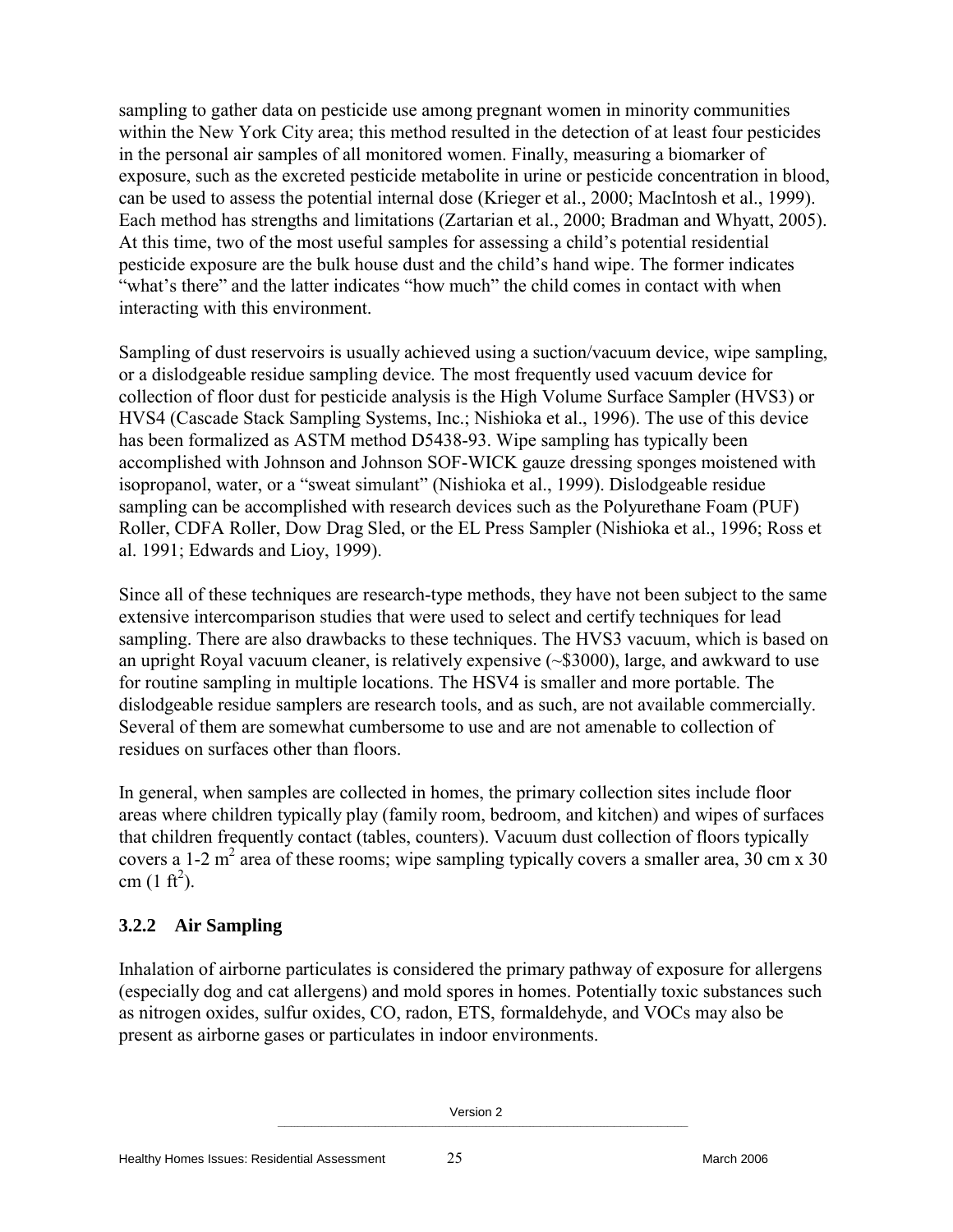In general, primary types of air sampling methods include:

- Active static samplers (normally kept in a fixed location but actively drawing air into the sampler;
- Passive static samplers (normally kept in a fixed location but relying on normal airflow or particle deposition to collect contaminants on a filter or settling plate); and
- **Personal breathing zone or nasal air samplers.**

The static samplers are normally placed in a fixed position in a room and do not provide as accurate a measure of personal exposure as breathing zone samplers. Sampler design and flow rate have been shown to affect the quantity and size of particles sampled and thus can affect the apparent measured levels of a given airborne substance (O'Meara and Tovey, 2000). Both highvolume (60 to 1100 L/min) and lower-volume (4 to 20 L/min) filter samplers have been used, although it has been suggested that the lower volume samplers may collect a more meaningful sample in relation to exposure because they better approximate breathing volumes of humans. For example, breathing zone samplers often show much higher levels of collected allergens than static samplers, likely due to the varying levels of dust that are resuspended in the personal breathing zone as a result of human activity; however, only minor differences are observed during high levels of dust disturbance (O'Meara and Tovey, 2000).

Sampler design and flow rate have been shown to affect the quantity and size of particles sampled, and thus can affect the apparent measured levels of a given contaminant. The most commonly used methods available today for volumetric air sampling (i.e., when a known volume of air is collected) are based on one of the following principles: inertial compaction (e.g., multiple-hole impactors, slit samplers), centrifugal collection (e.g., agar-strip impactors, cyclone samplers), filtration (e.g., cassette filters attached to portable pumps), or liquid impingement (e.g., three-stage impingers) (Martyny, 1999).

Gravitation or settling techniques are also used to collect longer-term airborne allergen and mold samples by measuring the allergen or spore content of dust that settles in a petri dish or microscope slide placed in an open location for 7 to 14 days, described in units of ng/m<sup>3</sup>/day (O'Meara and Tovey, 2000); but, these techniques are non-volumetric and, due to large temporal and spatial variations, samples cannot be readily compared to one another or to volumetric samples (Martyny, 1999; O'Meara and Tovey, 2000).

**3.2.2.1 Allergens.** Generally, the amount of airborne allergens collected (nanograms) is far less (on the order of millionths) than the total in dust reservoirs (milligrams). The level of dust disturbance in a room, as well as the particle size, has a large effect on the amount of allergens that are airborne at any given time (O'Meara and Tovey, 2000).

Although Platts-Mills et al. (1997) reported that, in epidemiological studies through 1997, exposure to cat allergen was reported as the concentration per gram of reservoir dust, airborne cat and dog allergens have been collected and measured at relatively high levels in undisturbed conditions, in contrast to mite and cockroach allergens (O'Meara and Tovey, 2000). Because cat and dog allergens are carried on smaller airborne particulates that remain suspended in the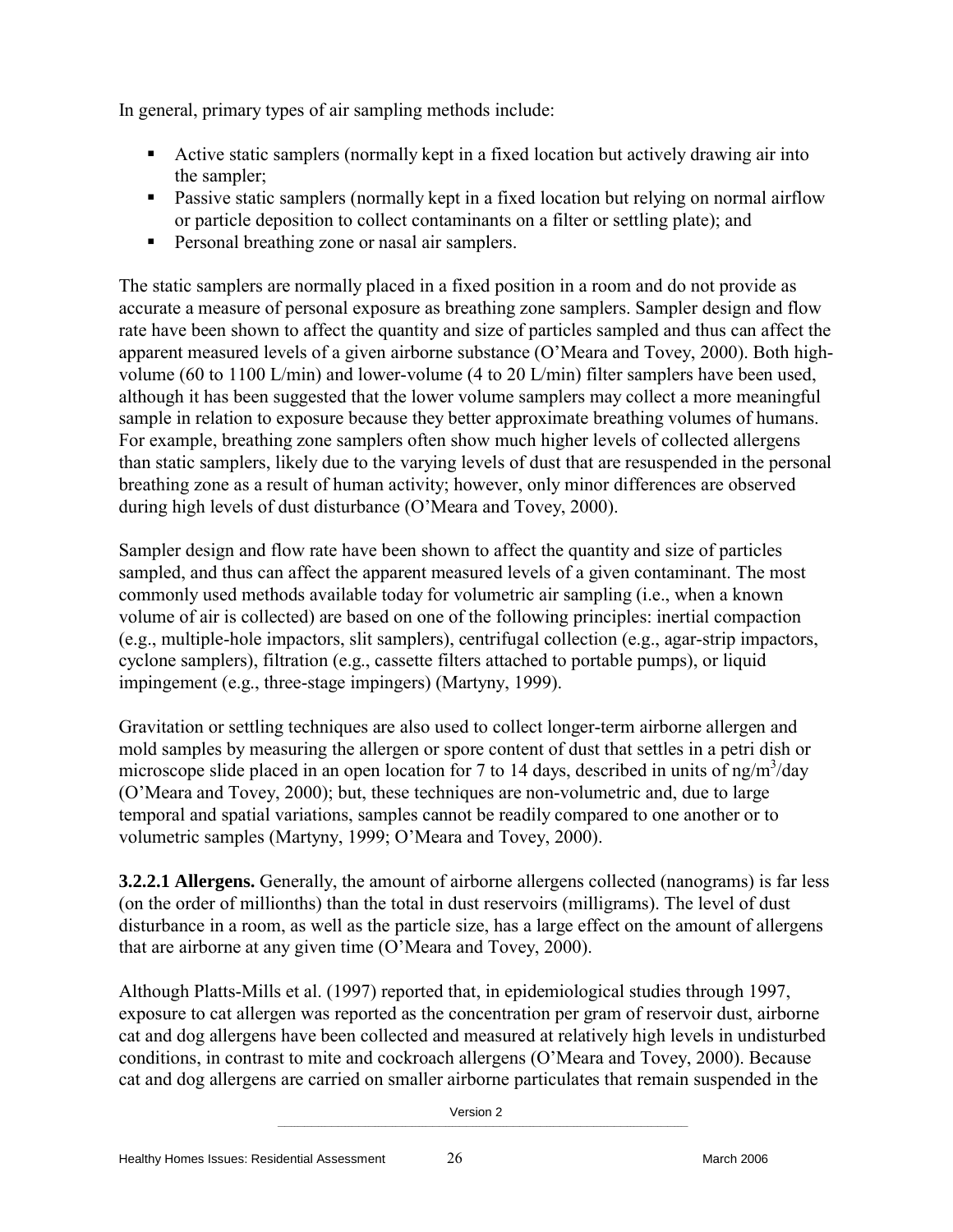air for long periods of time, air sampling is often successfully used to assess these allergen levels for intervention studies.

**3.2.2.2 Molds.** For routine assessments in which the goal is to identify possible mold contamination problems prior to remediation, it is usually unnecessary to conduct air sampling because decisions about appropriate remediation strategies can typically be made on the basis of a visual inspection (NYC, 2000). Air monitoring may, however, be necessary in certain situations, including: 1) if an individual has been diagnosed with a disease associated with fungal exposure, 2) if it is suspected that the ventilation systems are contaminated, or 3) if the presence of mold is suspected but cannot be identified by a visual inspection or bulk sampling (NYC, 2000). In general, air sampling for molds is more technically challenging and has greater opportunity for error than source sampling (Horner, 2006). As noted previously, Chew et al. (2003) reported that concentrations of fungi in settled dust generally correlate weakly with those in indoor air. Indoor air fungi levels were strongly associated with outdoor air levels, and the investigators speculated that the two different metrics (air and dust samples) represent different types of fungal exposure, indicating that it may be necessary to collect both air and dust samples. Recent evidence suggests that very fine airborne particles (<1 micrometer aerodynamic equivalent diameter (AED)) can carry fungal fragments and/or metabolites such as allergens (Green et al., 2005; Gorny et al., 2002). Size characterization is important to detect these particulates, which could be much larger in number than spores.

Airborne mold particulates may include spores, fungal fragments, aggregates of spores or fragments, or materials contaminated with fungal product. Air sampling methods and types are discussed in the introduction of section 3.2.2. For molds, it is generally recommended in the literature that outdoor air samples are collected concurrent with indoor samples for comparison purposes, both for measurement of baseline ambient air conditions (remote from obvious mold sources), and for baseline measurement of air entering a building (samples near outdoor air intakes) (ACGIH, 1999).

When selecting a type of air sampler for fungal collection, it is recommended that consideration be given to such factors as: the compatibility of the sampler with the analysis method to be used, the type of information needed (e.g., concentration or identification of species), the concentration (e.g., very high or very low) of mold at the test site, temperature extremes, the nature of the air stream where the sample will be collected, and possible collection constraints due to the presence of occupants (ACGIH, 1999).

Comparative assessments of the performance of the different samplers (e.g., filter samplers, Andersen samplers, rotorod samplers, liquid impingers, and cyclone samplers) have been inconclusive, although certain samplers have been observed to perform better for specific purposes (e.g., the Andersen six-stage sampler for viable spore counts and the Burkard 24-hour samplers for total spore counts) (Flannigan, 1997). Many factors introduce significant variability into air sampling results and complicate interpretation. For example, air sampling collection times are important in mold investigations. Anderson samplers (multiple-hole impactors) are used for only a few minutes because of effects on the culture plate. Such short sampling times are not a practical reflection of the environmental exposure. Dillon et al. (1999)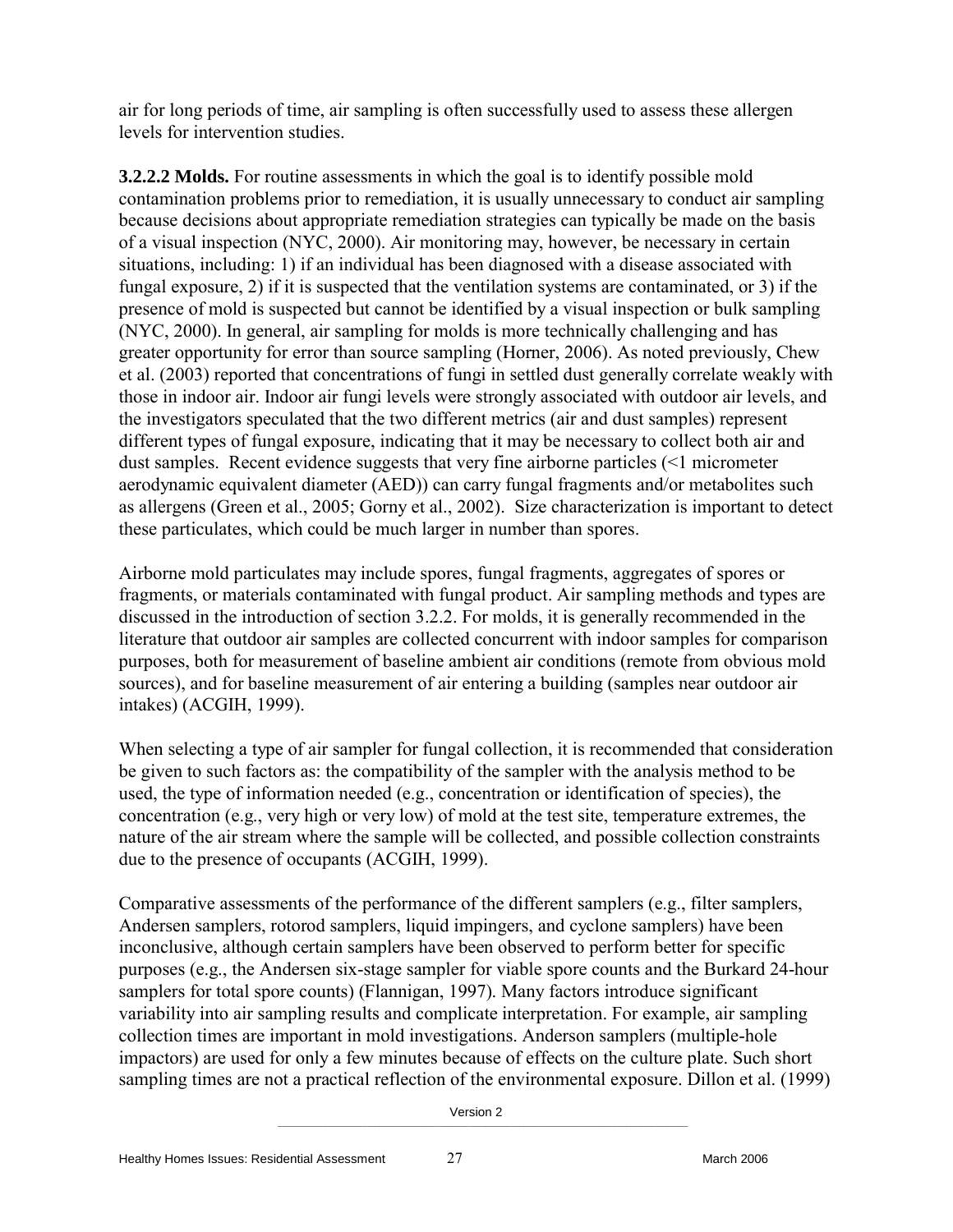suggested that longer sampling under usual activity levels (6-72h at 10-20L/min with collection on polycarbonate filters) gives a more representative picture of airborne fungi.

**3.2.2.3 Carbon Monoxide.** Combustion appliance gases, such as CO, can be assessed with differing levels of accuracy through the use of research quality and professional detection and monitoring devices. In addition, homeowners can purchase low-cost CO alarms that are designed to warn of serious, potentially lethal levels of CO in the home.

Although certain indoor CO problems can be difficult to detect due to their intermittent nature (Greiner and Schwab, 2000), a variety of field instruments are commercially available for investigation of residential CO levels, many available at a cost of less than \$300-500. The assessment of CO levels in homes by researchers and professional investigators (e.g., from the gas utility) is most often conducted using a portable commercial analyzer equipped with an active air sampler and either an electrochemical cell sensor or a nondispersive infrared (NDIR) absorption sensor. Characteristics of the various CO samplers/analyzers and factors that may affect choice of CO sensor technology for a particular use are discussed in section 3.3 on analysis of environmental samples. The EPA-designated reference methods for collecting CO measurement data for National Ambient Air Quality Standards (NAAQS) are automated methods using NDIR technology (USEPA, 2000). Other methods also commonly used to take air samples for CO measurement include canister sampling methods (for measuring low level background CO levels via gas chromatography) and passive samplers (e.g., badges) used to monitor personal exposure to CO.

In addition to CO monitoring devices used in professional monitoring and inspection, a variety of CO detectors/alarms available on the market today sample indoor air on a continual basis and thus provide a longer-term picture of home CO levels. CO alarms are intended primarily to provide early warning of potentially dangerous CO levels (generally above 70 ppm), but also to offer some protection against chronic lower level exposures. Alarms that use household current typically employ a solid-state sensor that purges itself and resamples CO on a periodic basis. Battery-powered alarms typically use a passive sensor technology that reacts to prolonged exposure to carbon monoxide gas. Several of the most common CO sensor technologies currently employed in CO alarms for residential use are discussed in section 3.3 on analysis of environmental samples.

**3.2.2.4 Pesticides and Other Toxics.** In indoor environments, substances such as pesticides, nitrogen oxides, sulfur oxides, CO, ETS, formaldehyde, and VOCs are found as airborne gases or particulates. Assessment of these hazardous substances is primarily achieved via passive or active area air sampling. Unvented cooking and heating appliances that burn gas or kerosene and fireplaces are important sources of numerous pollutants, including nitrogen oxides, CO, sulfur oxides, formaldehyde, VOCs, and particulates. Formaldehyde is also emitted by some building materials (especially new materials) and furniture. Other indoor sources of VOCs include cigarette smoking, solvents, particleboard, chlorinated water, dry-cleaned materials, caulks, adhesives, mothballs, paints and stains, room deodorizer, and vinyl flooring. Because pesticides are found in both vapor form and adsorbed to particulates, both air and dust sampling are used to assess pesticides.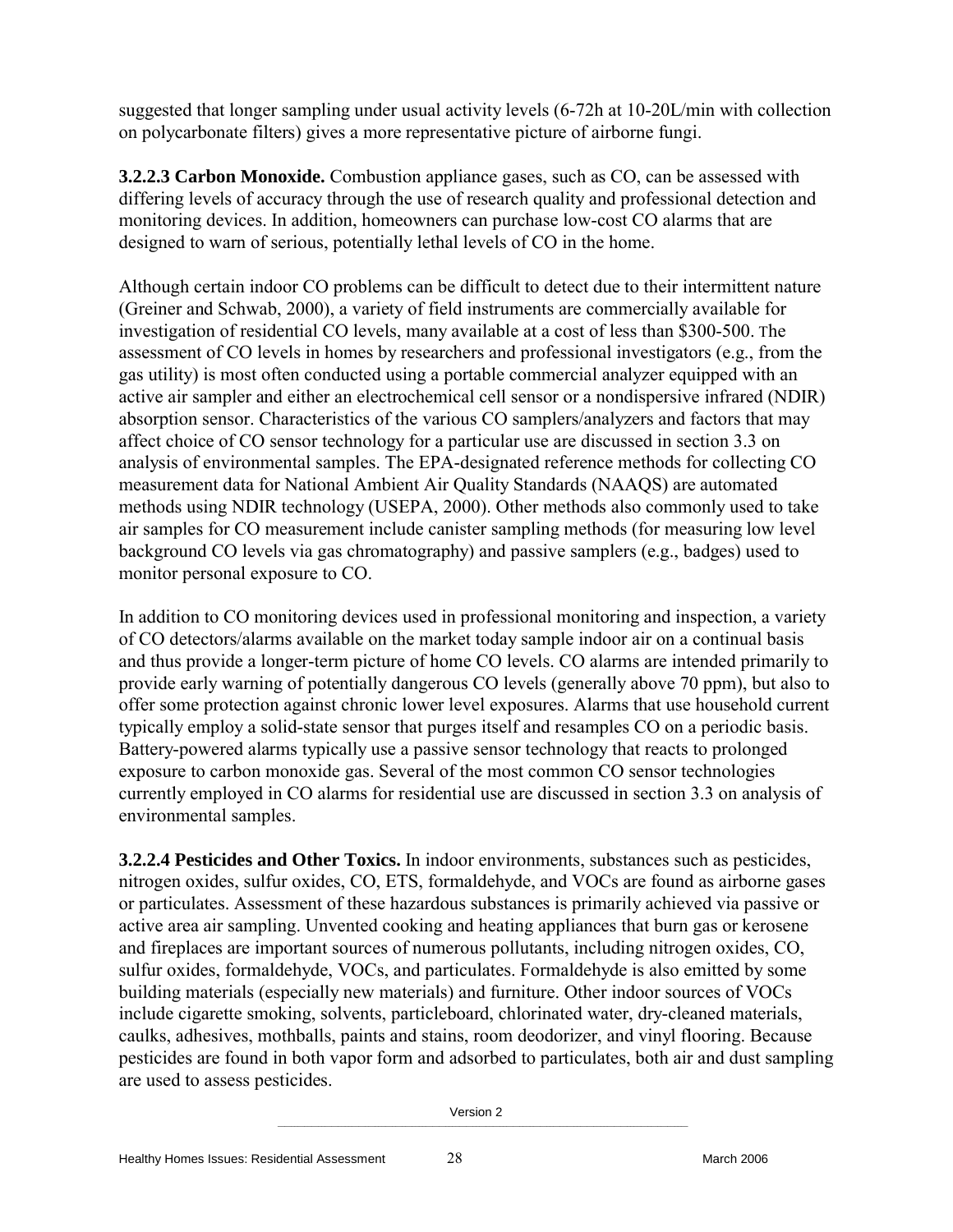### **3.3 Analysis of Environmental Samples**

## **3.3.1 Allergens**

**3.3.1.1 Immunoassays and Particle Immunostaining.** For allergen analysis, collected dust samples are typically sieved to separate out the fine dust fraction (i.e., using a 60-mesh metal sieve that allows particles smaller than  $250 \mu m$  in diameter to pass through), which is then extracted with a buffer solution, serially diluted, and then applied to the appropriate quantitation test. To measure allergen levels, enzyme-linked immunosorbent assays (ELISAs, a specific type of immunoassay) have been developed for many allergens. Immunoassays are a laboratory technique that makes use of the specific binding between the antigen associated with an allergen and its homologous antibody in order to identify and quantify a substance in a sample. They generally provide very accurate quantitation (Chapman et al., 2000). However, although immunoassays for numerous allergens have been developed, only relatively few are readily available from commercial laboratories. Those that are typically available include immunoassays for dust mite (Der p 1 and 2, Der f 1 and 2, and Blo t 5), cat (Fel d 1), dog (Can f 1), mouse (Mus m 1), rat urine (Rat n 1), and cockroach (Bla g 1 and 2) allergens (e.g., see Indoor Biotechnologies, Inc. at http://www/inbio.com/index.html). Immunoassays have also been developed for several important indoor mold allergens, including those from *Aspergillus fumigatus*, *Alternaria alternata*, and *Cladosporium herbarum* (Bush and Portnoy, 2001). However, immunoassay technology for molds is not as highly developed or well-standardized as that for house dust mite, animal, or cockroach allergens (Bush and Portnoy, 2001). Only assays for *Alternaria* (Alt a 1) and *Aspergillus* (Asp f 1) are currently widely available (Vailes et al., 2001).

At present, many different immunoassays are being used to measure the same allergens, but comparisons of allergen levels in different studies can be made using standard reference preparations. To date, international reference preparations for allergens have been developed by the World Health Organization (WHO) only for one species of mite (*D. pteronyssinus*) and for dog allergen (Chapman et al., 2000). However, other standards for mite, cat, dog, and cockroach have been developed by numerous research groups and companies and are widely available in the U.S. for 'in-house' or commercial use, although their stability and accuracy has not yet been established (Platts-Mills et al., 1997). Nevertheless, a recent review of allergen detection and avoidance measures recommends the use of home collection kits as an alternative to professional sampling during home inspections for measuring allergen levels in settled dust (Eggleston, 2003).

Particle immunostaining is a relatively new technique that involves a protein-binding membrane, immunostaining of bound allergens, and examination of stained samples under a microscope where the density of staining is determined using image analysis (O'Meara and Tovey, 2000). This technique has been used in research settings to measure airborne mite (Der p 1 and Der p 2), cockroach (Bla g 1), cat (Fel d 1), dog (Can f 1) and *Alternaria* allergens in undisturbed indoor environments (Poulos et al., 1998; De Lucca et al., 1998; Tovey et al.,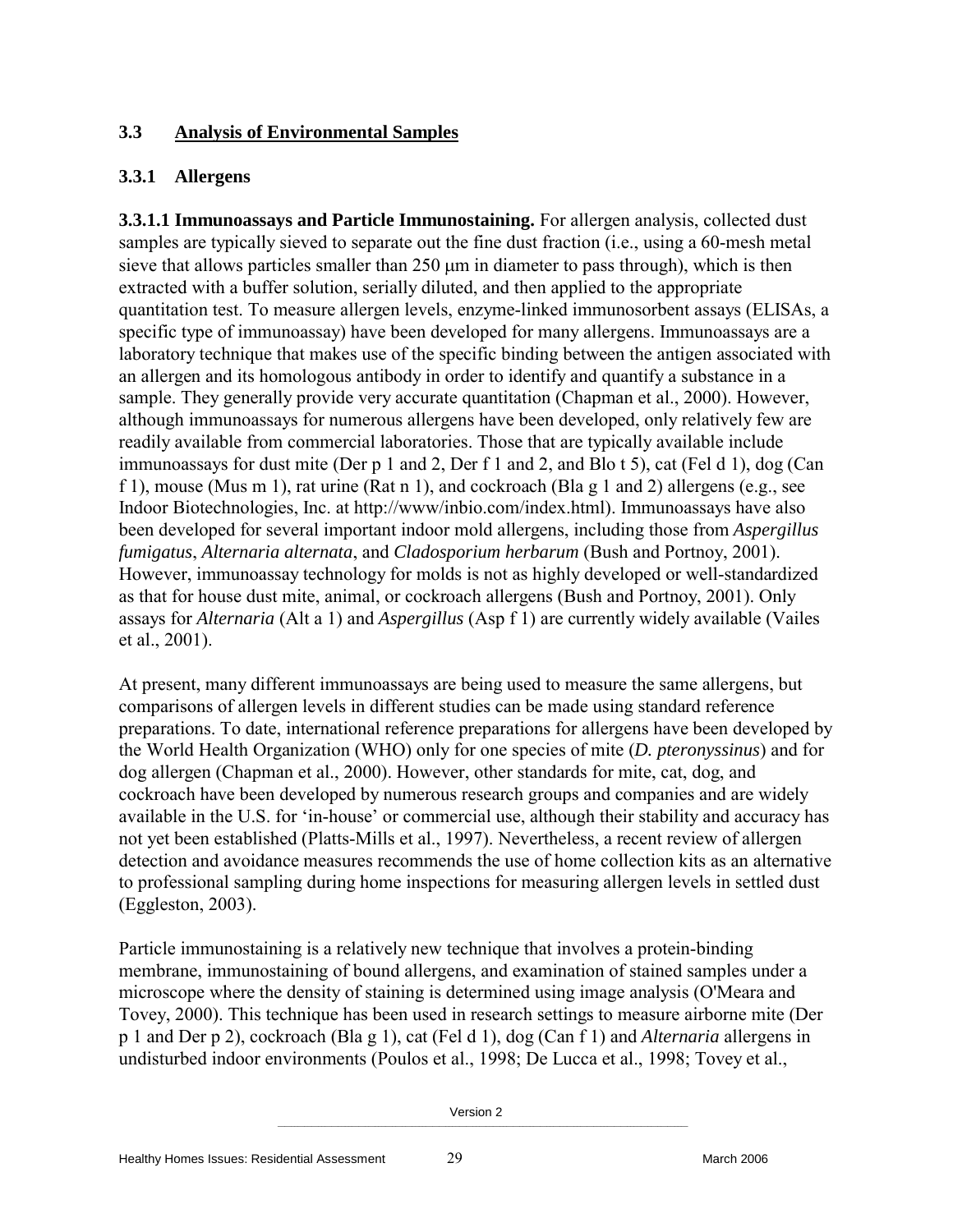1998; and O'Meara et al., 1998, as cited in O'Meara and Tovey, 2000). It is extremely sensitive (on the order of sub picograms of allergen) and appears to have high repeatability in combination with nasal air samples (O'Meara and Tovey, 2000).

**3.3.1.2 New Techniques for Home Testing of Allergens.** Immunoassays are generally timeconsuming and require specialized laboratories. Recently however, as the importance of indoor allergen avoidance and the need for simple, rapid, dust sampling and allergen testing has become apparent, several office or home-based testing technologies have been developed. A few simple test kits that use monoclonal antibody (MAb)-based technology (the technology used in home pregnancy tests) are currently available. These technologies use antigen-specific antibodies that are attached to membranes (as dipsticks or cassettes) to bind proteins present in a sample (in this case, allergens present in an extracted and diluted sample). In the final step of the test, a second allergen-specific antibody that has an additional molecule linked to it, such as an enzyme that changes the color, is then added. If a specific allergen is present, the intensity of the color that is produced is in proportion to the allergen concentration. In the absence of the allergen, the second purified antibody will not be bound, and no change in sample color will occur. For allergen screening of indoor samples, these types of tests usually only provide a result above or below a threshold value (O'Meara and Tovey, 2000). Some of these tests can detect multiple allergens using one dust sample, such as a commercial method called DUSTSCREEN (CMG-HESKA, Fribourg, Switzerland) which can detect *D. pteronyssinus* and *D. farinae* mite allergen, *Felis domesticus* (cat) allergen, and *Blatella germanica*  (cockroach) allergen (Chapman et al., 2000; DeWeck et al., 1998 as cited in Chapman et al., 2000).

Two types of quick tests have also been developed specifically for dust mites, including the ACLOTEST $\circledR$  and the gold-based lateral flow quick test (Chapman et al., 2000). The goldbased lateral flow test (Rapid Test for Mite Allergens (RAPID<sup>®</sup>)) is sensitive to a detection limit of approximately 100 pg, detects both *D. pteronyssinus* and *D. farinae*, and produces results within 10 minutes (INDOOR Biotechnologies, Ltd. at http://www.inbio.com/Rapid\_Test\_Kit.html) (Chapman et al., 2000; Tsay et al., 1999). The ACLOTEST<sup>®</sup> (Lofarma, Milan, Italy) detects *D. pteronyssinus* and *D. farinae* mite allergens (including Der p1 and Der f1) and is sensitive to  $0.5 \mu g/g$  dust (Allergy Buyers Club, http://shop.store.yahoo.com/purennatural/00-dmtk.html) (Mistrello et al., 1998 as cited in Chapman et al., 2000).

A home dust collection device called the MITEST® collector has also been developed and consists of a collector that fits on the end of a tube wand vacuum (INDOOR Biotechnologies, Ltd. at http://www.inbio.com/Mitest\_Dust\_Collector.html). After vacuuming for 2 minutes, the collector is capped, shaken with an extraction solution for 5 minutes, and then applied to the allergen test. Using this collector together with the RAPID $\otimes$  gold-based lateral flow test, a dust sample can be collected, extracted, and tested within 15 to 20 minutes (Chapman et al., 2000).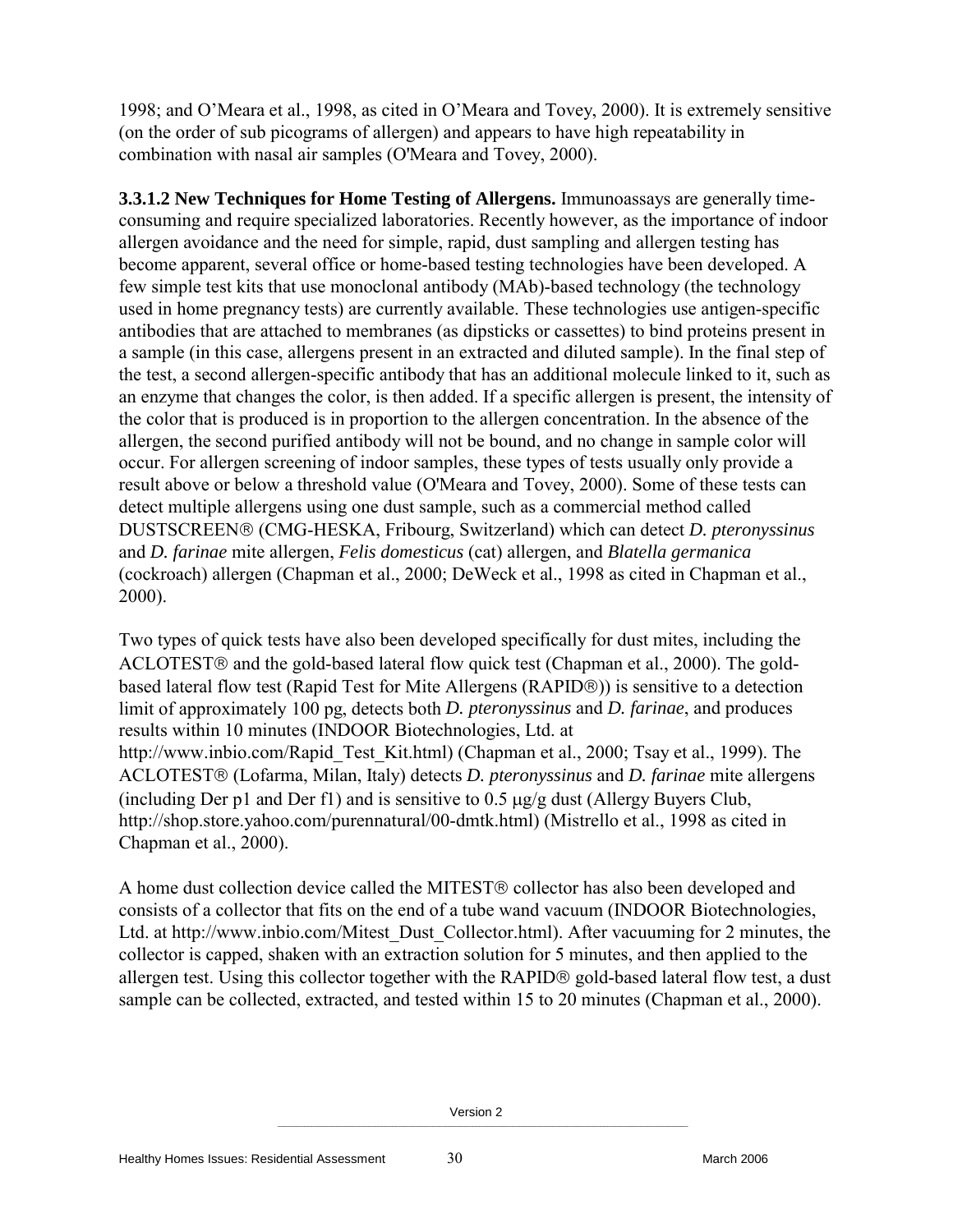## **3.3.2 Mold**

Current methods available to analyze environmental samples from the home for mold hazards include:

- Counting colonies cultured for certain species.
- Identifying and/or counting spores.
- Chemical analysis of fungal components and biochemical/immunochemical markers to quantify total fungal loads (biomass).
- Immunoassays (ELISAs) to measure fungal-specific antigen levels.
- Polymerase chain reaction (PCR) based technologies (i.e., genetic probes) to identify fungal species.

No single method provides a complete assessment of the exposure hazard associated with an environmental sample. The quality of environmental microbiology laboratories performing analyses on samples for molds and other microbiological agents is monitored under an external peer review program sponsored by the American Industrial Hygiene Association (AIHA). This program, which includes the Environmental Microbiology Proficiency Analytical Testing (EMPAT) Program and the Environmental Microbiology Laboratory Accreditation Program (EMLAP), is specifically for labs identifying microorganisms commonly detected in air, fluids, and bulk samples during indoor air quality studies. EMPAT is a performance evaluation program that uses proficiency testing to score participating laboratories. Proficiency in EMPAT is mandatory for labs seeking EMLAP accreditation and in the absence of standard methods, using laboratories with an accreditation, such as from the EMLAP, is desirable (Horner, 2003). When a laboratory is accredited by AIHA, the laboratory and its clients have the assurance that the laboratory has met defined standards for performance based on examination of a variety of criteria. Proficiency in EMPAT is mandatory for labs seeking EMLAP accreditation. Additional information on the EMPAT and EMLAP programs is available online at http://www.aiha.org/SplashPages/html/topic-mold.htm.

**3.3.2.1 Culture Methods and Spore Examination.** The growth of fungal colonies on specially prepared nutrient media (culture) from spores contained in air or dust samples is a common method used to assess mold populations. However, because allergenic spores may not be viable (i.e., culturable), the culture method may underestimate true allergenic potential. Also, in cultures containing multiple species (as is often the case) some species may not compete well and may not grow sufficiently for accurate enumeration or even identification. Following culture, identification of fungal species can often be accomplished with a dissecting or light microscope via examination of colony morphology or spore bearing structures. Culture results can also be reported in terms of colony forming units (CFU) per  $m^3$ , g, or cm<sup>2</sup>. The type of isolation media used to culture the fungal spores can introduce substantial variability into the types and relative magnitudes of mold species that are cultured (Burge and Otten, 1999; Flannigan, 1997). Bias in culture measurements may be introduced because a highly nutritionally rich substrate favors the growth of fast-growing species, or because one species present in the sample may not compete well with another on the culture plate (Flannigan, 1997). For example, some genera such as *Penicillium* grow well and quickly on most media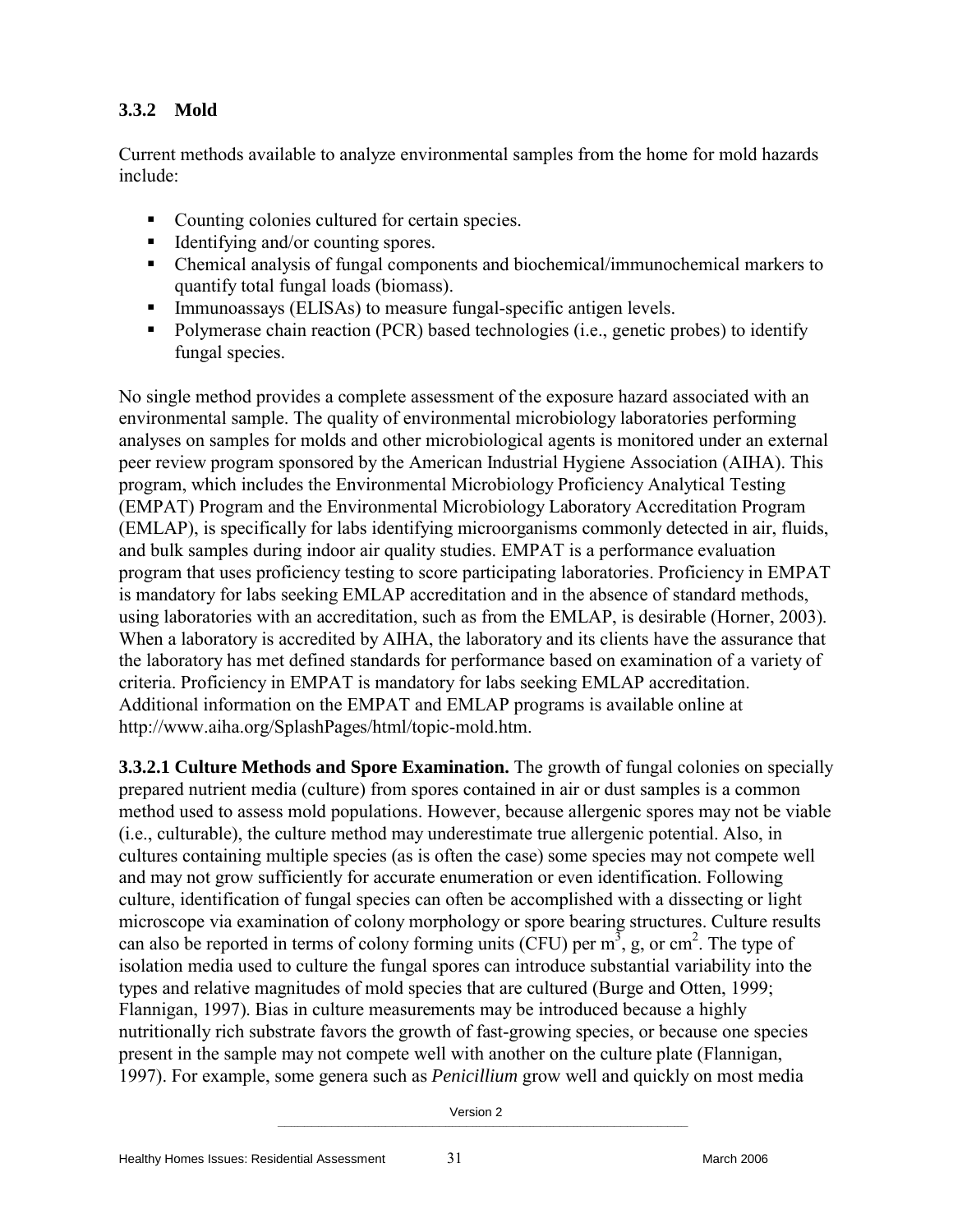and thus may be over-represented in a culture sample, while others such as *Stachybotrys* grow slowly or not at all on commonly used substrates (Bush and Portnoy, 2001).

Non-culture methods can also be used to estimate total fungal allergen loads (biomass), although, generally, these methods do not allow for identification of species. Many types of fungi are identifiable to the genus or species level, depending on the type of fungi sampled, via microscopic examination of spores in collected air and source samples (Burge and Otten, 1999; Pinchin Environmental, 2002). Spore counts can also be reported, typically in units of spores per  $m<sup>3</sup>$ , g, or cm<sup>2</sup>. This method is relatively inexpensive, but time-consuming, and can give a general indication of atypical indoor mold growth.

**3.3.2.2 Chemical Analyses for Fungal Components**. Methods using chemical analysis can be used to quantify total fungal loads (biomass), although these methods generally do not allow for identification of species. These methods can be based on chemical components (biomarkers) common to a particular group of organisms, such as ergosterol in the membranes of fungal hyphae and spores (Flannigan, 1997). These markers can indicate the relative extent and presence of fungal growth but do not measure fungal allergen exposure. Furthermore, their use in quantifying fungal exposure and its relationship to human allergic disease is highly investigational (Bush and Portnoy, 2001). Results of dust analysis are typically expressed as concentration in units of weight of analyte per weight of settled dust. Results of air sample analysis are usually expressed volumetrically.

**Mycotoxins**. Methods currently available for detecting mycotoxins in environmental samples were designed for testing agricultural products and generally do not translate well to residential testing requirements (e.g., air samples with very low mycotoxin concentrations) (Burge and Ammann, 1999). Thin layer chromatography has been used to measure mycotoxins in some studies, although the usefulness of this technique is limited due to lack of sensitivity and susceptibility to interference (Burge and Ammann, 1999). High performance liquid chromatography (HPLC) and gas chromatography with mass spectrometric detection (GC-MS) have also been used for mycotoxin quantitation, although these techniques are also limited due to specialized laboratory requirements and associated expense (Burge and Ammann, 1999). Various researchers have measured cell toxicity of particulate air samples and inferred the presence of mycotoxins. For example, Vesper et al. (2000) used a protein synthesis inhibition assay to evaluate the toxicity of air particulate samples during a *Stachybotrys chartarum* remediation study. Protein synthesis inhibition is an activity characteristic of trichothecene mycotoxins typically produced by *Stachybotrys*. Field sample extracts were assayed for trichothecene toxicity by comparison to a known sample, with the results expressed as toxin equivalents per cubic meter of air. Mycotoxin analysis can be used to detect the presence of certain fungi in the environment; but, more commonly, mycotoxin levels are only measured after the fungal species has been identified (Bush and Portnoy, 2001).

**Other Chemical Components of Fungi**. Ergosterol, which is a component of fungal cell membranes, has been used as an index of fungal mass in house dust and air samples and can be analyzed using gas chromatography with mass spectrometric detection (Flannigan,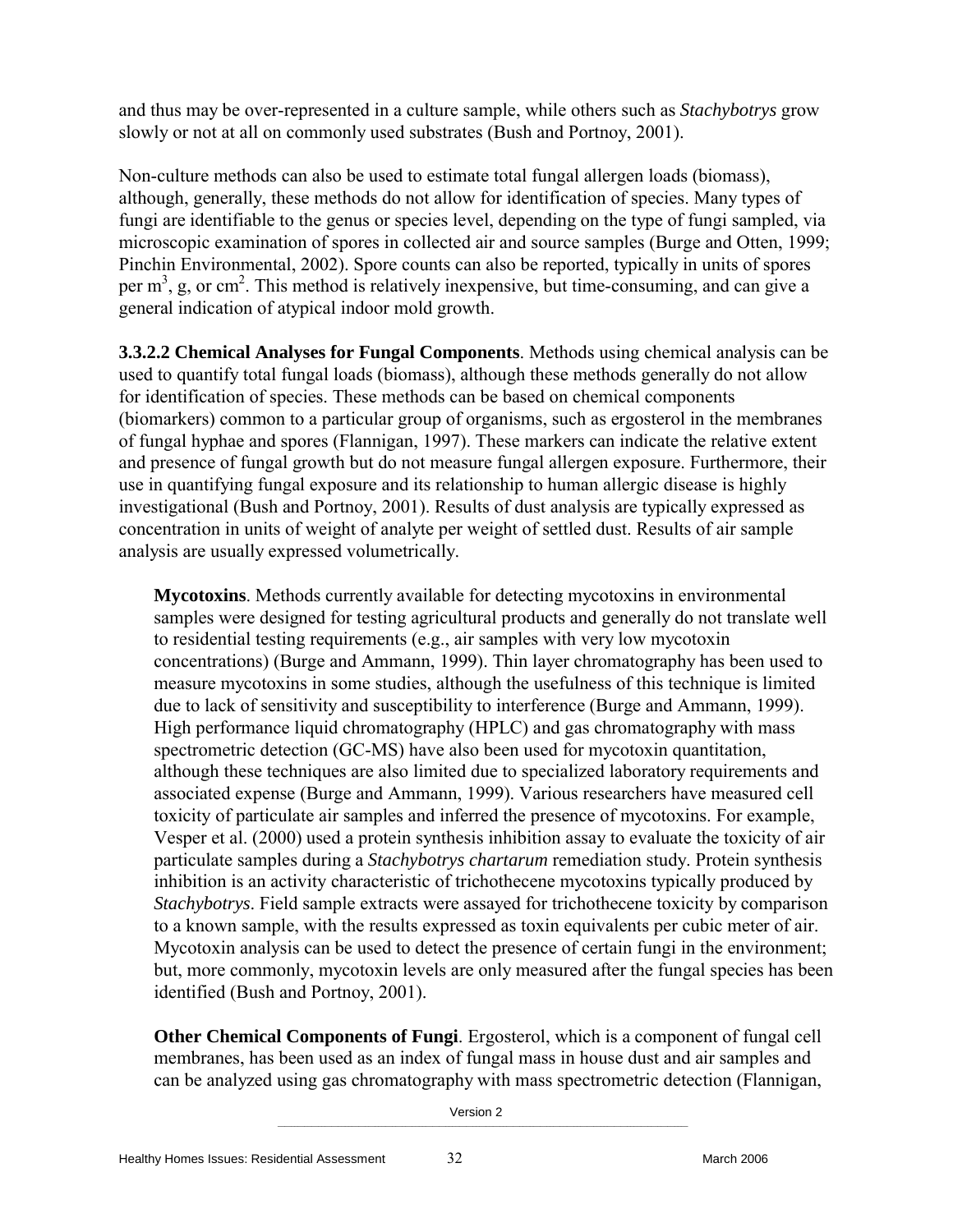1997; Dillon et al., 1999). Ergosterol is not present in vascular plants, and therefore, in most indoor environments can be used as a specific measure of fungal mass (Dillon et al., 1999). Ergosterol measurement has been applied in assessments of house dust and air (Dillon et al., 1999), although, as with mycotoxin analysis, this highly specialized technique may have resource limitations for home assessments.

There are about 15 volatile organic compounds (VOCs) produced by fungi that may also be used as markers of fungal growth, although some are also emitted by bacteria (Dillon et al., 1999). VOCs can be collected on solid sorbents, extracted, and quantified using gas chromatography with mass spectrometric detection. Measurement of fungal VOCs may be particularly useful in some home assessments for detection of hidden mold growth because the compounds can permeate porous walls in buildings (Dillon et al., 1999). However, the uncertainties currently associated with accuracy of these methods preclude using this approach for routine investigations. For example, significant questions remain regarding reliable "signature" VOCs for a particular fungus and how to deal with the variability in VOC produced under different conditions (Ammann, 1999).

**3.3.2.3 Immunoassays for Fungal Allergens and Other Components.** To measure mold allergen levels in collected dust and air samples, enzyme-linked immunosorbent assays (ELISAs, a specific type of immunoassay) have been developed for some indoor mold allergens and some mold components such as  $(1\rightarrow 3)$  ß-D-glucan and extracellular polysaccharides. However, this technology for fungal allergen quantitation is not as highly developed or wellstandardized as that for house dust mite, cat, or cockroach allergens (Bush and Portnoy, 2001). Currently, monoclonal antibody ELISAs for *Alternaria* (Alt a 1) and *Aspergillus* (Asp f 1) are available from commercial laboratories (e.g., see Indoor Biotechnologies website at http://www.inbio.com/services.html) (Vailes et al., 2001).

 $\beta$  (1 $\rightarrow$ 3)-*D*-glucan, a component of fungal cell walls, can be analyzed using a modification of the *Limulus amoebacyte* lysate (LAL) technique or enzyme inhibition assay (EIA) and has also been used to measure total fungal biomass in house dust and air (Dillon et al., 1999; Flannigan, 1997). However,  $\beta$  (1 $\rightarrow$ 3)-*D*-glucan is not specific to fungal cell walls and may originate from plants and some bacteria (Douwes et al., 1998). In addition, a standardized protocol for the storage, extraction, and analysis of environmental samples for  $\beta$ -glucan is not well developed (Dillon et al., 1999). Furthermore, only a few laboratories test environmental samples for  $\beta$ glucan (Halsey, personal communication, 2004).

Mold extracellular polysaccharides (EPS) have potential usefulness as fungal measures, as they are produced in mycelial cell walls under almost all growth conditions (Dillon et al., 1999). Douwes et al. (1999) examined the relationship between measured EPS from *Aspergillus* and *Penicillium* species (EPS-*Asp*/*Pen*) and culturable fungi, reported home dampness, and respiratory symptoms. EPS-*Asp*/*Pen* levels were significantly correlated with total culturable fungi, and levels in living room floor dust were positively associated with home dampness and respiratory symptoms. EPS can be measured using a specific enzyme inhibition assay (EIA),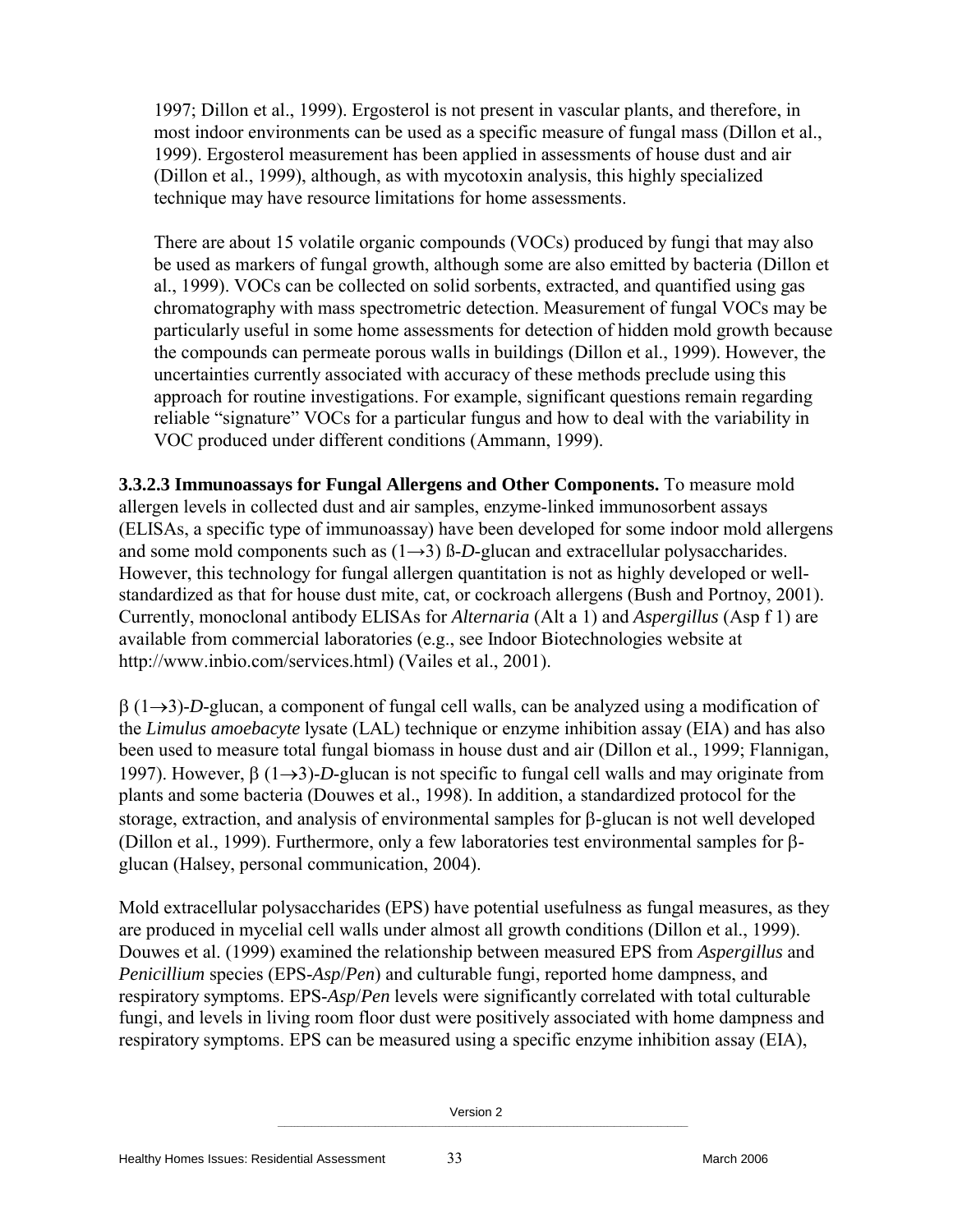although the determination of EPS has not yet been routinely applied in indoor studies (Dillon et al., 1999).

**3.3.2.4 Genetic Probes for Molds.** Quantitative polymerase chain reaction (QPCR) based technologies (i.e., genetic probes), unlike other non-culture methods, can be used to identify certain biological particles such as fungi to the species level (Flannigan, 1997). The technology is based on targeting short, species-specific sequences of DNA. EPA's Office of Research and Development, National Exposure Research Laboratory, has recently refined a DNA-based system that allows rapid identification and quantification of molds in a matter of hours. The analytical methods are published at the website: http://www.epa.gov/nerlcwww/moldtech/htm.

Beneficial attributes of QPCR are: (1) it is species specific, which may allow assessment for certain mold species known to be associated with health effects or environmental conditions; (2) unlike live culture analysis, it reports non-viable as well as viable molds, which is important because non-viable molds are potentially allergenic; (3) it results in fewer "non-detects" than live culture analysis; (4) it is apparently more reliable than live culture analysis because not all species may grow on the media used and because fast-growing species may overtake the slowgrowing species; (5) it finds higher concentrations than culture analysis, sometimes by orders of magnitude; and (6) it is quicker and easier (Vesper et al., 2005; Vesper et al., 2004; Meklin et al., 2004). In recent studies, the cited investigators found that QPCR results did not correlate with culture-analysis results. Also, results of QPCR-analyzed settled-dust samples did not correlate with QPCR-analyzed short-term air samples (five minutes or less); similar results have been reported based on viable count methods. Current disadvantages of QPCR include the facts that DNA probes have been developed for only 130 fungal species, and the relatively high cost.

#### **3.3.3 Endotoxins**

Endotoxin analysis in a laboratory setting uses a kinetic limulus assay (specifically, a Limulus amebocyte lysate assay) to measure endotoxin content. Endotoxin concentrations are expressed as units per gram of house dust and per square meter of surface area (Braun-Fahrlander, 2002). Douwes et al. (1998) found that the highest endotoxin concentrations were detected on living room floors, while the lowest concentrations were found for mattresses both when concentrations were expressed per gram of dust and per square meter. More information on limulus amebocyte lysate (LAL) assays and sample analysis (quantitative LAL assays, parallelline LAL assays, interferences with LAL assays, and variability in LAL reagents) can be found in the American Conference of Government of Industrial Hygienists publication *Bioaerosols: Assessment and Control* (ACGIH, 1999; see Chapter 12, "Source Sampling" by Martyny et al., 1999).

## **3.3.4 Carbon Monoxide**

NDIR absorption sensor technologies, which are based on the specific absorption of infrared radiation by the CO molecule, are generally accepted as the most reliable, continuous methods for measurement of CO in ambient air and are extremely sensitive over wide concentration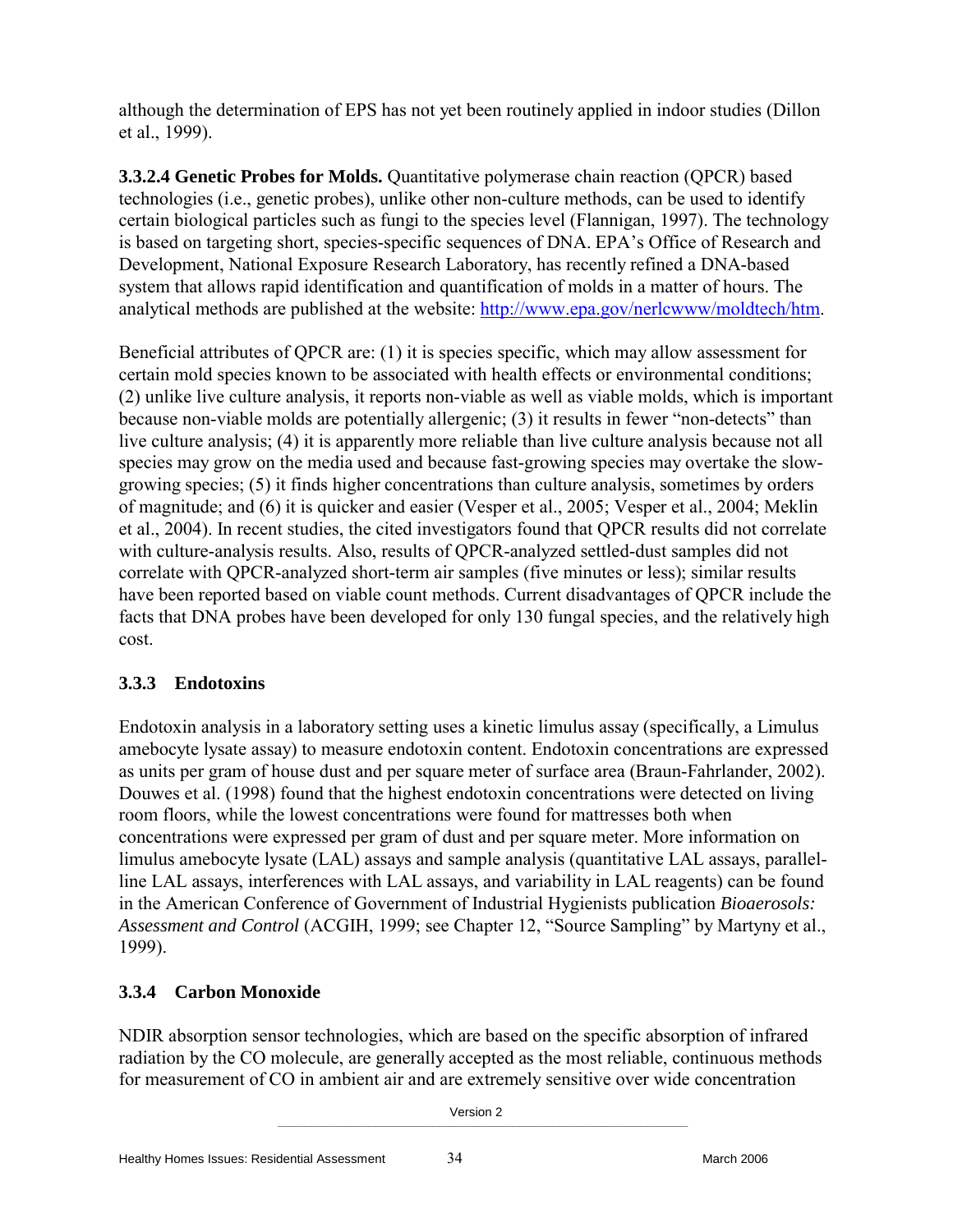ranges. Portable analyzers with the capability to measure extremely low-levels of ambient CO using NDIR technology are available for home assessments, although they are expensive (e.g., up to tens of thousands of dollars) and typically used only in research settings where the extra sensitivity is needed. The most sensitive, commercially available analyzers using NDIR technology are able to detect minimum CO concentrations of about 0.02 ppm (USEPA, 2000). The EPA-designated reference methods for collecting CO measurement data for NAAQS are automated methods using NDIR technology (USEPA, 2000). Electrochemical sensors, which are based on the measurement of electrical currents generated as a result of chemical reactions that occur in the presence of CO, are generally less sensitive than NDIR sensors and more sensitive to interference from water vapor and other gases. However, although the electrochemical technology, which is also used in certain types of home CO alarms, is less sensitive and more susceptible to interferences than NDIR technology, it is less expensive (e.g., typically a few hundred dollars) and sufficiently sensitive (some down to 1ppm) for the identification of CO poisoning hazards. For routine CO screening, or in situations where the goal is to identify higher concentrations of CO that represent a health risk, palm-held electrochemical sampler/analyzers are most commonly used. Upper-end (e.g., up to a few thousand dollars) electrochemical sensor analyzers are available that, with frequent recalibration, can exhibit sensitivities comparable to NDIR. The normal performance range expected for automated CO analyzers is 0 to 1,000 ppm, with some instruments available that offer higher or lower ranges for specific uses (USEPA, 2000). For example, a CO analyzer with a range up to about 1,000 ppm might be needed to monitor CO levels in a parking garage. Regardless of which sensor technology is used, it is recommended that the results be evaluated by frequent calibration with CO samples of a known concentration (USEPA, 2000). Other methods also commonly used to assess CO levels include gas chromatography/canister sampling methods for measuring low level background CO levels, and passive samplers (e.g., badges and spot detectors) used to monitor personal exposure to CO.

In comparison to monitoring devices used in professional inspections, sensors used in home CO alarms are primarily intended for the purpose of providing early warning of potentially dangerous CO levels (generally above 70 ppm) and therefore do not need a high level of sensitivity or a large detection range. Home CO alarms typically cost about \$20 to \$60. The most common CO sensor technologies currently employed in CO alarms for residential use include: colorimetric reagent (i.e., biometric or biomimetic) sensors, in which a change in the color of a gel-coated disc sounds an alarm; metal oxide semiconductor (MOS) sensors, which determine CO levels by reaction with a heated metal (tin oxide); and electrochemical cell sensors, in which a chemical reaction with CO creates an electrical current, setting off an alarm. The colorimetric alarms tend to have the lowest cost, and the MOS alarms have the longest life (Kwor, 2000). The review by Kwor (2000) concludes that the electrochemical alarms "exhibit the best overall combination of cost and performance" (Kwor, 2000). Although there are no mandatory national standards in place for CO alarms, the quality of CO alarms available for purchase today is greatly influenced by self-imposed industry performance criteria, which provide recommended performance requirements for alarms, as well as general criteria for their construction and testing. The U.S. CPSC recommends that consumers purchase home alarms that meet specifications established by Underwriters Laboratories (UL) 2034 standard for CO detectors/alarms, "Single and Multiple Station Carbon Monoxide Detectors" (UL, 2002) or the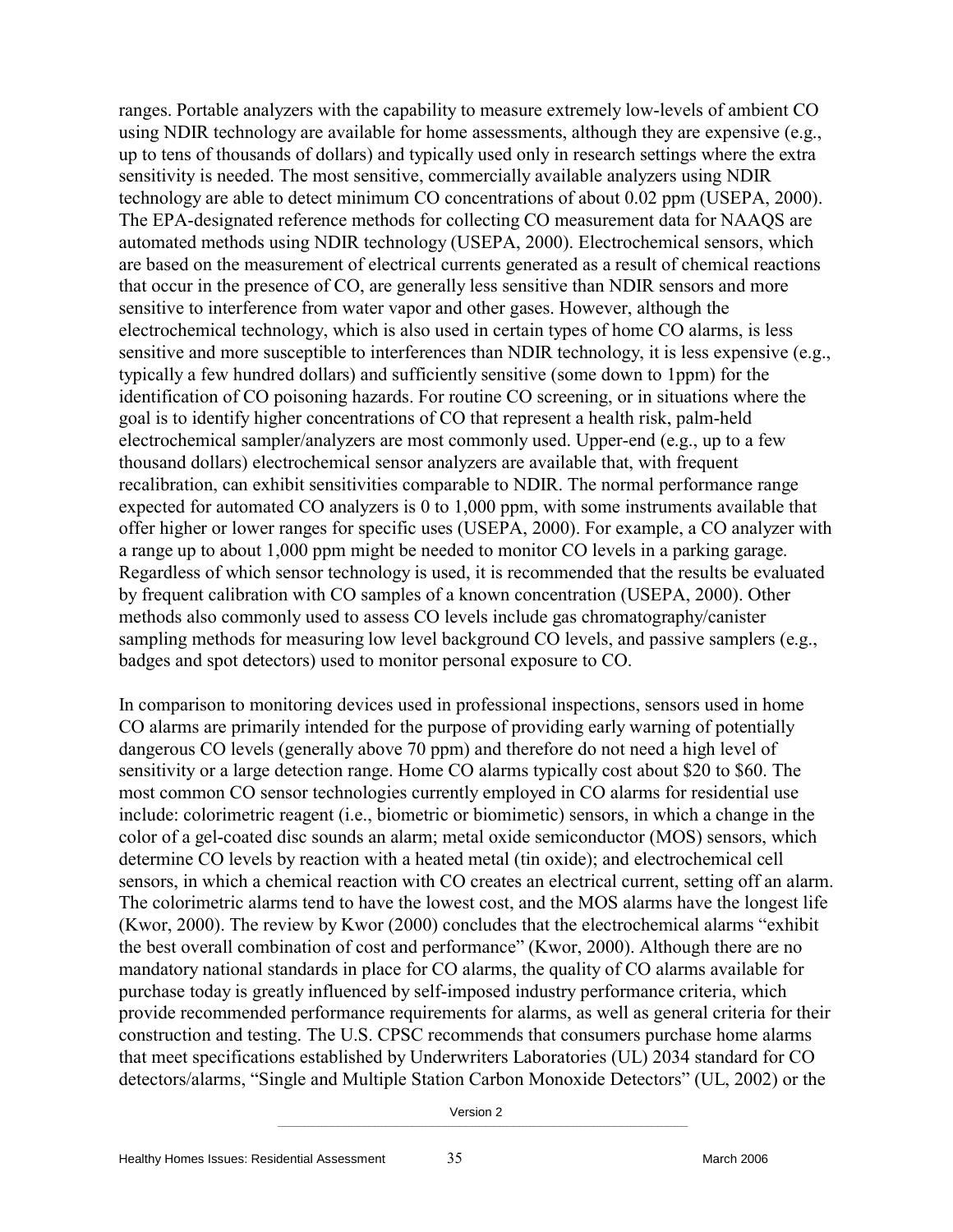Canadian Standards Association CAN/CSA 6.19-01, and the previous International Approval Services IAS 6-96. All three organizations are well respected standards developers and their standards are equally acceptable to the CPSC staff.

## **3.3.5 Pesticides**

Chemical analyses for pesticides in environmental media and biomarker samples frequently involve extraction, cleanup and detection using gas chromatography/mass spectrometry (GC/MS). Other detection methods include gas chromatography electron capture detection (GC/ECD), gas chromatography with nitrogen-phosphorus detection (GC/NPD), and liquid chromatography mass spectrometry (LC/MS). While the overall process of pesticide analyses is relatively labor-intensive, the protocols and methods can be adapted so that multiple residues, even as many as 25-30 analytes from the same chemical class of pesticides, can be analyzed in the same sample extract (Chuang et al., 1999). However, in general, pesticide analyses are costly; therefore, pesticides are often only routinely assessed in research studies.

## **3.4 Interpretation of Results**

The challenge in interpreting results from either visual assessment, occupant surveys or from environmental sampling is twofold: first, determining the degree to which the results indicate potential for human exposure and health effects, and second, determining the relative severity of different individual hazards. In general, there is significant variability in sample results dependent on the time and location of sampling and significant uncertainty concerning the relationship between environmental samples and exposure. Experience with lead-based paint risk assessments illustrates areas that must be addressed. These include: characterizing the various pathways of exposure and the relationship of environmental samples and occupant behavior to those pathways; characterizing factors that affect the representativeness and variability of environmental samples or other assessment information; and determining healthbased standards against which the assessment results can be compared. An extensive discussion of the factors associated with exposure and risk for the multiple health endpoints associated with residential hazards is beyond the scope of this paper. However, the following is a discussion of some representative issues associated with interpretation of a healthy homes risk assessment. Other important issues related to the interpretation of environmental samples remain, and many of these are topics for future research as discussed below in Section 4.

## **3.4.1 Allergens**

The primary route of exposure to allergens is presumed to be inhalation of airborne particles, and thus reservoir levels are not good markers for short-term exposures. For example, due to activity and resulting dust disturbance in a home, studies have found large variations in the amount of a specific allergen that is airborne at a given time, often with a 50-fold difference in the concentrations of airborne allergens detected in homes within one experiment (O'Meara and Tovey, 2000). Another limitation of assessing exposure via the concentration of allergen per gram of settled dust is that it does a poor job of characterizing the total allergen burden in a house, due to differences in amounts of total dust (NAS, 2000). The correlation between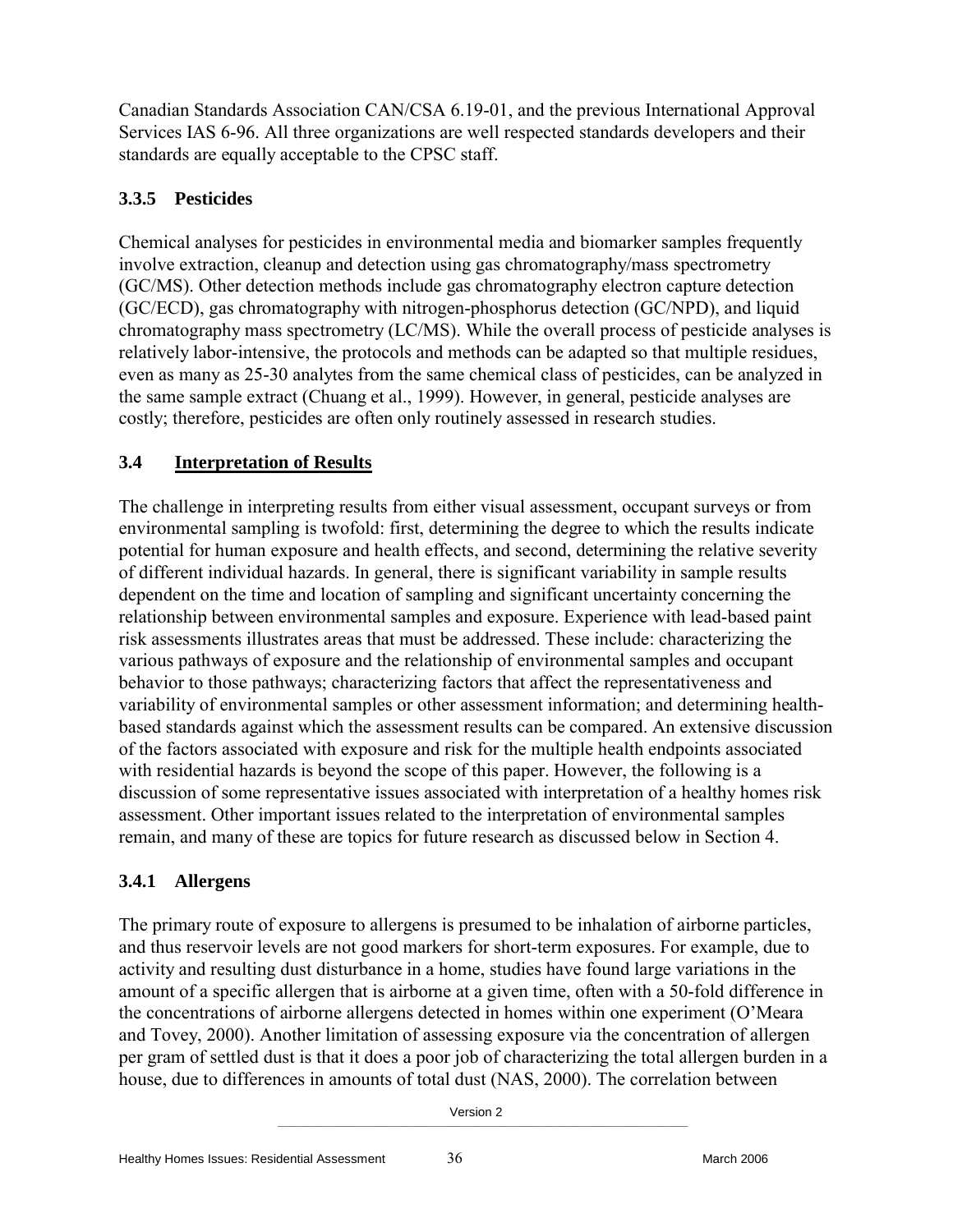airborne and dust reservoir allergen levels has not been well studied, but some data suggest that reservoir dust concentrations are poor predictors of airborne levels (O'Meara and Tovey, 2000). O'Meara and Tovey (2000) suggest that this may be, in part, due to the fact that reservoir levels are usually expressed as concentrations ( $\mu$ g allergen per gram of dust). Expressing reservoir levels as surface loadings ( $\mu$ g per m<sup>2</sup>) may be a more appropriate measure of reservoir allergen for purposes of predicting airborne levels (Takaro et al., 2004). In general, however, the measurement of allergen concentrations in dust is currently more feasible and consistent than air sampling, and it is therefore usually employed.

Regarding pet allergens, Platts-Mills et al. (1997) suggested that cat allergen concentrations in reservoir dust might not adequately characterize inhalation exposure. However, for the purposes of low-cost health assessment in a residential setting, environmental sampling would not be necessary where the presence of a pet, and thus pet allergen, is known or can be imputed.

There is also considerable variability associated with the determination of allergen-specific concentrations in dust samples using ELISA. HUD initiated a study in which commercial, academic, and municipal laboratories were provided with dust samples from the same batches of reference dust to analyze for up to six allergens (Pate et al., 2005). Coefficients of variation on the estimated geometric mean allergen concentrations ranged from 61% - 93%, and in most cases between-laboratory variability in analytical results was significantly greater than withinlaboratory variability. The results indicated that analytical results could generally be used to determine if allergen-specific concentrations exceeded thresholds of interest with reasonable certainty; however, they also supported the importance of improving the standardization of laboratory procedures for processing and analyzing samples for allergens using ELISA methods.

#### **3.4.2 Mold**

Methods for assessing human exposure to fungal allergens and mycotoxins are relatively poorly developed (NAS, 2000), and interpretation of results is difficult. This is due, in part, to the fact that fungal allergens and toxins vary widely across mold species and that traditional methods of mold population assessment (e.g., spore counts) do not have consistent relationships with levels of mold allergens or toxins. Furthermore, because viable mold measures do not include particles that are not culturable (non-viable spores or non-reproducing vegetative fragments) but that may have toxic or allergenic properties, investigations of mold-affected houses that focus only on assessing the number of culturable organisms may underestimate actual allergenic or toxic potential (Flannigan and Miller, 1994; Flannigan, 1997). Conversely, total measures of a fungal component (e.g., ergosterol or glucan) in a sample do not allow for identification of mold species or provide information about the biologically active portion of the sample. Therefore, neither measure provides a complete assessment of the potential allergen or mycotoxin exposure hazard associated with an environmental sample. The accuracy of substituting measures of exposure to fungi for exposure to fungal allergens or toxins has not been determined (ACGIH, 1999), and direct measurement of allergens and toxins is limited by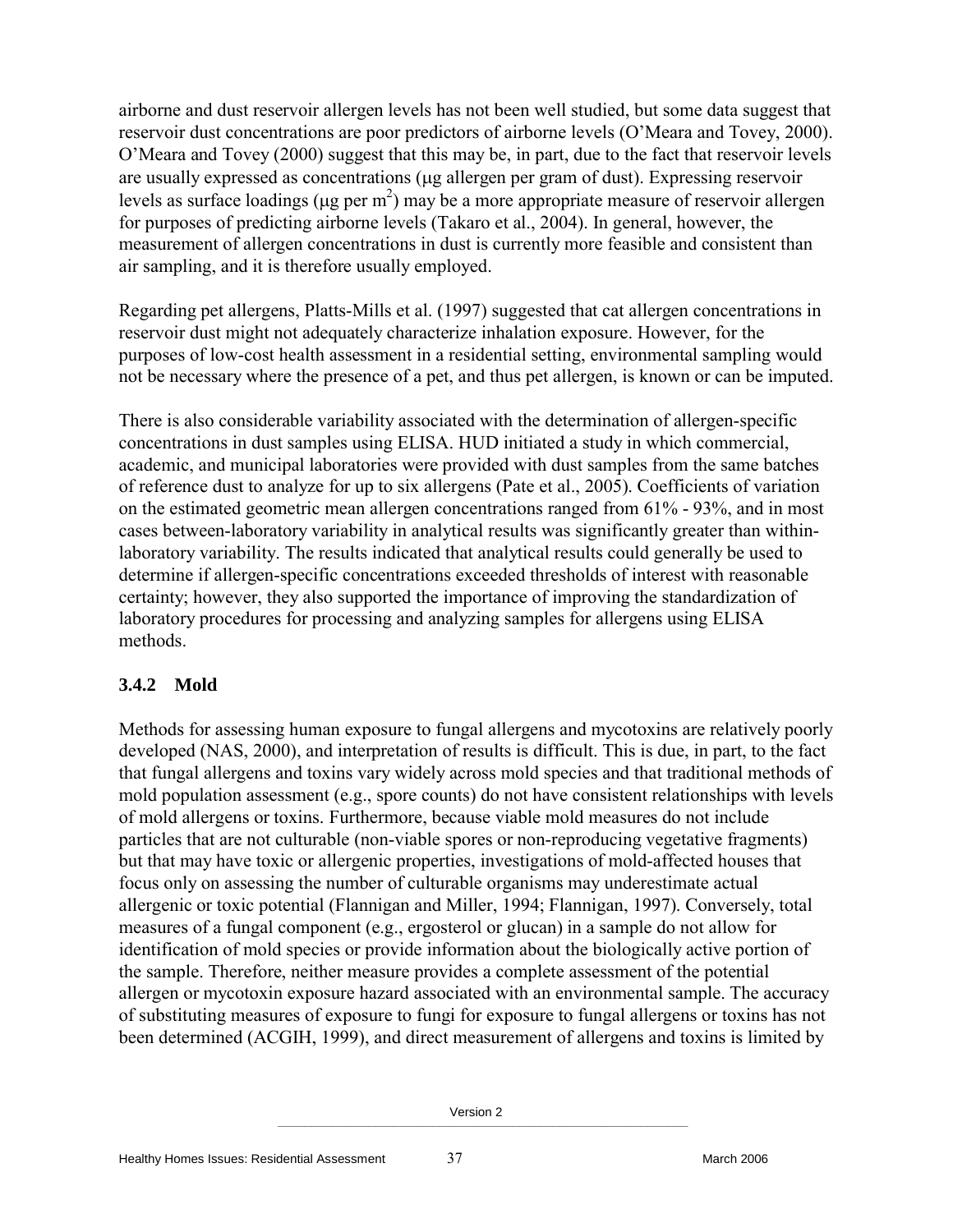the current development and standardization of immunoassays for specific allergens and reliable, affordable techniques for mycotoxin analysis.

Further complicating the exposure assessment is variability associated with the collection of samples. The accuracy of quantifying air samples is complicated by large variations in airborne concentrations from room to room and temporally over relatively short periods of time, as well as outdoor concentrations with season (O'Meara and Tovey, 2000; Flannigan, 1997; Flannigan and Miller, 1994). Dust sampling for molds is sometimes used to circumvent this temporal variability, although dust samples sometimes show differences in the relative abundance and types of mold in comparison to air samples (Flannigan, 1997; Dillon et al., 1999). The release of molds from carpets and walls or other surfaces has also been cited as an important factor in introducing variability into the magnitude and nature of indoor air spora collected (Flannigan, 1997). In addition, due to the ubiquitous presence of mold spores in the outdoor environment (often in concentrations far higher than indoors), it can be difficult to establish the presence of indoor mold growth using air sampling. Moisture availability, in addition to affecting the extent of mold colonization, also affects the types of mold present. Some of the most abundant fungi genera found in homes without severe water damage include: *Alternaria*, *Cladosporium*, *Penicillium*, yeasts, and *Aspergillus* (Burge and Otten, 1999; American Academy of Pediatrics, 1998; Bush and Portnoy, 2001; Gravesen et al., 1999). Most of these molds do not typically produce mycotoxins (Etzel, 2000) but may be important as sources of mold allergens. In contrast, under certain very damp conditions (i.e., in the presence of water-soaked cellulosic materials), toxin producing *Stachybotrys chartarum* may be prominent (Flannigan, 1997). In general, whether or not a potentially toxigenic fungus produces toxins is dependent on environmental conditions and nutrient source (Burge and Ammann, 1999). At this time, there remain many uncertainties regarding interpretation of mold measurements from air sampling.

Professional inspectors frequently compare the types and levels of fungal organisms detected in various environments, e.g., outdoors vs. indoors, as a way of interpreting microbiological results. The qualitative diversity of airborne fungi outdoors should be similar to that measured indoors in the absence of mold contamination. Conversely, if one or more types of fungi dominates the indoor environment but is not detected outdoors, the sampled building may have a moisture problem and fungal contamination. However, that may not always be true. Spores of some outdoor fungi may infiltrate a house and persist under normal conditions long after outdoor sources are no longer present (Horner, 2006). In addition, levels of spore counts can vary by region and season (Gots et al., 2003; Ren et al., 1999).

Another common indicator of indoor moisture problems is the consistent presence of fungi such as *Stachybotrys chartarum*, *Aspergillus versicolor*, or various *Penicillium* species at levels well above background concentrations (AIHA, 2003).

Using mold specific quantitative polymerase chain reaction (MSQPCR), Vesper et al. (2004) and Meklin et al. (2004) found that certain molds, which they labeled Group I molds, are found in higher concentrations in water-damaged homes than in other homes, while other molds (labeled Group II molds) are found in all homes. Group I molds included, but were not limited to: *Apergillus restrictus*, *Penicillium brevicompactum*, *Aspergillus niger*, *Paecilomyes variotii*,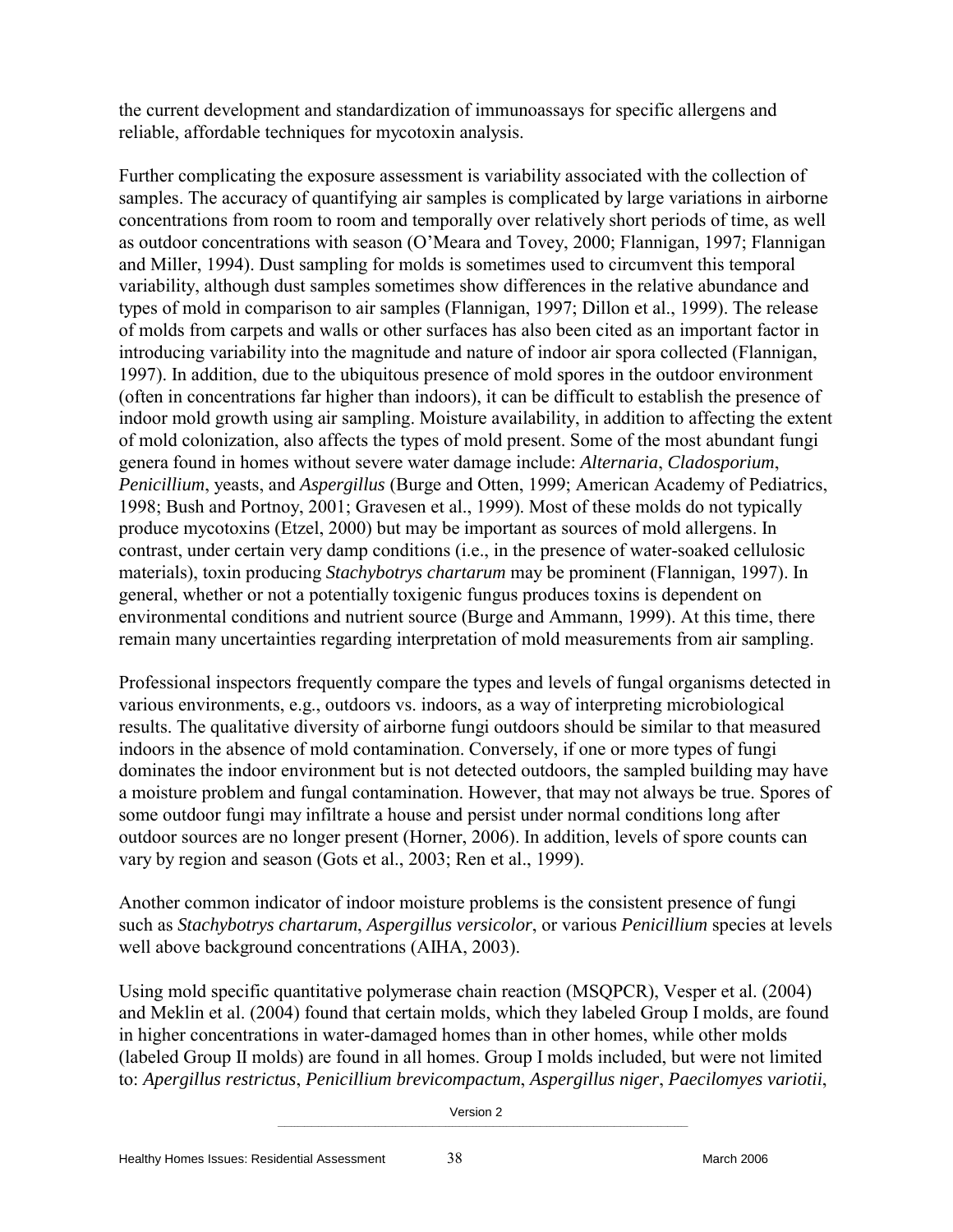*Aspergillus ochraceus*, and *Trichoderma viride*. One way this information may be useful is in identifying homes that have suffered water damage but do not display easily identifiable signs of it. Another may be in narrowing the list of molds for which PCR analysis is necessary. Also, the investigators compared PCR-analyzed dust sample results from water-damaged homes of asthmatic children with those from control-group homes and found (1) that only Group I molds had higher concentrations in the water-damaged, asthmatic-occupied homes compared to the control homes, and (2) that certain Group I mold species had significantly higher concentrations (Vesper et al., 2005). The authors concluded that "if Group I molds are discovered, water-damaged remediation and mold removal might be considered as part of the total prevention plan in an asthmatic child's home."

#### **3.4.3 Pesticides**

Sampling for pesticide residues in settled dust and on surfaces, as well as in air, can be combined with child activity profiles, such as respiration rates and time spent indoors, to estimate the exposure via a specific exposure pathway (Zartarian et al., 2000). Personal samples, such as hand wipes and videotape records of child hand-to-mouth activity, can be used to estimate exposures to pesticides (Reed et al., 1999). As mentioned previously in Section 3.2.1.4, each method, at this stage of development, has strengths and limitations (Zartarian et al., 2000). For example, children who display frequent hand-to-mouth behavior may have low hand wipe pesticide residues but high hand-to-mouth pesticide exposures. Despite potential limitations, at this time, two of the most useful samples for assessing a child's potential residential pesticide exposure are the bulk house dust and the child's hand wipe.

#### **3.4.4 Carbon Monoxide**

Carbon monoxide poisoning may occur as a result of both short-term (minutes to hours) exposures to high concentrations of CO (acute exposure) and longer-term exposures (days to months) to relatively low concentrations of CO (chronic exposure). Thus, carbon monoxide hazard levels are typically expressed as airborne concentrations in parts per million (ppm) and duration of exposure.

Average indoor CO levels typically vary from 0.5 to 5 ppm, although they may be much higher under certain conditions (Wilson et al., 1993). Studies conducted by Wilson and Colome investigated a random sample of residences in California for the purpose of estimating a statewide distribution of indoor CO concentrations. Based on this analysis, the estimated 95<sup>th</sup> percentile of 48-hour average CO concentrations in California residences was 5.8 ppm. The estimated 95<sup>th</sup> percentile value for the maximum 10-minute exposure was 18.6 ppm (Wilson et al., 1993). These values provide some context for determining when an indoor CO concentration is abnormally high in comparison to average levels. Generally, all-electric homes have lower CO readings than homes that have combustion appliances, although other CO sources can present a CO hazard in these homes. Higher net indoor CO levels (indoor minus outdoor CO concentrations) in the Wilson and Colome studies were traced to space heating with gas ranges and unvented gas-fired wall furnaces, use of gas ranges with continuous gas pilot lights, homes with small volumes (e.g., mobile homes), and cigarette smoke. However,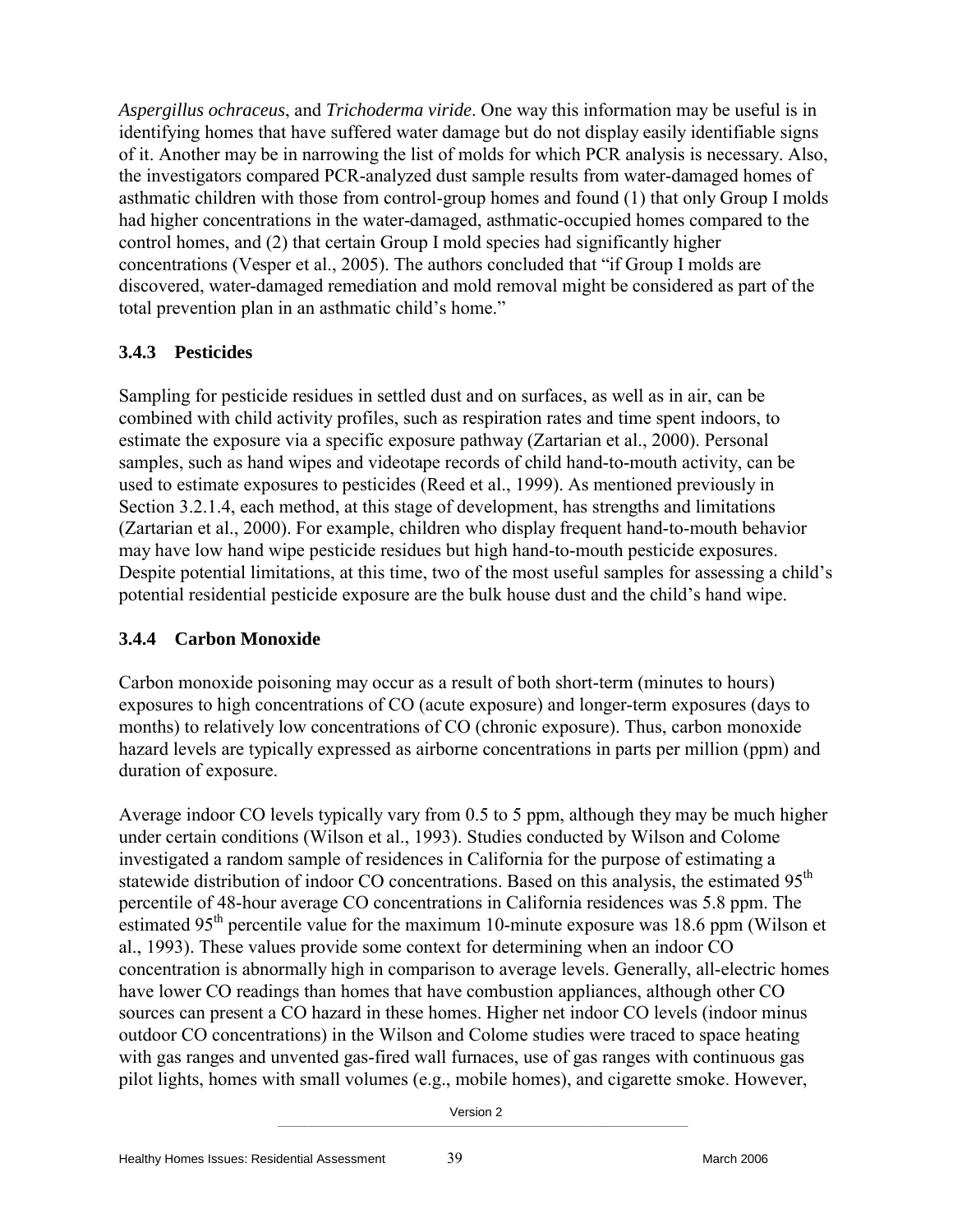several other factors may also have contributed to the higher CO levels observed in these studies: malfunctioning gas furnaces, automobile exhausts leaking into homes from attached garages and carports, improper use of gas appliances (e.g., gas fireplaces), and improper installation of gas appliances (e.g., forced air unit ducts) (Wilson et al., 1993; Colome et al., 1994). Transiently elevated CO levels in homes caused by intermittent sources, such as appliances used only occasionally or downdrafting, may be difficult to detect. For example, although average long-term concentrations of CO from gas cooking stoves are not expected to be significant due to their intermittent use, short-term peak CO concentrations of 1.8 to 120 ppm have been associated with these stoves (USEPA, 2000). In addition, even when elevated CO level are detected (e.g., by a CO alarm sounding), the source, or sources, may be difficult to isolate.

#### **3.4.5 Quantitative Standards or Guidelines for Comparison**

Finally, there is the issue of comparison of results to standards that indicate potential hazard. As noted by Krieger and Higgins (2002), national unified guidelines or standards for many of the factors we now know to influence healthful housing are urgently needed. The major limitations with existing quantitative guidelines for allergens, fungi, and indoor air contaminants are the lack human dose/response data, uncertainty regarding the relative importance of different risk factors and exposure pathways and their interactions, and the lack of standardized protocols for data collection, analysis, and interpretation. In particular, the development of standards or guidelines protective of children is also poses a large challenge in public health. Because of the unique patterns of exposure and special vulnerabilities of children, home risk assessment approaches that move beyond consideration of average levels of exposure for adults are also needed (Landrigan et al., 2004).

#### **3.4.5.1 Allergen Guidelines**

Table 5. presents threshold levels that have been proposed or suggested for common indoor allergens, against which allergen levels in the home may be compared to determine the level of potential hazard.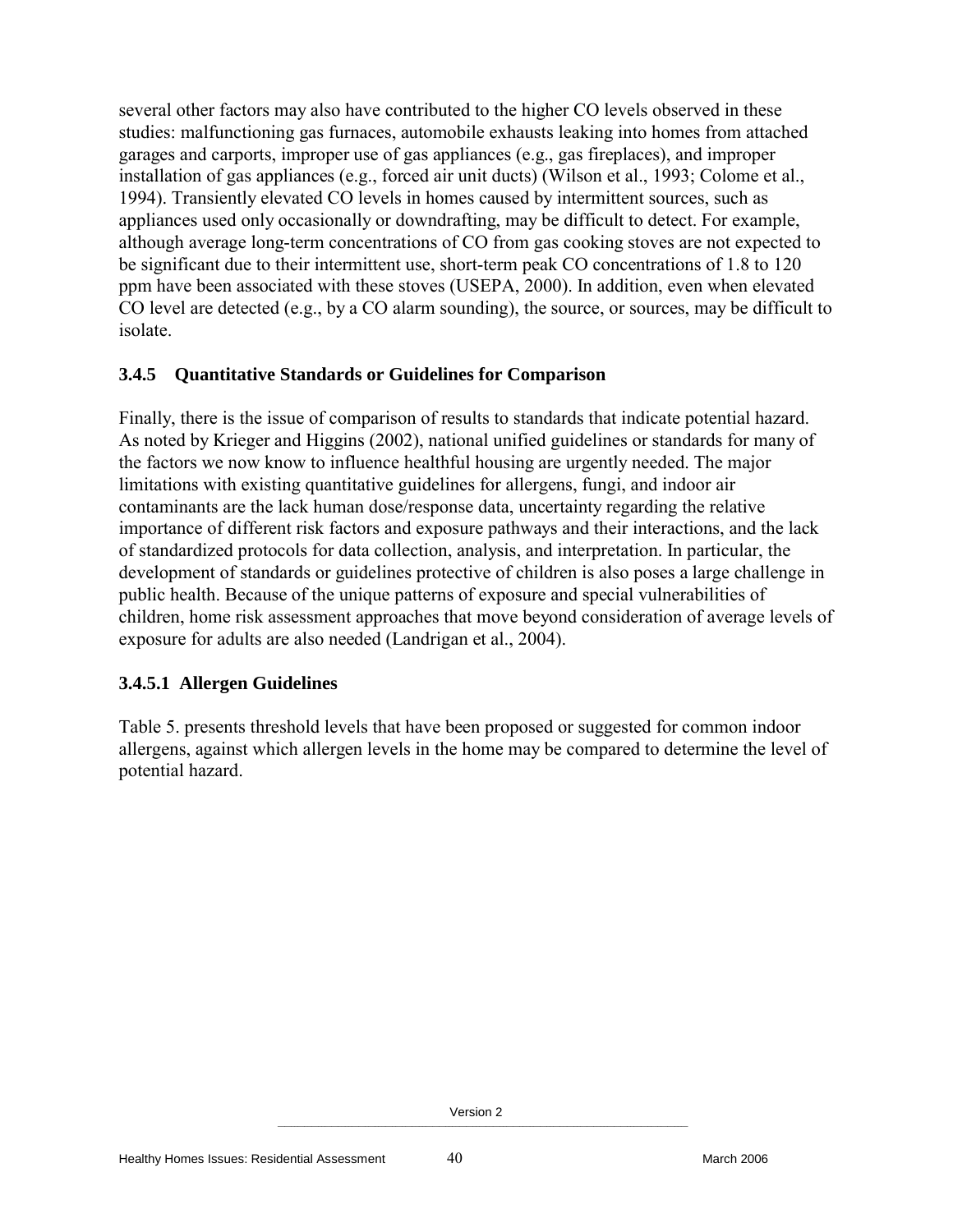#### **Table 5. Current Threshold Levels for Assessing Common Residential Allergens**

|                                            | <b>Threshold Level</b>                          |                           |                                                                                                                                                        |
|--------------------------------------------|-------------------------------------------------|---------------------------|--------------------------------------------------------------------------------------------------------------------------------------------------------|
| Allergen                                   | Asthma<br>Allergic<br>Sensitization<br>Symptoms |                           | <b>Typical Sample Characteristics</b>                                                                                                                  |
| Dust mite allergen<br>(Der $f1 + Der p1$ ) | $2 \mu g/g^a$                                   | 10 $\mu$ g/g <sup>a</sup> | Collection: Dust, by vacuuming (bed and bedroom)<br>Analysis: Assay group 1 allergens (µg/g) or dust mite count                                        |
| Cockroach allergen<br>(Bla g 1)            | 2 Units/g b                                     | 8 Units/g b               | Collection: Dust, by vacuuming (bedroom, kitchen, bathroom); trapping<br>Analysis: Assay of allergens (Units/g) or cockroach identification and counts |
| Cat (Fel d 1)                              | 1 $\mu$ g/g $\text{c}$                          | $8.0 \mu$ g/g c           | Collection: Dust, by vacuuming (living room floor and furniture); air sampling<br>Analysis: Assay of allergens (µg/g)                                  |
| Dog (Can f 1)                              | $2 \mu g/g c$                                   | 10 $\mu$ g/g $c$          | Collection: Dust, by vacuuming (living room floor and furniture); air sampling<br>Analysis: Assay of allergens (µg/g)                                  |
| Mouse (Mus m 1)                            | 1.6 $\mu$ g/g $c$                               |                           | Collection: Dust, by vacuuming (whole house); air sampling<br>Analysis: Assay of allergens (µg/g)                                                      |
| Fungal allergen                            | No allergen specific thresholds d               |                           | Collection: Air sampling; surface sampling<br>Analysis: Spore counts, culturable fungi, total biomass/biomarker                                        |

<sup>a</sup> Platts-Mills et al., 1995

<sup>b</sup> Eggleston and Arruda, 2001

<sup>c</sup> Cat and dog threshold levels used by Ingram et al. (1995) and Custovic et al. (1998b). Mouse levels based on Phipatanakul et al. (2000b).

<sup>d</sup> Bush and Portnoy (2001) suggest that indoor spore counts equal to or greater than  $1000/m<sup>3</sup>$  and colony counts on the order of 1000 to 10,000 CFU per m<sup>3</sup> likely represent indoor fungal contamination. Portnoy et al. (2005) concluded that "total airborne spore counts attributable to indoor sources greater than  $1,000$  spores/ $m<sup>3</sup>$  indicate a concern and those greater than 10,000 spores/m<sup>3</sup> indicate a definite problem." Other suggested guidelines for the upper limit for airborne fungi in non-contaminated indoor environments reported in the literature range from less than 100 colony forming units (CFU) per  $m<sup>3</sup>$  to greater than 1000 CFU per m<sup>3</sup> (Rao et al., 1996). Established threshold levels for mold species or genera do not exist at this time (Jacob et al., 2002).

Table 5 provides estimated threshold levels (as mass concentration in a dust sample) for common residential allergens for both allergic sensitization and asthma symptom exacerbation, i.e., the level representing a risk of sensitization to the allergen and the level at which most allergic patients will experience symptoms. Except for dust mites, these threshold levels are not well established.

#### **3.4.5.2 Carbon Monoxide Standards**

Selected standards for CO are presented in Table 6.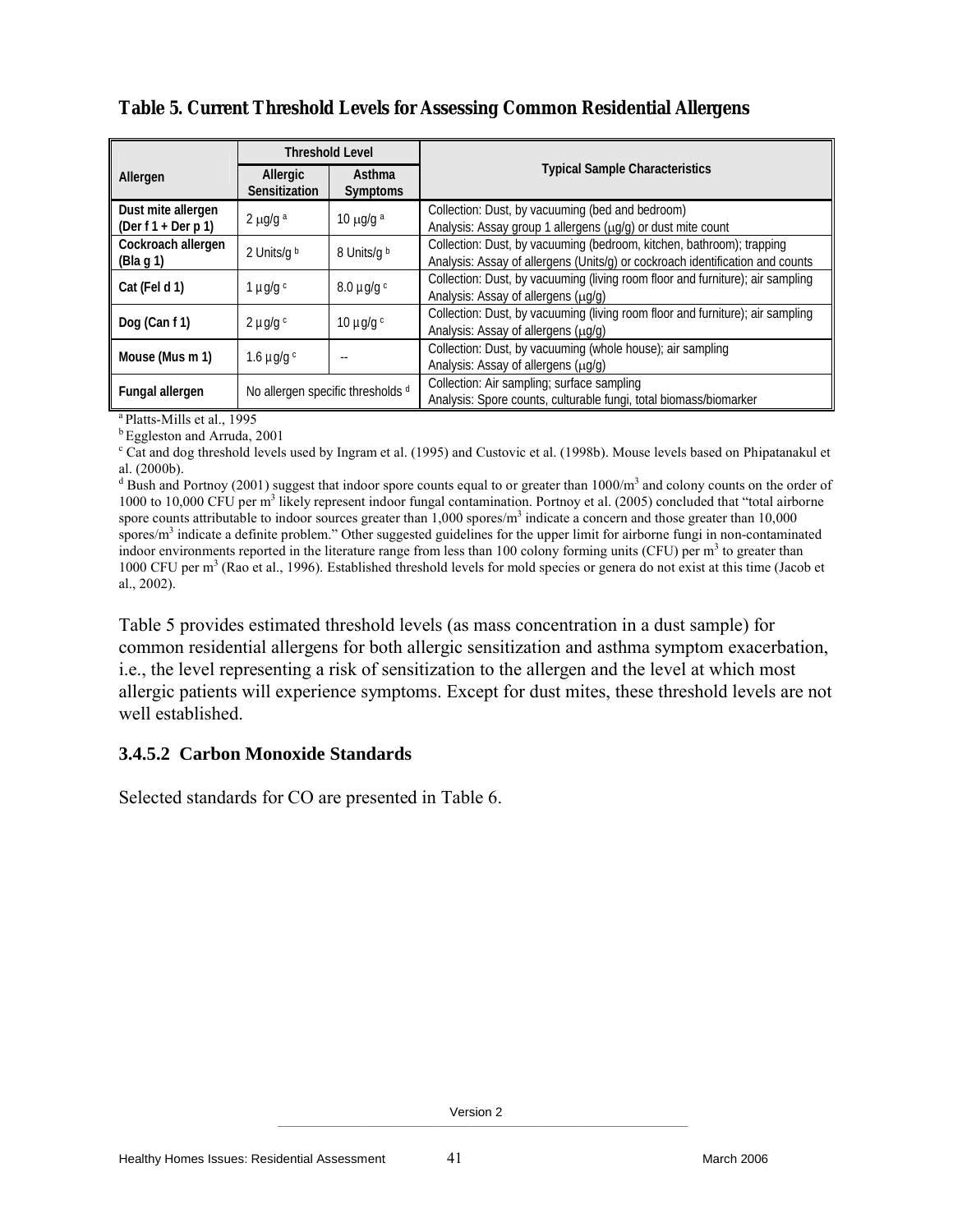| Standard      | Agency & Purpose                                                                                                                        |
|---------------|-----------------------------------------------------------------------------------------------------------------------------------------|
| 9 ppm         | EPA's National Ambient (outdoor) Air Quality Standard - 8-hr average                                                                    |
|               | World Health Organization's outdoor air limit - 8-hr average                                                                            |
| $\leq$ 11 ppm | Health Canada's Exposure Guideline for Residential Indoor Air - acceptable short-term exposure range, 8-hr<br>average                   |
| $\leq$ 25 ppm | Health Canada's Exposure Guideline for Residential Indoor Air - acceptable short-term exposure range, 1-hr<br>$\blacksquare$<br>average |
| 30 ppm        | Lowest CO level that UL and CSA allow home CO alarms to display, must not alarm in less than 30 days                                    |
| 35 ppm        | EPA's National Ambient (outdoor) Air Quality Standard - 1-hr average<br>٠                                                               |
|               | OSHA's 8-hr time-weighted average exposure for workers<br>$\blacksquare$                                                                |
| 50 ppm        | EPA's Significant Harm Level for ambient CO per 8 hr time-weighted average<br>٠                                                         |
|               | UL and CSA false alarm resistance point at 60 minutes (1 hr) of exposure                                                                |
| 70 ppm        | Level at or above which UL and CSA home CO alarms must go off when exposed for 60-240 minutes (1-4<br>hrs)                              |
| 75 ppm        | EPA's Significant Harm Level for ambient CO per 4 hr time-weighted average<br>٠                                                         |
| 125 ppm       | EPA's Significant Harm Level for ambient CO per 1 hr<br>٠                                                                               |
| 150 ppm       | Level at or above which UL approved CO alarms must go off within 10-50 minutes of exposure<br>٠                                         |
|               | NIOSH ceiling concentration for workers at which immediate evacuation is recommended                                                    |
| 200 ppm       | (Air free) Level of CO allowed inside water heater flue by ANSI standard<br>٠                                                           |
|               | Level at or above which UL approved home alarms must go off within 4-15 minutes of exposure<br>٠                                        |
| 400 ppm       | (Air free) Level of CO allowed inside furnace flue by ANSI standard                                                                     |
| 800 ppm       | (Air free) Level of CO allowed inside oven flue by ANSI standard                                                                        |

**Table 6. Selected Standards and Guidelines**1 **for Carbon Monoxide** 

<sup>1</sup> For comparison: Average indoor CO levels typically vary from 0.5 to 5 ppm (Wilson, et al., 1993). During smog episodes, atmospheric levels of CO, both indoors and outdoors can climb to 5 to 10 ppm (USEPA, 2000). ANSI = American National Standards Institute CSA = Canadian Standards Association (refers to CSA Std. 6.16-01) NIOSH = National Institute for Occupational Safety and Health OSHA = Occupational Safety and Health Administration UL = Underwriters Laboratories (refers to UL Std. #2034, Second Edition, dated October 29, 1996, with revisions through June 28, 2002).

The Occupational Safety and Health Administration (OSHA) standard for exposure to carbon monoxide prohibits worker exposure to more than 50 ppm, averaged over an 8-hour workday (29 CFR 1910.1000, Table Z-1). The National Institute for Occupational Safety and Health (NIOSH) recommends that carbon monoxide levels to which workers are exposed should not exceed a ceiling concentration of 200 ppm (NIOSH, 1972). EPA's NAAQS for outdoor air, which is intended to be protective for all segments of the population (including sensitive populations), is 9 ppm for an 8-hour average and 35 ppm for a 1-hour average (*Federal Register*, August 1, 1994). EPA has also defined Significant Harm Levels (SHL) for ambient CO levels as 50 ppm/8h average, 75 ppm/4h average, and 125 ppm/1h (40 CFR Part 51.151).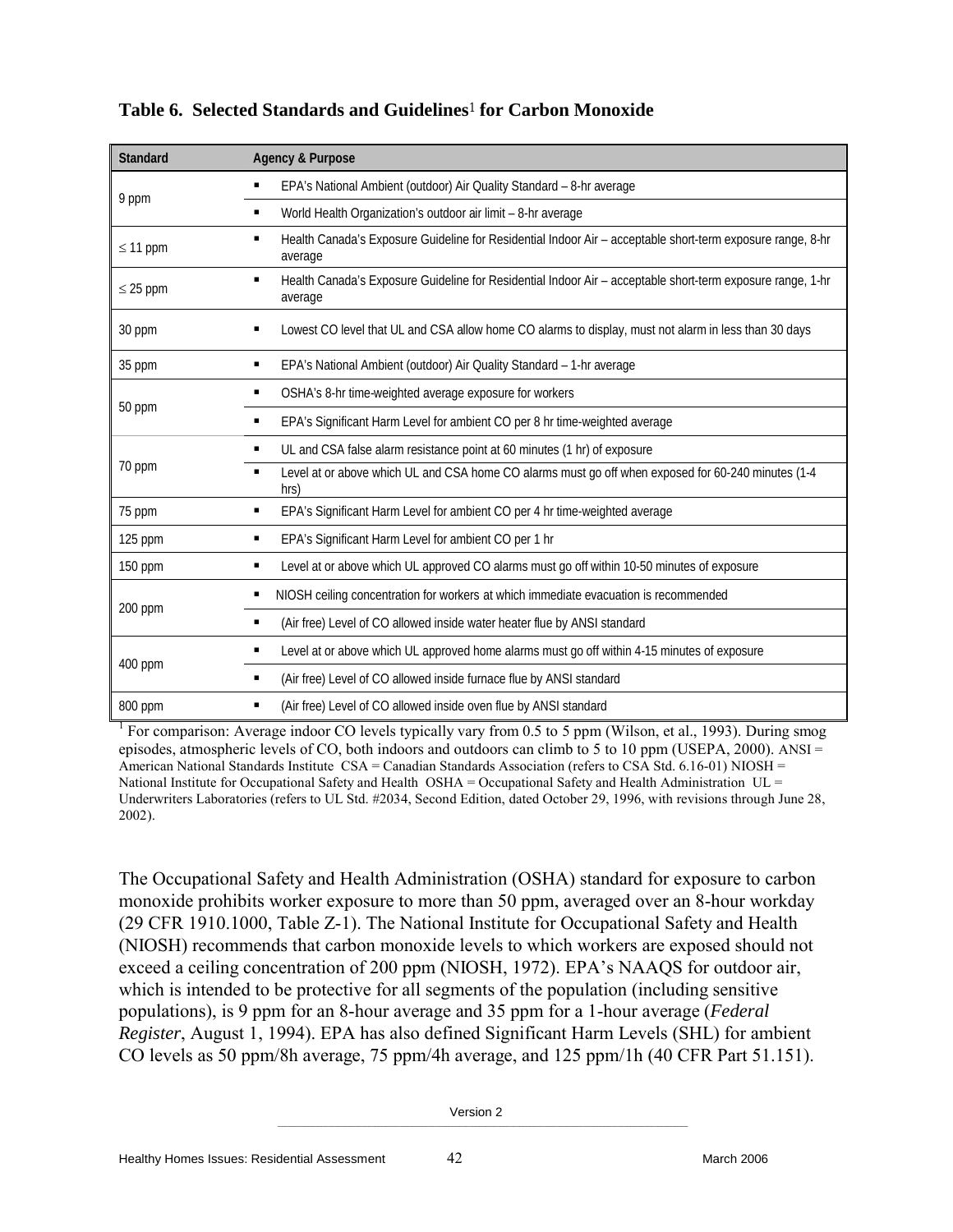SHL are ambient pollutant concentrations that EPA defines as levels that cause significant and imminent harm to the general public. There is no EPA standard for CO in indoor air.

Listed CO alarm criteria are consistent with the use of CO alarms to warn residents of serious, life threatening levels of CO. These criteria, however, are purposefully not designed to warn of unhealthy ambient conditions addressed by EPA's Air Hazard Index or compliance with occupational standards and ceiling recommendations. Currently manufactured CO alarms that meet the UL standard must not display the CO concentration below 30 ppm, and starting in 2007 will only be required to be accurate within 30 percent of the actual CO concentration. CO alarms are not designed for low-level CO monitoring and are not appropriate for that use. For comparison, Table 6 also shows the American National Standards Institute (ANSI) standards for combustion appliances, which have remained unchanged since they were first established in 1925.

## **3.4.5.3 Mold Standards**

Currently, there are no numerical standards or widely accepted guidelines for assessing whether there is a mold contamination problem in an area. In the U.S., there are no EPA regulations or standards for airborne mold contaminants (USEPA, 2001b). Various governmental and private organizations have, however, proposed guidance on the interpretation of fungal measures of environmental media in indoor environments (quantitative limits for fungal concentrations).

Legislators in more than a dozen states and one federal legislator have introduced bills directed at the indoor mold problem. Legislation has been enacted in Arizona and California to study and review mold contamination of indoor environments. States, such as Texas, Louisiana, and California, have enacted legislation requiring the licensing of contractors conducting mold abatement activities.

Organizations that have produced guidelines on mold prevention and/or remediation include the ACGIH, the U.S. Occupational Safety & Health Organization (OSHA), the American Industrial Hygiene Association (AIHA, 2001), the Canada Mortgage and Housing Corporation (CMHC, 1993), the Commission of the European Communities (CEC, 1993), and the World Health Organization (WHO), as well as numerous smaller and/or local organizations like the New York City Department of Health (2000). Reviews of guidance offered by various groups to assist investigators in the interpretation are available in *Bioaerosols: Assessment and Control* (ACGIH, 1999) and in Rao et al. (1996).

Recommendations reported in Rao et al. (1996) vary widely, with quantitative standards/ guidelines ranging from less than 100 CFU per  $m<sup>3</sup>$  to greater than 1000 CFU per  $m<sup>3</sup>$  as the upper limit for airborne fungi in non-contaminated indoor environments (Rao et al., 1996). Bush and Portnoy (2001) suggest that indoor spore counts equal to or greater than  $1000/m<sup>3</sup>$  and colony counts on the order of 1000 to 10,000 CFU per  $m<sup>3</sup>$  likely represent indoor fungal contamination. In a review article, Portnoy et al. (2005) concluded that, "it seems reasonable to expect that total airborne spore counts attributable to indoor sources greater than 1,000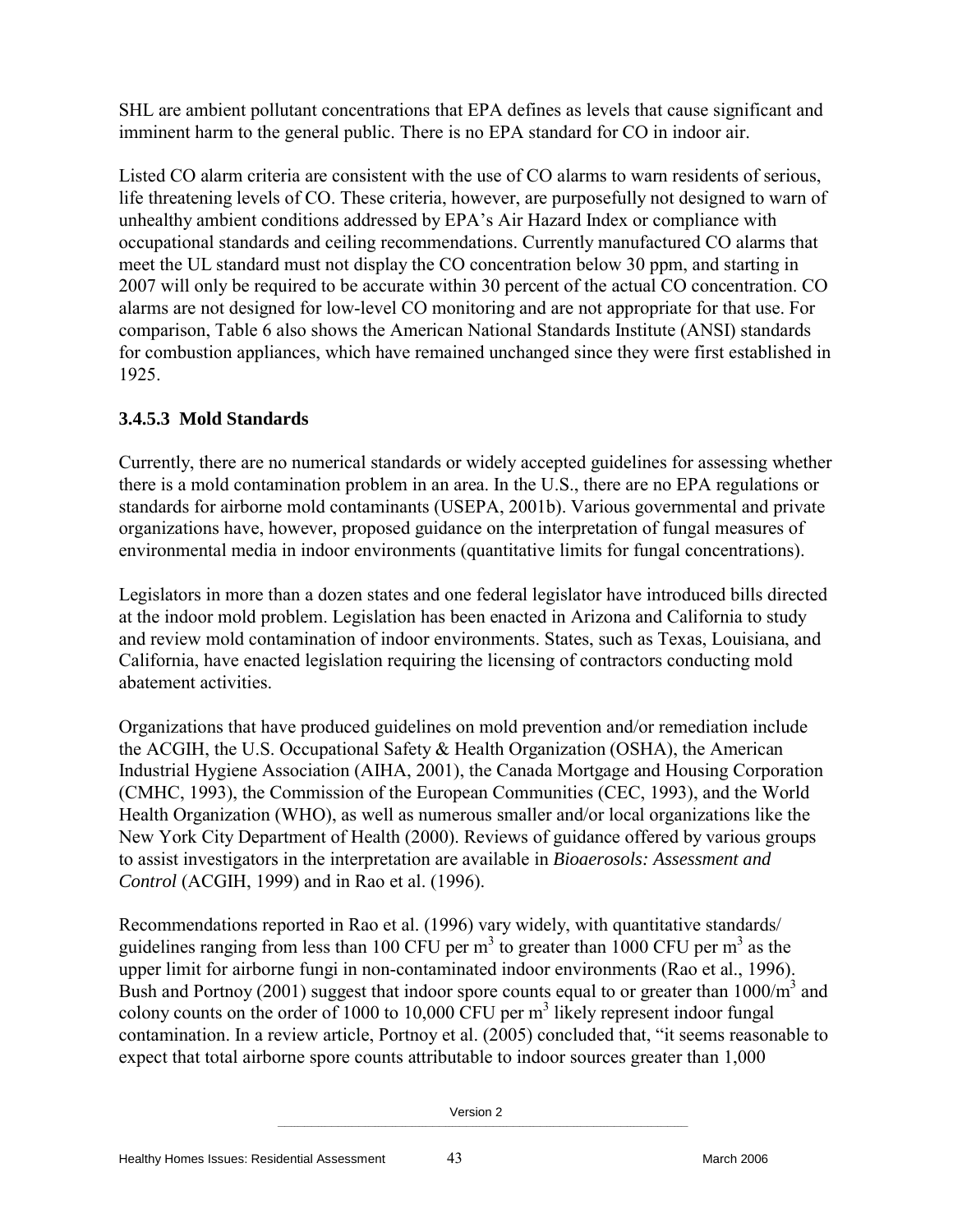spores/m<sup>3</sup> indicate a concern and those greater than 10,000 spores/m<sup>3</sup> indicate a definite problem."

 Such guidelines based on total spore counts are only rough indicators, however. Other factors in addition to indoor spore counts should also be considered. For example, the University of Minnesota Department of Environmental Health and Safety recommends consideration of several factors in addition to total spore counts when attempting to assess the severity of a mold contamination problem, including: the number of fungi indoors relative to outdoors, whether the fungi are allergenic or toxic, if the area is likely to be disturbed, whether there is or was a source of water or high relative humidity, if people are occupying the contaminated area or have contact with air from the location, and, whether there are immune compromised individuals or individuals with elevated sensitivity to molds in the area (University of Minnesota, 1996).

Given evidence that young children may be especially vulnerable to certain mycotoxins (American Academy of Pediatrics, 1998) and in view of the potential severity or diseases associated with mycotoxin exposure, some organizations support a more precautionary approach to limiting mold exposure (Burge and Otten, 1999). For example, the American Academy of Pediatrics recommends that infants under 1 year of age are not exposed at all to chronically moldy, water-damaged environments (American Academy of Pediatrics, 1998).

#### **3.4.6 Comparability of Self-Reported Measures, Visual Surveys, and Environmental Sampling Data**

Research in this area of home health assessment is ongoing. Recently, Klitzman et al. (2005a) conducted a pilot study designed to determine the prevalence of lead-based paint (LBP), vermin, mold, and safety conditions and hazards in homes and to validate observations and self-reports against environmental sampling data (70 dwellings, convenience sample, in a lowincome, urban neighborhood in Brooklyn, New York). Results of the pilot show that 96% of residences contained multiple conditions and/or hazards. Frequencies of specific hazards were: LBP (80%), vermin (79%), elevated levels of airborne mold (39%), and safety hazards (100%). Comparisons of the self-reports and visual surveys to the environmental sampling data indicated that, in general, the more proximate an observed condition was to an actual hazard, the more likely it was to be associated with environmental sampling results (e.g., peeling LBP was associated with windowsill dust lead levels, and cockroach sightings by tenants were associated with Blatella germanica (Bla g 1) allergen levels). Conversely, the more distal an observed condition was to an actual hazard, the less likely it was to be associated with environmental sampling results (e.g., water damage, alone, was not statistically associated with elevated levels of airborne mold). In a follow-on to this study, Klitzman et al. (2005b) conducted a multihazard, multi-method intervention, addressing deteriorated lead-based paint and lead dust, vermin, mold, and safety hazards in these 70 dwellings. Dwellings received paint stabilization, dust lead cleaning, integrated pest management (IPM), mold cleaning, and safety devices, as needed. The median remediation cost for labor and materials was \$864.66 (range: \$120.00-5235.33) per dwelling. Environmental conditions were evaluated prior to, immediately following, and an average of 5 months after remediation. The authors report that the study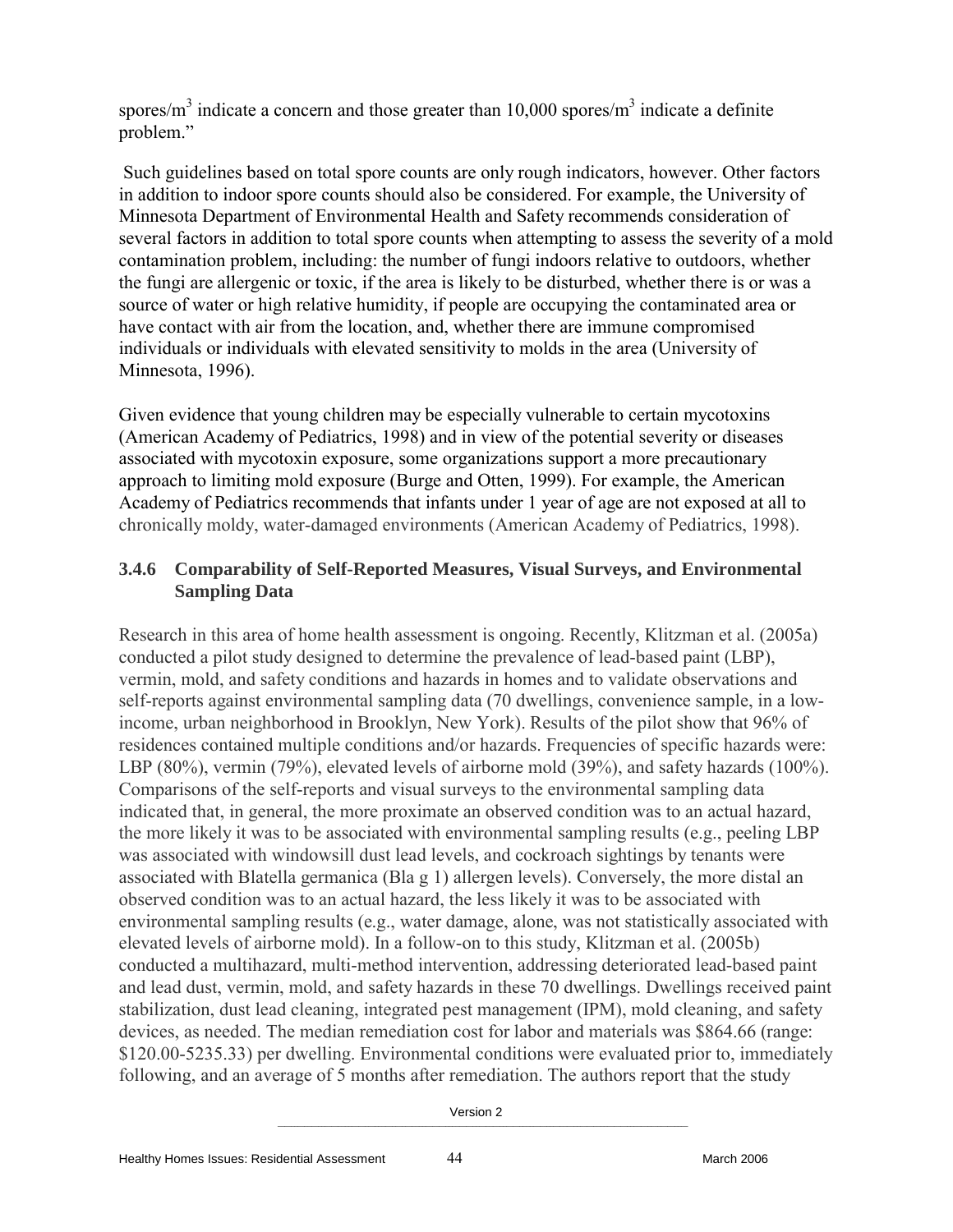results indicate a comprehensive approach to hazard remediation can be highly effective and cost efficient and that overall improvements can be maintained, but note that further research is needed to clarify the most effective sampling strategies, educational and behavioral interventions, and optimal intervention frequency.

Bradman et al. (2005) conducted a study to assess the association between multiple housing disrepair indictors and cockroach and rodent infestations in the homes of 644 pregnant Latina women. Results from a visual inspection revealed that 58% of the homes had peeling paint, 43% had mold, 25% percent had water damage, and 11% had rotting wood. The researchers also rated the level of cleanliness of each home and conducted inspections for cockroach and rodent infestations. Cockroach allergen concentrations, measured in a subset of homes, were found to be significantly higher in homes with evidence of cockroach infestations than in homes without observed cockroach infestations. The presence of cockroaches was also associated with multiple housing hazards including peeling paint, water damage and lack of cleanliness. The results suggest that a visual inspection of overall housing disrepair indicators provides useful information regarding other hazards such as pest infestations.

In a randomized study on the validity of self-reported responses to questions about home safety, Hatfield et al. (2005) compared questionnaires answered by Head Start families to home inspections (n=259). The authors found that self-reported use of safety devices and practices by parents of preschool aged children was generally reliable. Answers about the presence or absence of certain safety devices (e.g., CO detectors) were generally more accurate than those about safety practices (e.g., safe medicine storage). Reliability increased when the interview was conducted in the home, although the authors hypothesized that this may have been because parents were more prepared to answer the survey questions because they had previously agreed to a home visit for solely that purpose. In addition, the parents receiving the interview at home had been told they would receive help injury proofing their homes, which may have provided additional motivation to report unsafe conditions. In a similar study, Robertson et al. (2005) evaluated the validity of parents' self-reported home safety practices concerning smoke detectors, bike helmets, car seats, and water heater temperature. The results suggest that parent self report practice of certain injury prevention behaviors (owning a car seat, hot water temperatures) is reliable, whereas self reports on other practices (working smoke detectors, properly fitting bike helmets) may be overstated.

Leaderer (2004) assessed the accuracy of questionnaire reports of cat and dog ownership and presence of cockroaches in predicting measured allergen concentrations in house dust. In the study, questionnaire results were compared to measured allergen levels collected dust samples in 932 homes of newborns living in New England. The dust analysis results were grouped into either "low" or "high" level allergen categories according to the following cut points (low first, then high): 1.0  $\mu$ g/g and 8.0  $\mu$ g/g for cat, 2.0  $\mu$ g/g and 10.0  $\mu$ g/g for dog, and 2 U/g and 8 U/g for cockroach allergen. The comparison showed that questionnaire-reported pet ownership and presence of cockroaches predicted allergen levels when in the "high" allergen level category, but was a relatively poor measure of allergen exposure at lower levels (i.e., when measured levels were near the limit of detection and the lower cut point). The authors concluded that, for epidemiologic purposes, measured concentrations of allergens are necessary.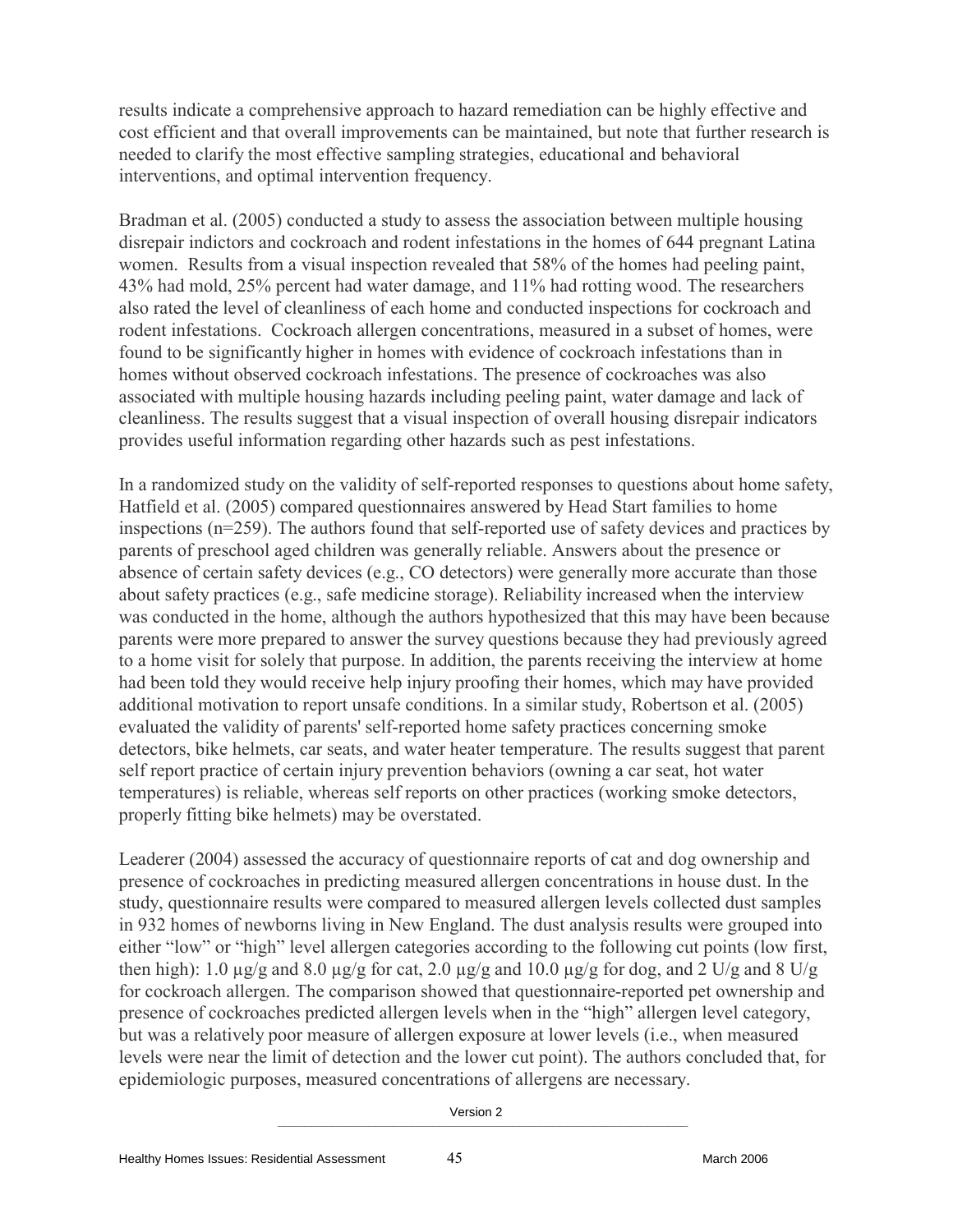### **4.0 RESEARCH NEEDS, INFORMATION GAPS, AND DISCUSSION**

There are tremendous research needs and information gaps related to the assessment of residential hazards. To those involved in lead hazard control programs, this will not come as a surprise given the effort that has been required to understand and improve lead risk assessment. In many ways, creating effective assessment protocols for an overall residential hazard assessment would appear to be an order of magnitude more difficult than creating protocols only for lead exposure. Less is known about causal relationships and pathways of exposure for many of the residential hazards discussed in this paper – allergens, molds, and toxicants – than is known for lead. This understanding is crucial for selection of the most appropriate targets for assessment. In some cases, standard methods of laboratory analysis, much less standards for interpretation and comparison of those analyses, are lacking.

Beyond individual hazards are the many unanswered questions concerning multiple hazards and how multiple hazards interact physically or chemically to create an overall hazard in a home. And, of course, there is the issue of which hazards should receive the most focus in an assessment. For example, how do frequent, well-characterized, non-fatal injuries rank, compared to less frequent but potentially serious toxic exposures? Therefore, research is needed to assess the hierarchy of individual risks, as well as assess the overall risk associated with a home, including:

#### *General Assessment Issues*

- Relation of environmental concentration levels (vacuum dust, etc.) to actual exposure risk assessment.
- Characterizing (and validating) the relationships between visual surveys (readily observable conditions), occupant reports, and environmental sampling data, and to determine how each of these can be used to assess the cumulative impact on human health.
- Better understanding of the causal relationships and pathways of exposure for health effects associated with allergens, molds, pesticides, VOCs, and other indoor toxins.
- Characterizing the extent and severity of individual residential hazards.
- Understanding interactions between risk factors for the different health endpoints associated with residential hazards.

#### *Methodological Issues*

- Characterization of sources of variability in analytical results and development of quality control samples.
- Determination of performance criteria for analytic methods (e.g., detection limits, etc.).
- Developing standards for laboratory analyses and comparison of laboratory analyses. The Environmental Law Institute (1998), in a 1998 workshop held on indoor air quality, identified the following standards as most in need of further development: biologicals, VOCs, NO2, testing protocols for mold, aldehydes, particulates, CO, ventilation, and off-gassing of building materials and products.
- Accreditation of proficiency testing programs.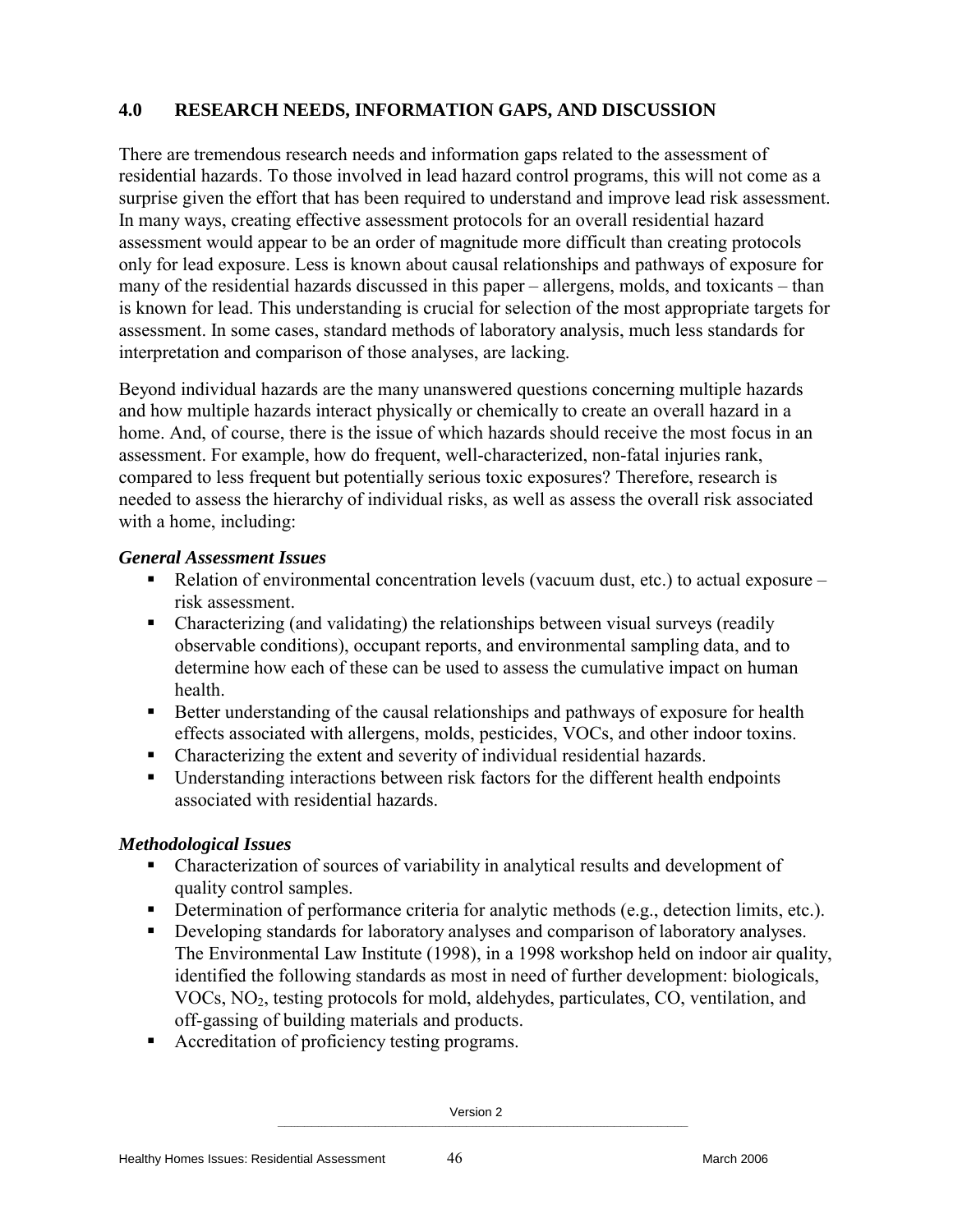- Mold assessment issues.
	- Standard methods for mold sampling.
	- Standard methods for analysis of mold toxins.
	- Standardized methods for analysis of mold allergens.
	- Further research on fungal measurement using indicators of fungal growth (e.g., microbial VOCs).
- Allergen assessment issues.
	- Research on accuracy of home allergen tests and development of better sampling and quantitation techniques.
	- Greater standardization of assays for measuring allergen levels to allow for comparison.
- **Pesticide assessment issues.** 
	- Standardized sample collection methods for house dust to be analyzed for pesticides from floors and surfaces.
	- Relation of environmental samples/pesticide surface loadings (vacuum dust, etc.) to actual exposure (e.g., information on exposure pathways and activity patterns of children).
- Injury assessment and control issues.
	- Identification and characterization of residential injury risk factors for different types of injuries.
	- Better understanding of parental knowledge and practices and how they relate to childhood injury.
	- Longitudinal epidemiological studies of the efficacy of low cost residential interventions in preventing childhood injuries.
- $\blacksquare$  Understanding effective indicators of exposure to biological agents (e.g., whether microbial VOCs can be used as indicators of moisture problems or toxic molds).
- Developing and verifying cost-effective, quick tests for allergens and toxins.

#### *Issues Related to Housing Structure*

- Data to quantify which aspects of household water damage are related to respiratory illness.
- Areas of potential impact in building code and design to improve the indoor environment for asthmatics.
- Improved labeling of "healthy" building materials and home furnishings (e.g., reduced VOC emissions, resistance to microbial growth).

While the research and information needs are undeniably formidable, the advantage of taking a holistic approach to the assessment of residential hazards is that commonalities may emerge, such as those related to a structural characteristic of the home, a common pathway of exposure, or a common means of assessment resulting in identification of obvious, efficient targets for reducing the overall hazard in a home. These commonalities may emerge even while considerable uncertainty remains concerning many details of the individual hazards. In this way, the effect of the whole – in terms of an integrated residential hazard assessment – may actually be greater than the sum of its parts.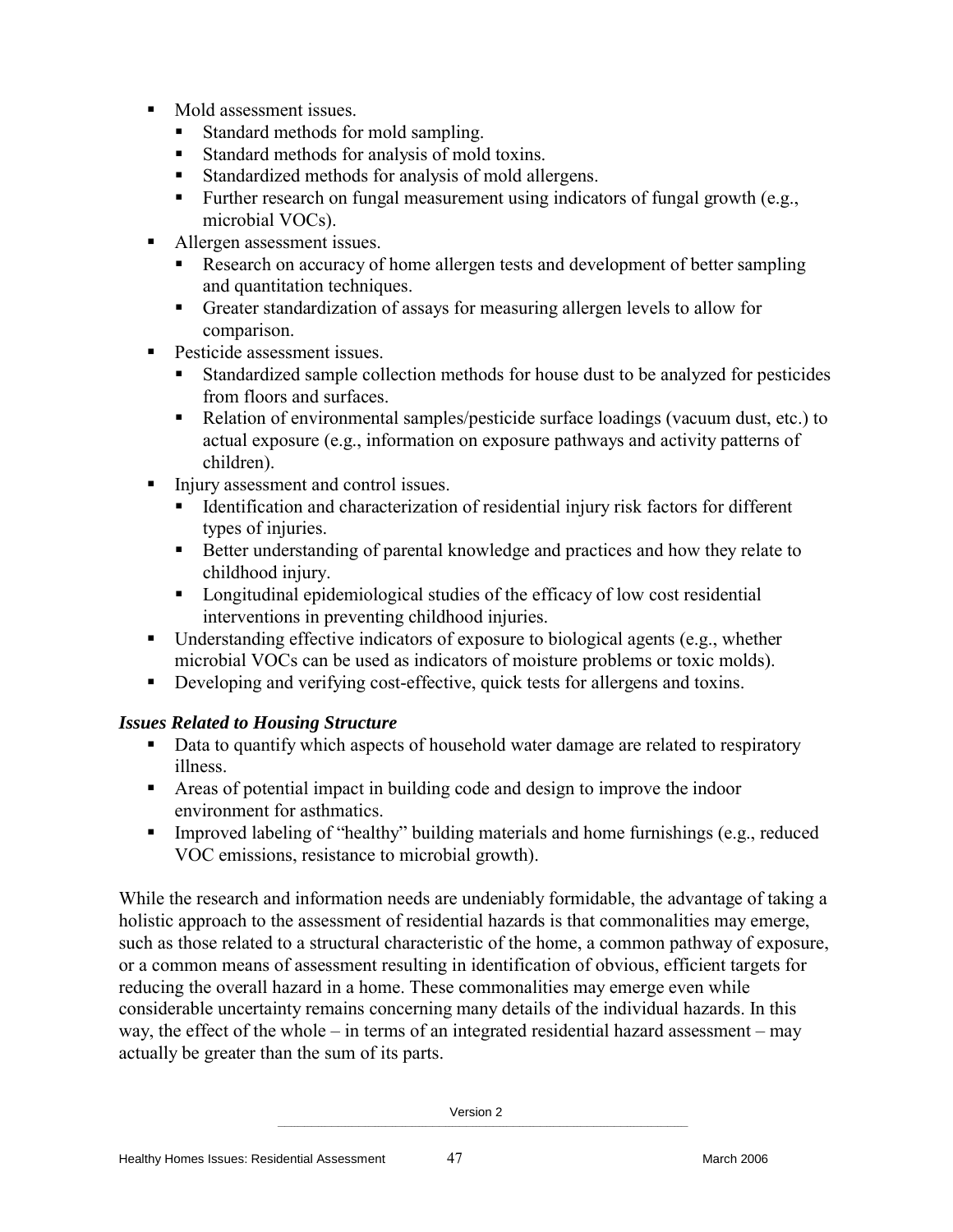# References

Adgate, J.L., Kukowski, A., Stroebel, C., Shubat, P.J., Morrell, S., Quackenboss, J.J., Whitmore, R.W., and K. Sexton. 2000. Pesticide Storage and Use Patterns in Minnesota Households with Children. Journal of Exposure Analysis and Environmental Epidemiology. 10: 159-167.

ACGIH. 1999. Bioaerosols: Assessment and Control. (J. Macher, ed.). American Conference of Governmental and Industrial Hygienists, Cincinnati, Ohio.

AIHA, 2001. Report of Microbial Growth Task Force. American Industrial Hygiene Association Press, Fairfax, Virginia.

AIHA. 2003. The Facts about Mold: For the Professional. American Industrial Hygiene Association Fact Sheet. Available online at http://www.aiha.org/GovernmentAffairs-PR/html/mold-professional.htm (last updated September 2003).

American Academy of Pediatrics, Committee on Environmental Health. 1998. Toxic effects of indoor molds. Pediatrics. 101:712-714.

Ammann, H.M. 1999. Microbial volatile organic compounds. In: Bioaerosols: Assessment and Control. (J. Macher, ed.). American Conference of Governmental and Industrial Hygienists, Cincinnati, Ohio.

Arbes, S.J., Jr., Sever, M., Vaughn, B., Mehta, J., Lynch, J.T., Mitchell, H., Hoppin, J.A., Spencer, H.L., Sandler, D.P., and D.C. Zeldin. 2005. Feasibility of using subject-collected dust samples in epidemiologic and clinical studies of indoor allergens. Environmental Health Perspectives.113(6): 665-9.

Arbes, S.J., Cohn, R.D., Yin, M., Muilenberg, M.L., Burge, H.A., Friedman, W., and D.C. Zeldin. 2003. House dust mite allergen in US beds: results from the First National Survey of Lead and Allergens in Housing. Journal of Allergy and Clinical Immunology, 111(2):408-414.

Baker S.P., O'Neill B., Ginsburg M.J., and G. Li. 1992. The Injury Fact Book, Second Edition. Oxford University Press, USA. 368 pp.

Bradman, A., Chevrier, J., Tager, I., Lipsett, M., Sedgwick, J., Macher, J., Vargas, A.B., Cabrera, E.B., Camacho, J.M., Weldon, R., Kogut, K., Jewell, N.P., and Eskenazi, B. 2005. Association of housing disrepair indicators with cockroach and rodent infestations in a cohort of pregnant Latina women and their children. Environmental Health Perspectives. 113(12): 1795-1801.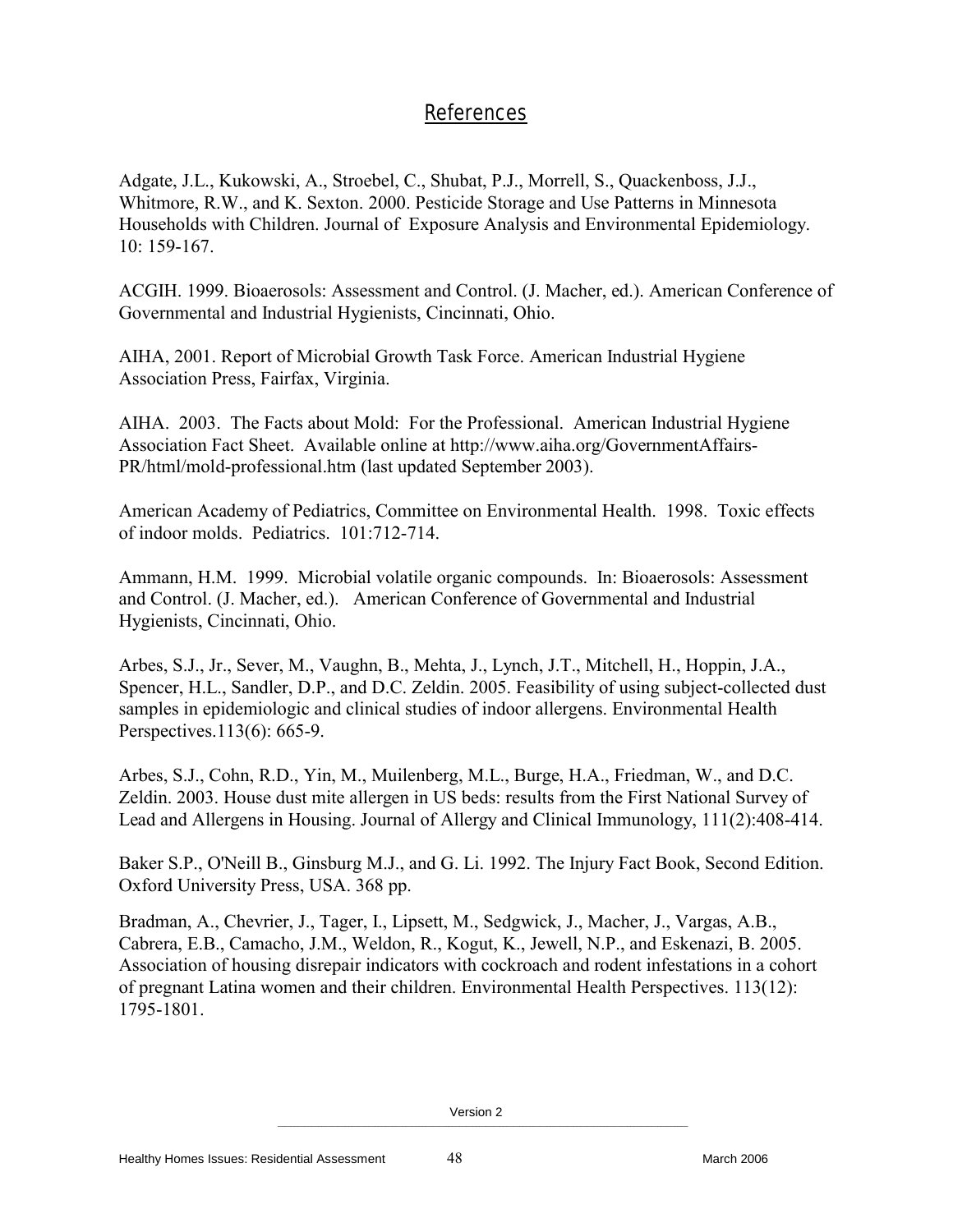Bradman, A. and R.M. Whyatt. 2005. Characterizing exposures to nonpersistent pesticides during pregnancy and early childhood in the National Children's Study: A review of monitoring and measurement methodologies. Environmental Health Perspectives. 113(8): 1092-1099.

Braun-Fahrlander, C., Riedler, J., Herz, U., Eder, W., Waser, M., Grize, L., Maisch, S., Carr, D., Gerlach, F., Bufe, A., Lauener, R.P., Schierl, R., Renz, H., Nowak, D., and von Mutius, E. 2002. Environmental exposure to endotoxin and its relation to asthma in school-age children. New England Journal of Medicine. 347(12):869-877.

Burge, H.A. and H.A. Ammann. 1999. Fungal Toxins and  $\beta$  (1 $\rightarrow$ 3)-*D*-Glucans. In: Bioaerosols: Assessment and Control. (J. Macher, ed.). American Conference of Governmental and Industrial Hygienists, Cincinnati, Ohio.

Burge, H.A. and J.A. Otten. 1999. Fungi. In: Bioaerosols: Assessment and Control. (J. Macher, ed.). American Conference of Governmental and Industrial Hygienists, Cincinnati, Ohio.

Bush, R.K. and Portnoy, J.M. 2001. The role and abatement of fungal allergens in allergic diseases. Journal of Allergy and Clinical Immunology (Supplement). 107(3, part 2): 430.

CDC. 2005. Centers for Disease Control and Prevention, National Center for Environmental Health, National Center for Infectious Diseases, National Institute for Occupational Safety and Health, "Mold: Prevention Strategies and Possible Health Effects in the Aftermath of Hurricanes Katrina and Rita," Department of Health and Human Services, October 2005.

CEC, 1993. Biological Particles on Indoor Environments. Commission of the European Communities, European Collaborative Action, Report No. 12 Luxemburg.

Chapman, M.D., Vailes, L.D., and K. Ichikawa. 2000. Immunoassays for Indoor Allergens. Clinical Reviews in Allergy & Immunology 18(3): 285-300.

Chew, G.L. 2005. Comments on December 2005 review draft of HUD background paper, Healthy Homes Issues: Mold.

Chew, G.L., Perzanowski, M.S., Miller, R.L., Correa, J.C., Hoepner, L.A., Jusino, C.M., Becker, M.G., and Kinney, P.L. 2003. Distribution and determinants of mouse allergen exposure in low-income New York City apartments. Environmental Health Perspectives. 110(10): 1348-1351.

Chew, G., Doekes, G., Douwes, J., Higgins, K.M., van Strien, R., Spithoven, J., and Brunekreef, B. 2001. Fungal extracellular polysaccharides, beta(1→3) glucans and culturable fungi in repeated sampling of house dust. Indoor Air. 11:171-178.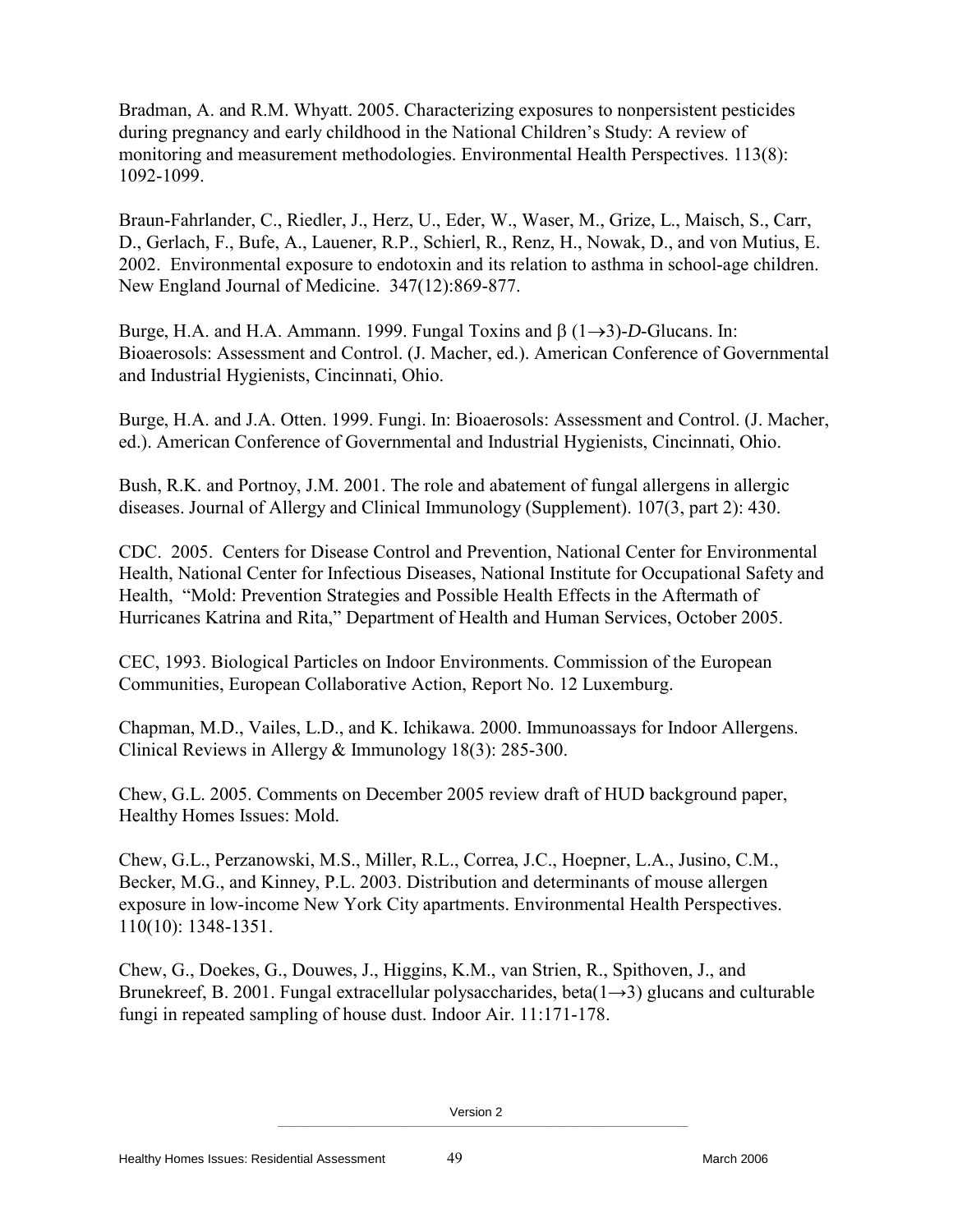Chew, G. L., Higgins, K. M., Gold, D. R., Muilenberg, M. L., and H. A. Burge. 1999. Monthly measurements of indoor allergens and the influence of housing type in a northeastern US city. Allergy 54: 1058-1066.

Chew, G.L., Burge, H.A., Dockery, D.W., Muilenberg, M.L., Weiss, S.T. and Gold, D.R. 1998. Limitations of a home characteristics questionnaire as a predictor of indoor allergen levels. American Journal of Respiratory and Critical Care Medicine. 157: 1536-1541.

Chuang, J.C., Lyu, C.W., Chou, Y-L., Callahan, P.J., Nishioka, M., Andrews, K., Pollard, M.A., Brackney, L., Hines, C., Davis, D.B., and R.G. Menton. 1999. Evaluation and Application of Methods for Estimating Children's Exposure to Persistent Organic Pollutants in Multiple Media. EPA/600/R-98/164 a, b, and c (Volume I, II, and III).

CMHC, 1993. Clean-up Procedures for Mold in Houses. Canada Mortgage and Housing Corporation. Ottawa, Canada.

CMHC. 1998. The Clean Air Guide: How to Identify and Correct Indoor Air Problems in Your Home. Canada Mortgage and Housing Corporation.

Cohn, R.D., Arbes, S.J., Jaramillo, R., Reid, L.H., and D.C. Zeldin. 2006. National prevalence and exposure risk for cockroach allegen in U.S. households. Environmental Health Perspectives. 114(4):522-526.

Colome, S.D., Wilson, A.L. and T. Yian. 1994. California residential indoor air quality study. Volume 2. Carbon monoxide and air exchange rate: an univariate and multivariate analysis. Chicago, Il. Gas Research Institute. GRI-93/0224.3.

Colt, J.S., Lubin, J., Camann, D., Davis, S., Cerhan, J., Severson, R. K., Cozen, W., and P. Hartge. 2004. Comparison of pesticide levels in carpet dust and self-reported pest treatment practices in four U.S. sites. Journal of Exposure Analysis and Environmental Epidemiology. 14: 74-83.

Custovic, A., Fletcher, A., Pickering, C.A., Francis, H.C., Green, R., Smith, A., et al. 1998b. Domestic allergens in public places III: house dust mite, cat, dog and cockroach allergens in British hospitals. Clinical and Experimental Allergy. 28:53-9.

CPSC. 2004a. CPSC Cautions Caregivers about Hidden Hazards for Babies on Adult Beds. U.S. Consumer Products Safety Commission. Retrieved January 7, 2004 from http://www.cpsc.gov/cpscpub/pubs/5091.htm.

CPSC. 2004b. Crib Sheets (CPSC Document #5137). U.S. Consumer Products Safety Commission. Retrieved January 7, 2004 from http://www.cpsc.gov/cpscpub/pubs/5137.htm.

CPSC. 2004c. Soft Bedding May be Hazardous to Babies. U.S. Consumer Products Safety Commission. Retrieved January 7, 2004 from http://www.cpsc.gov/cpscpub/pubs/5049.htm.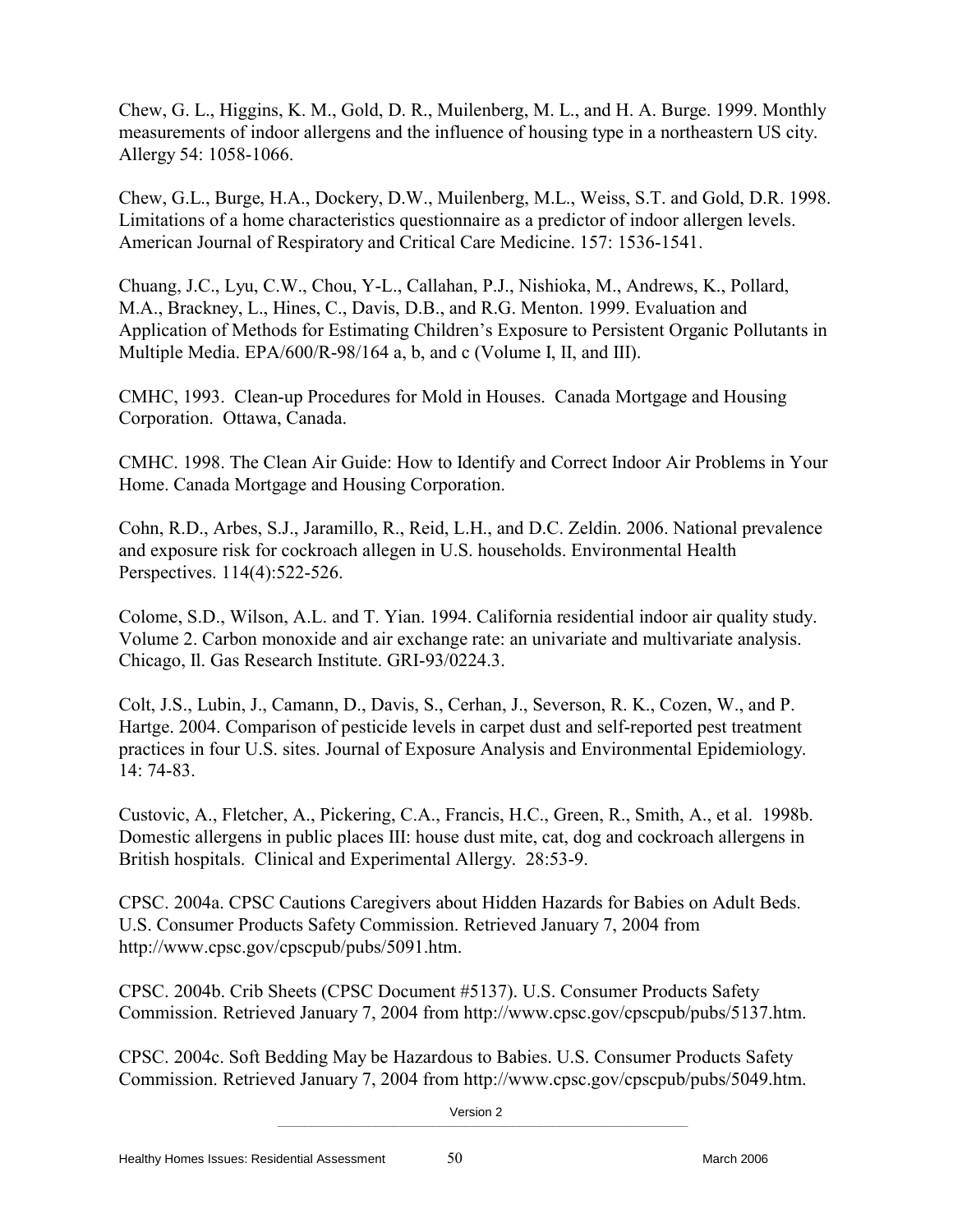CPSC. 2004d. Crib Safety Tips: Use Your Crib Safely (CPSC Document #5030). U.S. Consumer Products Safety Commission. Retrieved January 7, 2004 from http://www.cpsc.gov/cpscpub/pubs/5030.htm.

CPSC. 2003. Responding to Residential Carbon Monoxide Incidents: Guidelines for Fire and Other Emergency Response Personnel. U.S. Consumer Product Safety Commission, November 2003. Access: www.cpsc.gov/library/foia/foia04/os/resident.pdf

De Lucca, S. et al. 1998. Mite allergen (Der p 1) is not only carried on feces. Journal of Allergy and Clinical Immunology. 101: S168.

Dillon, H.K., Heinsohn, P.A., Miller, J.D. 2005. Field Guide for the Determination of Biological Contaminants in Environmental Samples, 2nd ed. Fairfax VA: American Industrial Hygiene Association.

Dillon, H.K., J.D. Miller, W.G. Sorenson, J Douwes and R.R. Jacobs. 1999. Review of methods applicable to the assessment of mold exposure to children. Environmental Health Perspectives. 107:473-480.

Douwes, J., van der Sluis, B., Doekes, G., van Leusden, F., Wijnands, L., van Strien, R., Verhoeff, A., and Brunekreef, B. 1999. Fungal extracellular polysaccharides in house dust as a marker for exposure to fungi: Relations with culturable fungi, reported home dampness, and respiratory symptoms. Journal of Allergy and Clinical Immunology. 103:494-500.

Douwes, J., Doekes, G., Heinrich, J., Koch, A., Bischof, W., and B. Brunekreef. 1998. Endotoxin and  $\beta$  (1 $\rightarrow$ 3)-Glucan in House Dust and the Relation with Home Characteristics: A Pilot Study in 25 German Houses. Indoor Air. 8: 255-263

Dowd, M.D. 1999. Childhood injury prevention at home and play. Current Opinions in Pediatrics. 11(6): 578-582.

Edwards, R.D. and P.J. Lioy. 1999. The EL Sampler: A press sampler for the quantitative estimation of dermal exposure to pesticides in housedust. Journal of Exposure Analysis and Environmental Epidemiology. 9: 521-529.

Eggleston, P.A. 2003. Control of environmental allergens as a therapeutic approach. Immunology and Allergy Clinics of North America. 23: 533-547.

Eggleston, P.A. and L.K. Arruda. 2001. Ecology and elimination of cockroaches and allergens in the home. Journal of Allergy and Clinical Immunology (Supplement). 107(3, part 2): 422.

EHW. 2004. Environmental Health Watch. Home Moisture Audit. Available at http://www.ehw.org/Healthy\_House/HH\_Moist\_Audit.htm.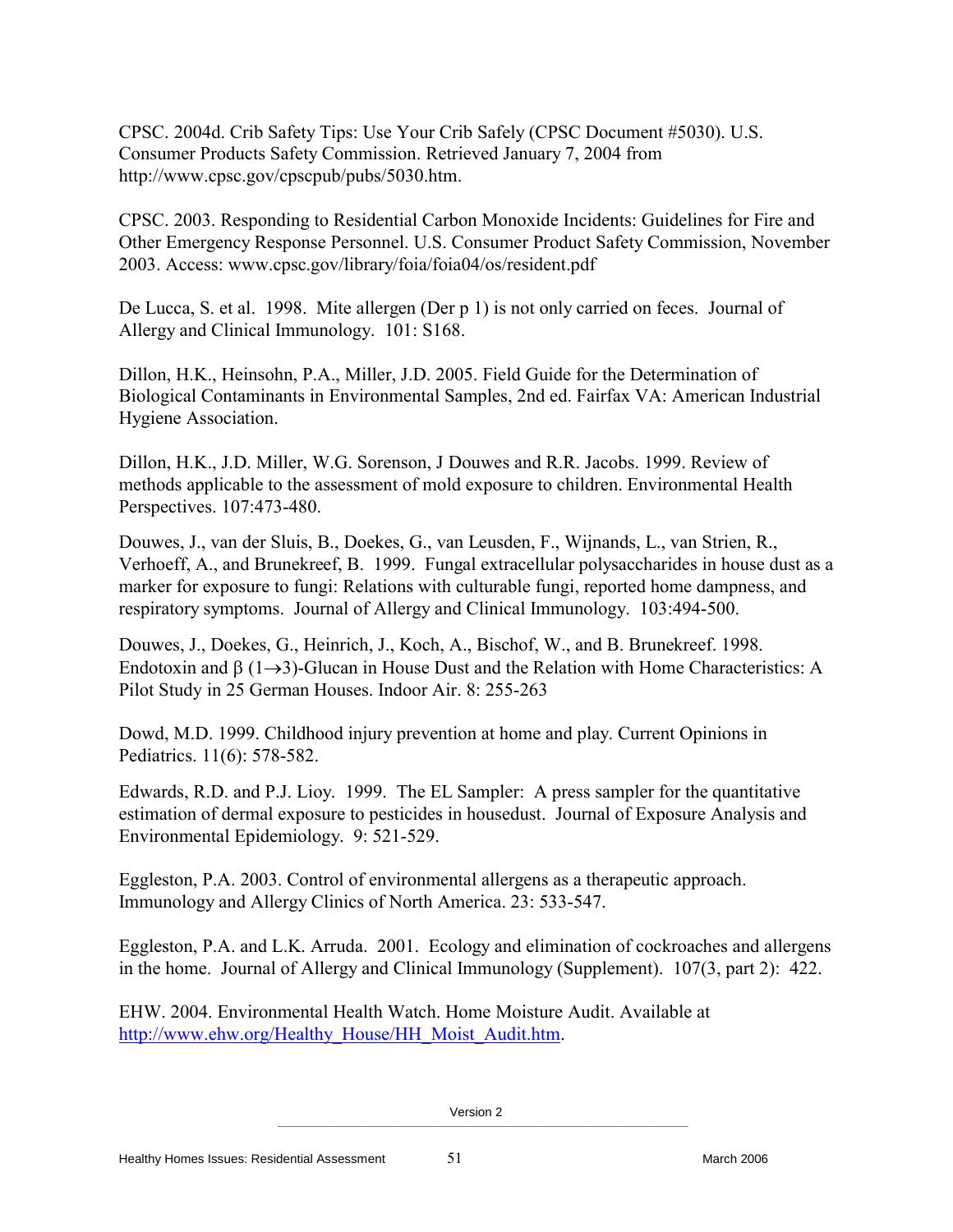The Environmental Law Institute. 1998. Indoor Air Quality Workshops for State and Local Officials Meeting Report. Washington, D.C.

Etzel R.A. and S.J. Balk, eds. (1999). Handbook of Pediatric Environmental Health (The Green Book). Elk Grove Village IL: American Academy of Pediatrics.

Flannigan, B. 1997. Air sampling for fungi in indoor environments. J. Aerosol Sci. 28(3): 381- 392.

Flannigan, B. and Miller, J.D. 1994. Health implications of fungi in indoor environments - an overview. In: Health Implications of Fungi in Indoor Environments. (ed. R. Samson, B. Flannigan, M.E. Flannigan, & S. Graveson). p. 3-28. Elsevier, Amsterdam.

Gordon, S.M., Callahan, P.J., Nishioka, M.G., Brinkman, M.C., O'Rourke, M.K., Lebowitz, M.D., and D.J. Moschandreas. 1999. Residential Environmental Measurements in the National Human Exposure Assessment Survey (NHEXAS) Pilot Study in Arizona: Preliminary Results for Pesticides and VOCs. Journal of Exposure Analysis and Environmental Epidemiology. 9: 456-470.

Gorny, R.L., Reponen, T., Willeke, K., Schmechel, D., Robine, E., Boissier, M., and Grinshpun, S.A. 2002. Fungal fragments as indoor air biocontaminants. Applied Environmental Microbiology*.* 68(7):3522-3531.

Gots, R.E., Layton, N.J., and Pirages, S.W. 2003. Indoor health: background levels of fungi. AIHA Journal. 64:427-438.

Gravesen, S. 1999. Microfungal contamination of damp buildings: Examples of risk construction and risk materials. Environmental Health Perspectives. 107(3): 505-508.

Green, B.J., Sercombe, J.K., and Tovey, E.R. 2005. Fungal fragments and undocumented conidia function as new aeroallergen sources. Journal of Allergy and Clinical Immunology. 115(5):1043-1048.

Greiner, T.H. and C.V. Schwab. 2000. Approaches to Dealing with Carbon Monoxide in the Living Environment. In: Carbon Monoxide Toxicity (D.G. Penney, ed.). CRC Press, Boca Raton, FL.

Halsey, John F. Personal communication. 1/14/04. IBT Reference Laboratory. Lenexa, KS.

Harvard Center for Risk Analysis. 1996. Ranking Risks in the Home. Risks in Perspective. 5(4): 1-4. Harvard School of Public Health.

Hatfield, P.M., Anthony G. Staresinic, Christine A. Sorkness, Nanette M. Peterson, Joseph Schirmer, Murray L. Katcher. Validated self-reported home safety practices in a culturally diverse non-inner city population. Injury Prevention, submitted for publication 2005.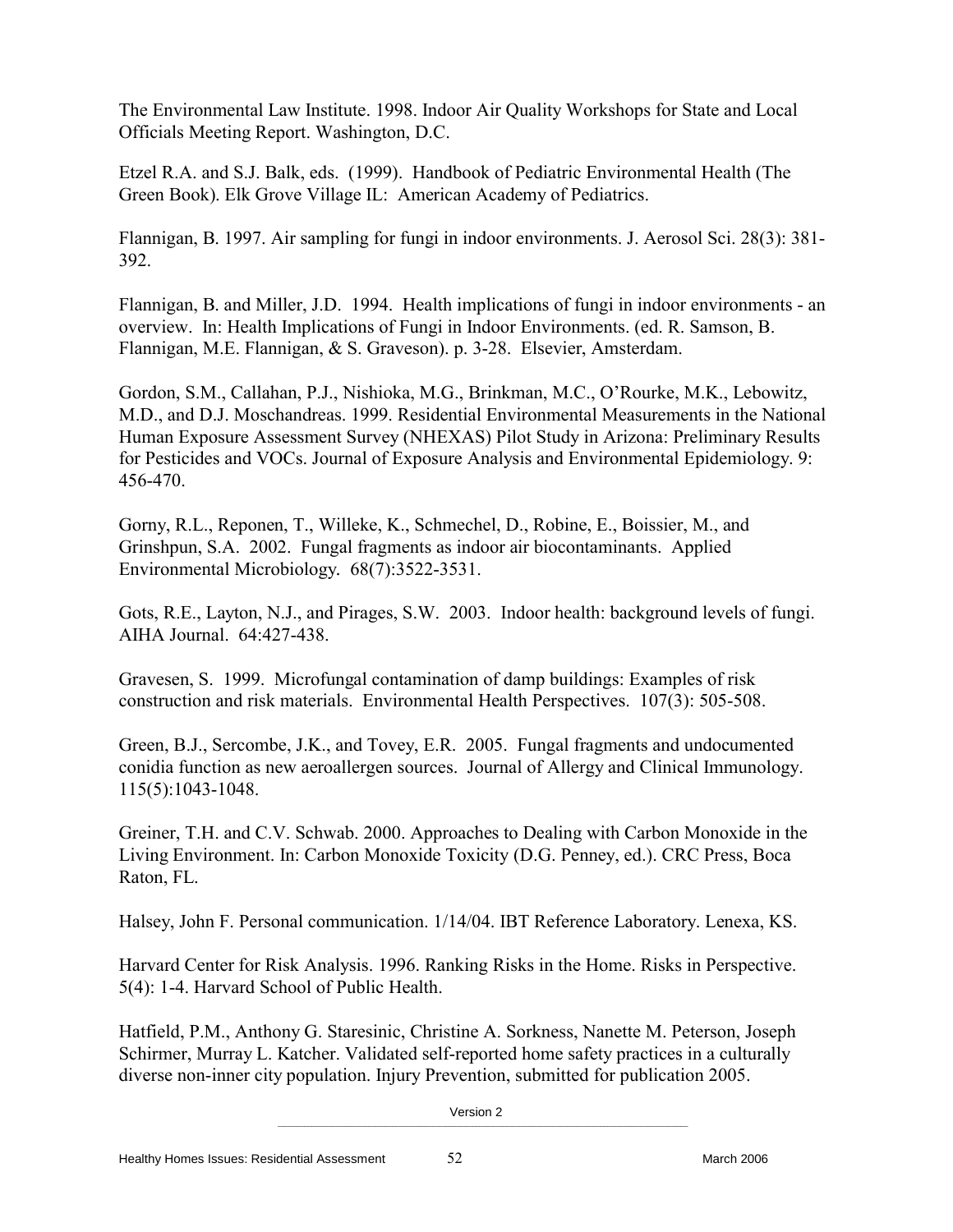Hirsch, T., Kuhlisch, E., Soldan, W., and W. Leupold. 1998. Variability of House Dust Mite Allergen Exposure in Dwellings. Environmental Health Perspectives. 106(10): 659.

Horner, W.E. 2003. Assessment of the indoor environment: evaluation of mold growth indoors. Immunology and Allergy Clinics of North America. 23(3): 519-31.

Horner, W.E., Worthan, A.G., and Morey, P.R. 2004. Air- and dust-borne mycoflora in houses free of water damage and fungal growth. Applied and Environmental Microbiology. 70(11): 6394-6400.

Horner, W.E. 2006. Comments on December 2005 review draft of HUD background paper, "Healthy Homes Issues: Mold."

HUD. 1995. Guidelines for the Evaluation and Control of Lead-Based Paint Hazards in Housing. Access: http://www.hud.gov/offices/lead/guidelines/hudguidelines/.

HUD. 2004a. HUD Office of Healthy Homes and Lead Hazard Control, "Vacuum Dust Sample Collection Protocol for Allergens," April 30, 2004. Access: http://www.hud.gov/offices/lead/techstudies/Allergen\_Dust\_Sample\_Protocol.doc

HUD. 2004b. HUD Office of Healthy Homes and Lead Hazard Control, "Background and Justification for a Vacuum Sampling Protocol for Allergens in Household Dust," April 30, 2004.

Ingram, J.M., Sporik, R., Rose, G., Honsinger, R., Chapman, M.D., and Platts-Mills T.A.E. 1995. Quantitative assessment of exposure to dog (Can f 1) and cat (Fel d 1) allergens: relationship to sensitization and asthma among children living in Los Alamos, New Mexico. Journal of Allergy and Clinical Immunology. 96:449-456.

IOM. 2004. Damp Indoor Spaces and Health. Institute of Medicine of the National Academies, Board on Health Promotion and Disease, Committee on Damp Indoor Spaces and Health. The National Academies Press, Washington, DC.

ISU Extension. 1996. Carbon Monoxide Poisoning: Downdrafting (Backdrafting). Iowa State University Extension Publication # AEN-165. Author: Dr. T. Greiner, Dept. of Agricultural and Biosystems Engineering. Access: http://www.abe.iastate.edu/human\_house/aen165.asp

Jacob, B., Ritz, B., Gehring, U., Koch, A., Bischof, W., Wichmann, H.E., and Heinrich, J. for the INGA-Study Group. 2002. Indoor exposure to molds and allergic sensitization. Environmental Health Perspectives. 110: 647-653.

Jacobs, D.E., Clickner, R.P., Zhou, J.Y., Viet, S.M., Marker, D.A., Rogers, J.W., Zeldin, D.C., Broene, P., and W. Friedman. 2002. The prevalence of lead-based paint hazards in U.S. housing. Environmental Health Perspectives. 110(10):A599-606.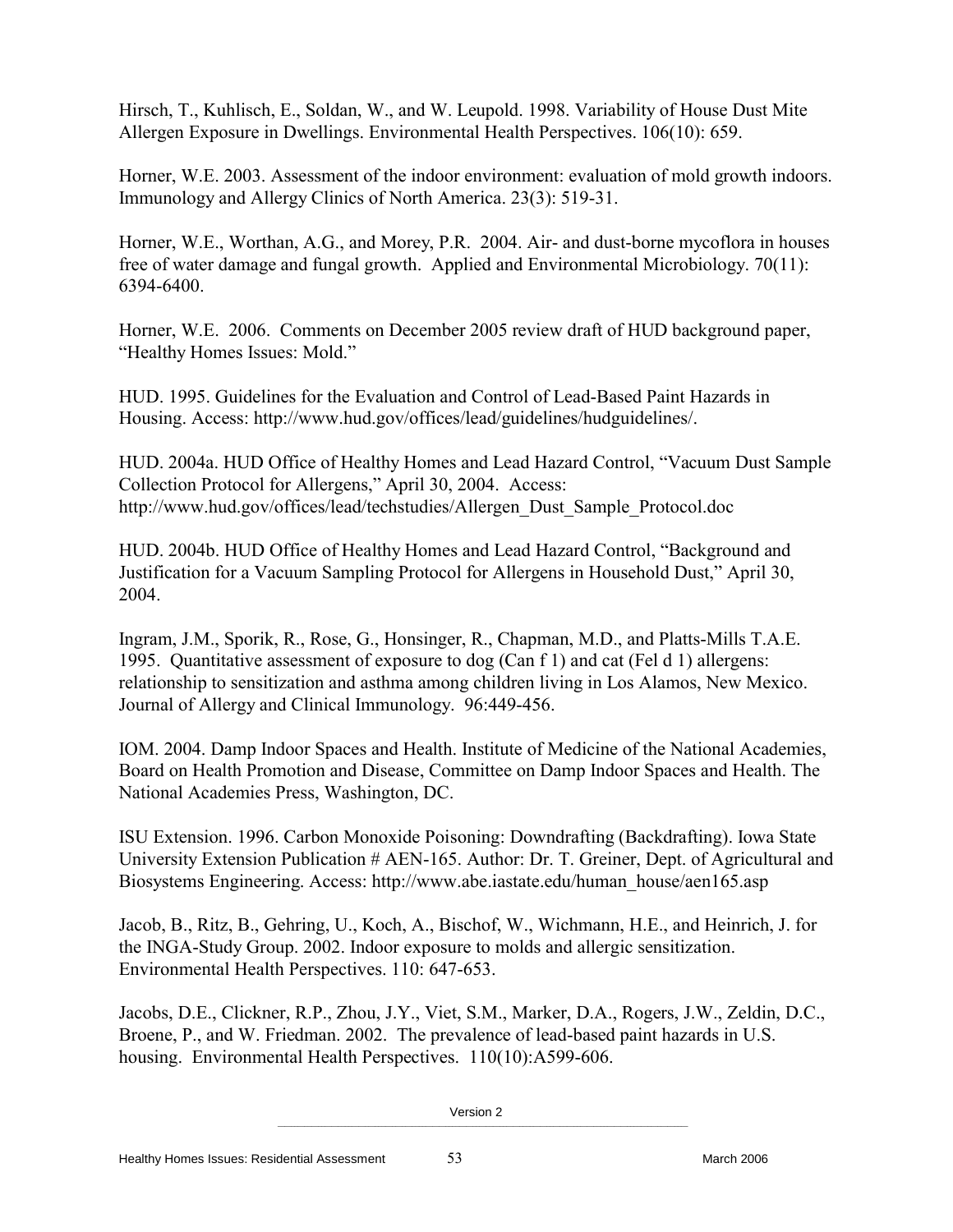Jones, A. P. 1998. Asthma and domestic air quality. Social Science Medicine. 47: 755-64.

Katcher, M.L. Unpublished. HUD Healthy Homes Initiative Report: Unintentional Injury (including fire) Prevention Section.

Klitzman S, Caravanos J, Deitcher D, Rothenberg L, Belanoff C, Kramer R, Cohen L. 2005a. Prevalence and predictors of residential health hazards: a pilot study. Journal of Occupational and Environmental Hygiene. 2005 Jun; 2(6): 293-301.

Klitzman S, Caravanos J, Belanoff C, Rothenberg L. 2005b. A multihazard, multistrategy approach to home remediation: Results of a pilot study. Environmental Research. 2005 Sep 8; 99: 294-306.

Krieger, J. and D.L. Higgins. 2002. Housing and Health: Time Again for Public Health Action. American Journal of Public Health. 92: 758-768.

Krieger, R.I., Bernard, C.E., Dinoff, T.M., Fell, L., Osimitz, T.G., Ross, J.H., and T. Thongsinthusak. 2000. Biomonitoring and Whole Body Cotton Dosimetry to Estimate Potential Human Dermal Exposure to Semivolatile Chemicals. Journal of Exposure Analysis and Environmental Epidemiology. 10: 50-57.

Kwor, R. 2000. Carbon Monoxide Detectors. In: Carbon Monoxide Toxicity (D.G. Penney, ed.). CRC Press, Boca Raton, FL.

Landrigan, P.J., Kimmel, C.A., Correa, A., and B. Eskenazi. 2004. Children's Health and the Environment: Public Health Issues and Challenges for Risk Assessment. Environmental Health Perspectives. 112(2): 257-265.

Lawton, M.D., Dales, R.E., and White, J. 1998. The influence of house characteristics in a Canadian community on microbiological contamination. Indoor Air. 8:2-11.

Leaderer, Brian P. 2004. Prediction of Residential Pet and Cockroach Allergen Levels Using Questionnaire Information. Environmental Health Perspectives, 112:834-839.

Li, D. and Kendrick, B. 1995. Indoor aeromycota in relation to residential characteristics and allergic symptoms. Mycopathologia. 131:149-157.

MacIntosh, D.L., Needham, L.L., Hammerstrom, K.A., and P.B. Ryan. 1999. A longitudinal investigation of selected pesticide metabolites in urine. Journal of Exposure Analysis and Environmental Epidemiology. 9: 494-501.

Mahooti-Brooks, N., Storey, E., Yang, C., Simcox, N.J., Turner, W., and Hodgson, M. 2004. Characterization of mold and moisture indicators in the home. Journal of Occupational and Environmental Hygiene. 1(12):826-39.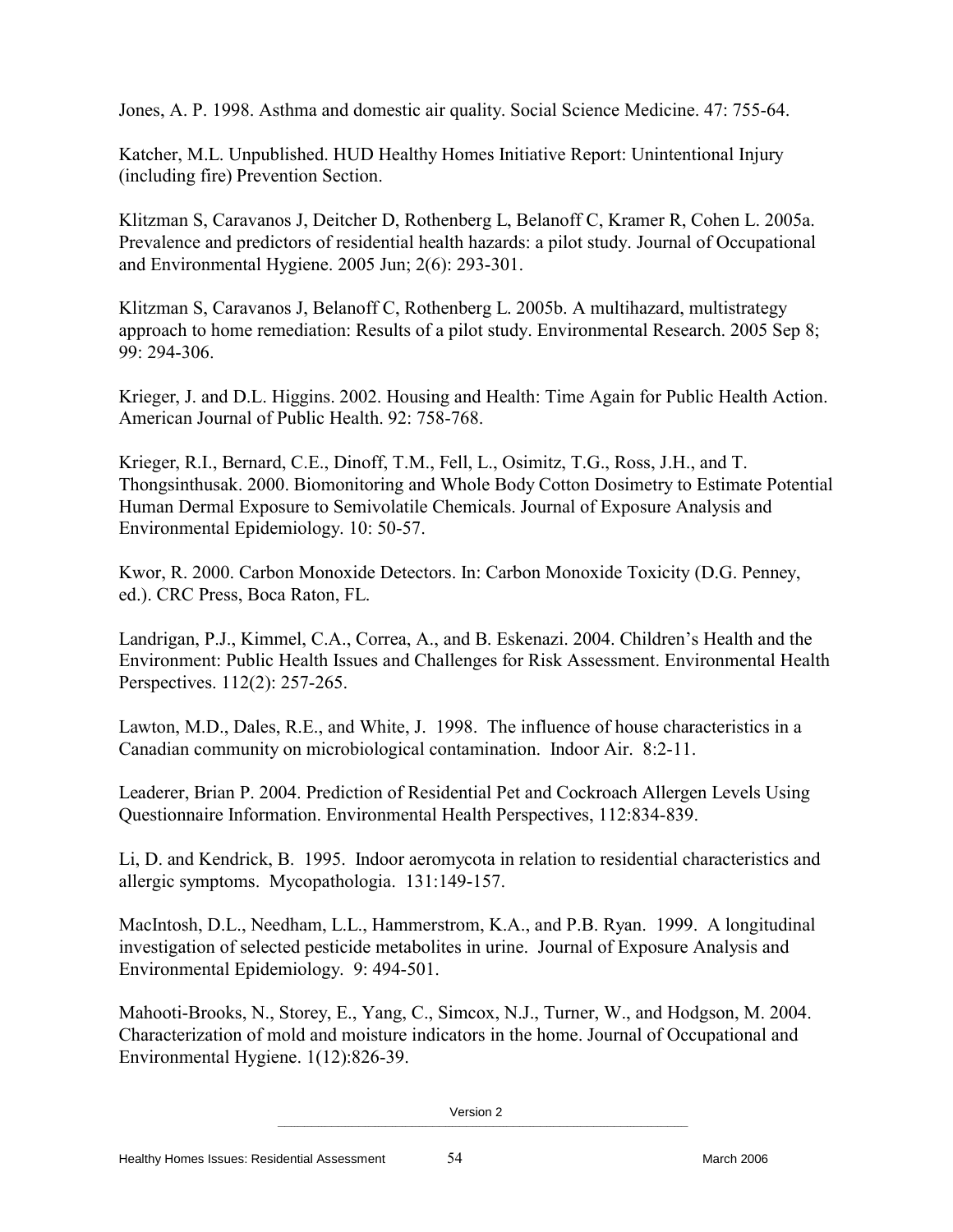Meklin, T., Haugland, R.A., Reponen, T., Varma, M., Lummus, Z., Bernstein, D., Wymer, L.J., and Vesper, S.J. 2004. Quantitative PCR analysis of house dust can reveal abnormal mold conditions. Journal of Environmental Monitoring. 6(7):615-20.

Martyny, J., Martinez, K.F. and P.R. Morey. 1999. Source Sampling. In: Bioaerosols: Assessment and Control. (J. Macher, ed.). American Conference of Governmental and Industrial Hygienists, Cincinnati, Ohio.

NAS. 2000. Clearing the Air: Asthma and Indoor Air Exposures. National Academy of Sciences Institute of Medicine, Division of Health Promotion and Disease Prevention. National Academy Press, Washington, D.C. 438 pp.

New York City Department of Health, Bureau of Environmental & Occupational Disease Epidemiology. 2000. Guidelines on Assessment and Remediation of Fungi in Indoor Environments. Available online: http://www.ci.nyc.ny.us/html/doh/html/epi/moldrpt1.html.

Nieuwenhuijsen, M.J., Grey, C.N.B., Golding, J., and the ALSPAC Group. 2005. Exposure misclassification of household pesticides and risk perception and behaviour. Annals of Occupational Hygiene. (Accepted June 20, 2005).

Nishioka, M.G., Burkholder, H.M., Brinkman, M.C., Gordon, S.M., and Lewis, R.G. 1996. Measuring transport of lawn-applied herbicide acids from turf to home: correlation of dislodgeable residues with carpet dust and carpet surface residues. Environmental Science and Technology. 30:3313-3320.

Nishioka, M.G., Burkholder, H.M., Brinkman, M.C., and R.G. Lewis. 1999. Distribution of 2,4-D in floor dust throughout homes following homeowner and commercial lawn applications: Quantitative effects of children, pets, and shoes. Environmental Science and Technology. 33: 1359-1365.

NSC. 2000. Injury Facts 2000 edition. National Safety Council, Research and Statistics Department. Itasca, IL.

Office of the Deputy Prime Minister. 2000. Development of the Housing Health and Safety Rating System. United Kingdom.

www.odpm.gov.uk/stellent/groups/odpm\_housing/documents/page/odpm\_house\_603899.hcsp

O'Meara, T. and E. Tovey. 2000. Monitoring personal allergen exposure. Clinical Reviews in Allergy & Immunology. 18(3): 341-395.

Park, J.-H., Schleiff, P.L., Attfield, M.D., Cox-Ganser, J.M., and Kreiss, K. 2004. Buildingrelated respiratory symptoms can be predicted with semi-quantitative indices of exposure to dampness and mold. Indoor Air. 14(6):425-33.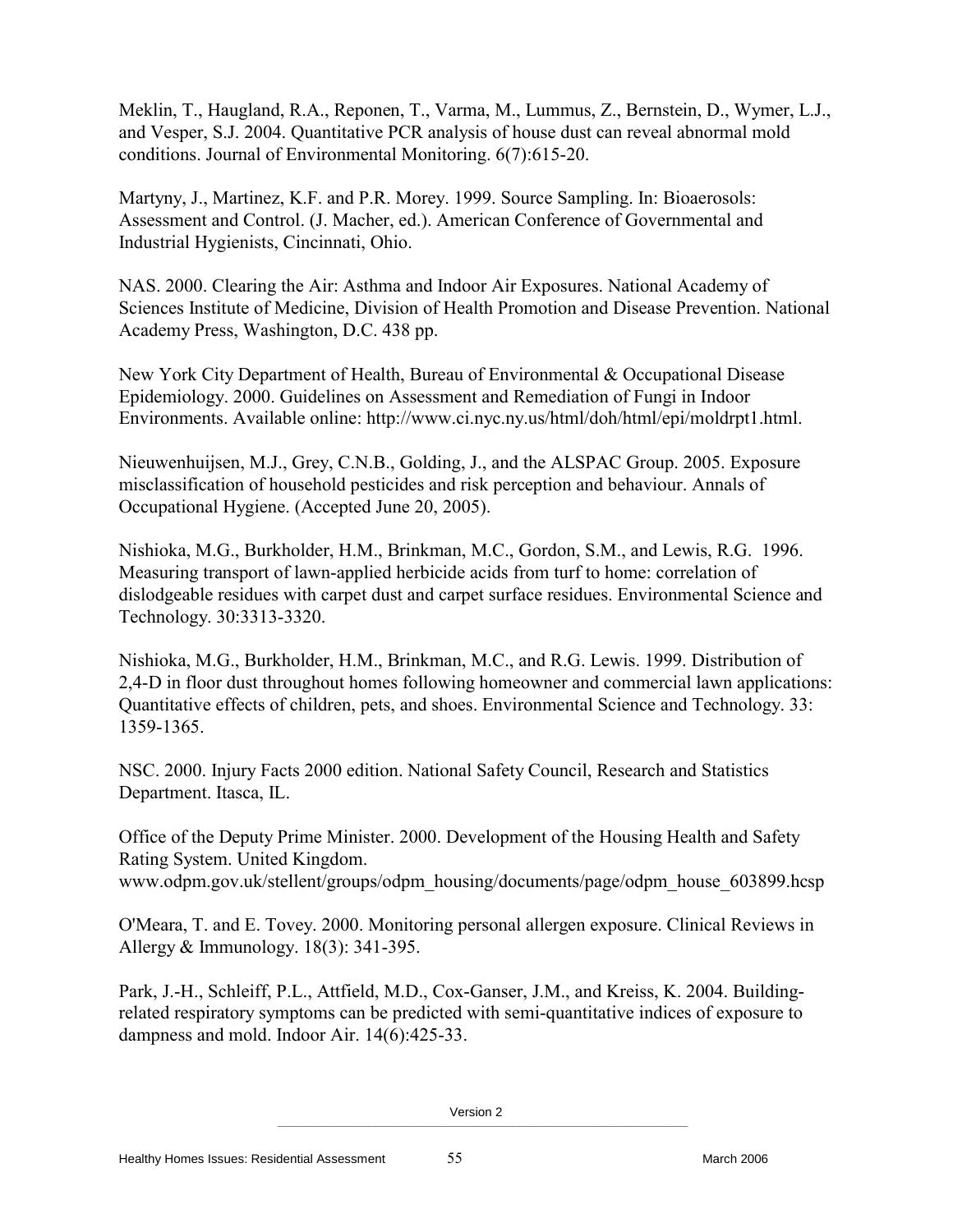Pate, A.D., Hamilton, R.G., Ashley, P.J., Zeldin, D.C., and Halsey, J.F. 2005. Proficiency testing of allergen measurements in residential dust. Journal of Allergy and Clinical Immunology. 116:844-50.

Phipatanakul, W., Eggleston, P.A., Wright, E.C., Wood, R.A., and National Cooperative Inner-City Asthma Study. 2000b. Mouse allergen. II. The relationship of mouse allergen exposure to mouse sensitization and asthma morbidity in inner-city children with asthma. Journal of Allergy and Clinical Immunology. 106(6): 1075-1080.

Pinchin Environmental. 2002. Pinchin Environmental Newsletter – 10. Mississauga, Ontario: Pinchin Environmental Ltd. Available online at: http://www.pinchin.com/newsletters/microlab10.htm.

Platts-Mills, T.A., Sporik, R.B., Wheatley, L.M., and Haymann, P.W. 1995. Is there a doseresponse relationship between exposure to indoor allergens and symptoms of asthma? Journal of Allergy and Clinical Immunology. 96(4): 435-440.

Platts-Mills, T.A. E., Vervloet, D., Thomas, W.R.., Aalberse, R.C., and M.D. Chapman. 1997. Indoor Allergens and Asthma: Report of the Third International Workshop. Journal of Allergy and Clinical Immunology. 100(6, Part 1): S1-S23.

Portnoy, J.M., Kwak, K., Dowling, P., VanOsdol, T., Barnes, C. 2005. Health effects of indoor fungi. Annals of Allergy, Asthma and Immunology, 94: 313-320.

Poulos, L. et al. 1998. Detection of inhaled Der p 1 and Fel d 1. Journal of Allergy and Clinical Immunology. 101: S158.

Primomo, J. 2000. Perceived effectiveness of home environmental assessments. The 128th Annual Meeting of APHA.

Rao, C.Y., Burge, H.A., and Chang, J.C.S. 1996. Review of quantitative standards and guidelines for fungi in indoor air. Journal of Air Waste Management Association. 46(9):899- 908.

Reed, K.J., Jimenez, M., Freeman, N.C.G., and P.J. Lioy. 1999. Quantification of Children's Hand and Mouthing Activities through a Videotaping Methodology. Journal of Exposure Analysis and Environ Epidemiology. 9: 513-520.

Ren, P., Jankun, T.M., and Leaderer, B.P. 1999. Comparisons of seasonal fungal prevalence in indoor and outdoor air and in house dusts of dwellings in one Northeast American county. Journal of Exposure Analysis and Environmental Epidemiology. 9(6):560-568.

Ren, P., Jankun, T.M., Belanger, K., Bracken, M.B., and Leaderer, B.P. 2001. The relation between fungal propagules in indoor air and home characteristics. Allergy. 56: 419-424.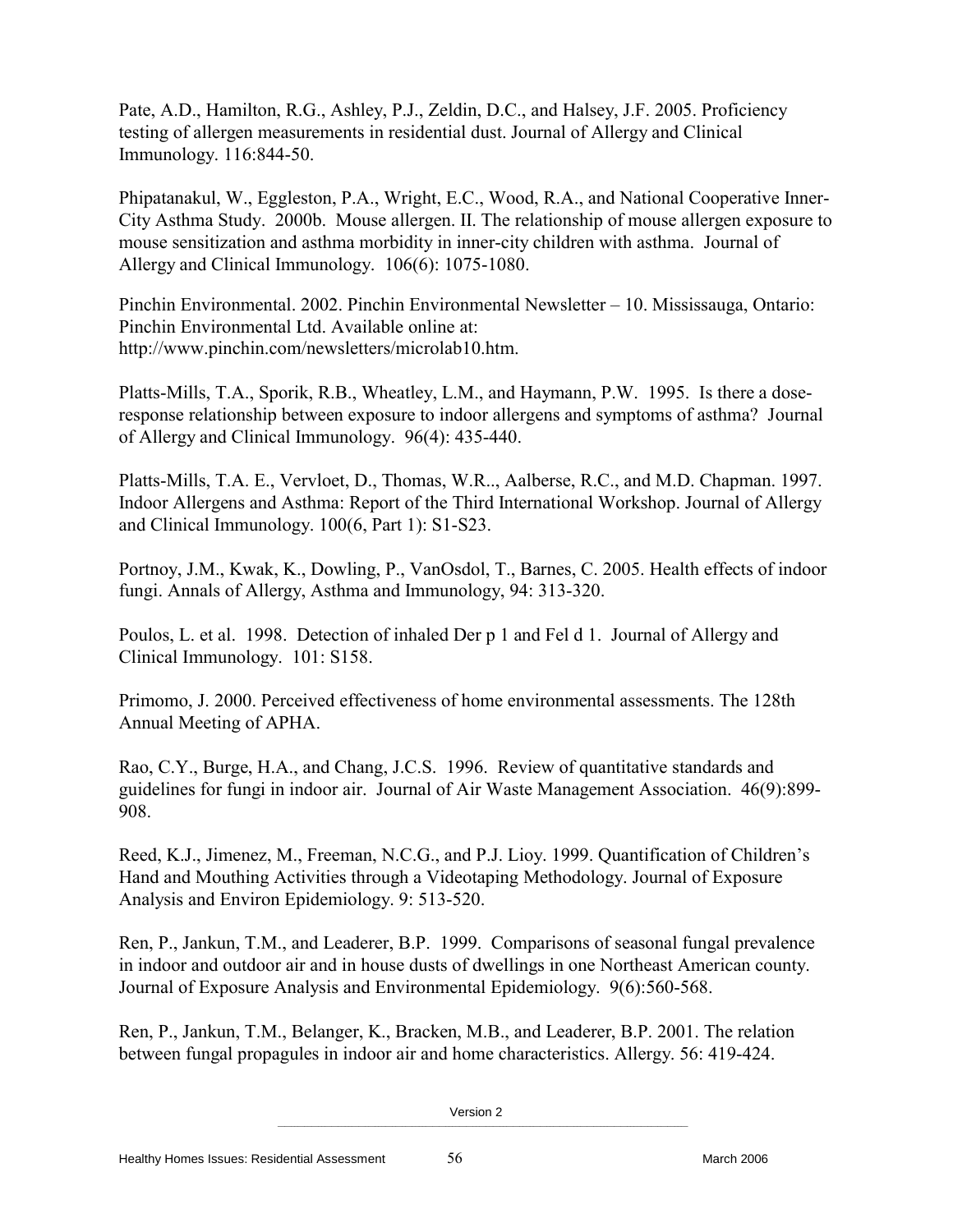Robertson, A.S., Rivara, F.P., Ebel, B.E., Lymp, J.F. and D.A. Christakis. 2005. Validation of parent self reported home safety practices. Injury Prevention. 2005; 11: 209-212.

Ross, J., Fong, H.R., Thongsinthusak, T., et al. 1991. Measuring potential dermal transfer of surface pesticide residue generated from indoor fogger use: Using the CDFA Roller Method, interim report II. Chemosphere 22: 975-984.

Santer, L.J. and Stocking, C.B. 1991. Safety practices and living conditions of low-income urban families. Pediatrics. 88(6): 1112-1118.

Schieber, R.A., Gilchrist, J., and Sleet, D.A. 2000. Legislative and regulatory strategies to reduce childhood unintentional injuries. The Future of Children. 10(1): 111-136.

Sexton, K., Adgate, J.L., Eberly, L.E., Clayton, C.A., Whitmore, R.W., Pellizzari, E.D., Lioy, P.J., Quackenboss, J.J. 2003. Predicting children's short-term exposure to pesticides: Results of a questionnaire screening approach. Environmental Health Perspectives. 111(1): 23-128.

Solomon, W.R. 1975. Assessing fungus prevalence in domestic interiors. Journal of Allergy and Clinical Immunology. 56(3):235-242.

Su, H.J., Wu, P.C., Chen, H.L., Lee, F.C., and Fin, L.L. 2001. Exposure assessment of indoor allergens, endotoxin, and airborne fungi for homes in southern Taiwan. Environmental Research. 85:135-144.

Takaro, T.K., Krieger, J.W., and Song, L. 2004. Effect of environmental interventions to reduce exposure to asthma triggers in homes of low-income children in Seattle. Journal of Exposure Analysis and Environmental Epidemiology. 14 Suppl 1:S133-43.

Tsay, A., Williams, L., Chandler, J., and Chapman, M.D. 1999. Rapid test for mite allergen detection in the home. Journal of Allergy and Clinical Immunology. 103:S235.

UL. 2002. (Update). Underwriters Laboratories (UL) 2034 Standard for Single and Multiple Station Carbon Monoxide Alarms, Second Edition, October, 1996. ISBN 0-7629-274-9 [First Edition April 1992, Second Edition October 29, 1996, revised October 15, 1997 and June 28, 2002]. Underwriters Laboratory, Inc. Northbrook, IL.

University of Minnesota, Department of Environmental Health and Safety. 1996. Mycological Aspects of Indoor Air Quality: Fungal interpretation. Access online (8/2001): http://www.dehs.umn.edu/iaq/fungus/mycoglos.html

USEPA. 2000. Air Quality Criteria for Carbon Monoxide. U.S. Environmental Protection Agency, National Center for Environmental Assessment. June, 2000. EPA 600/P-99/001F.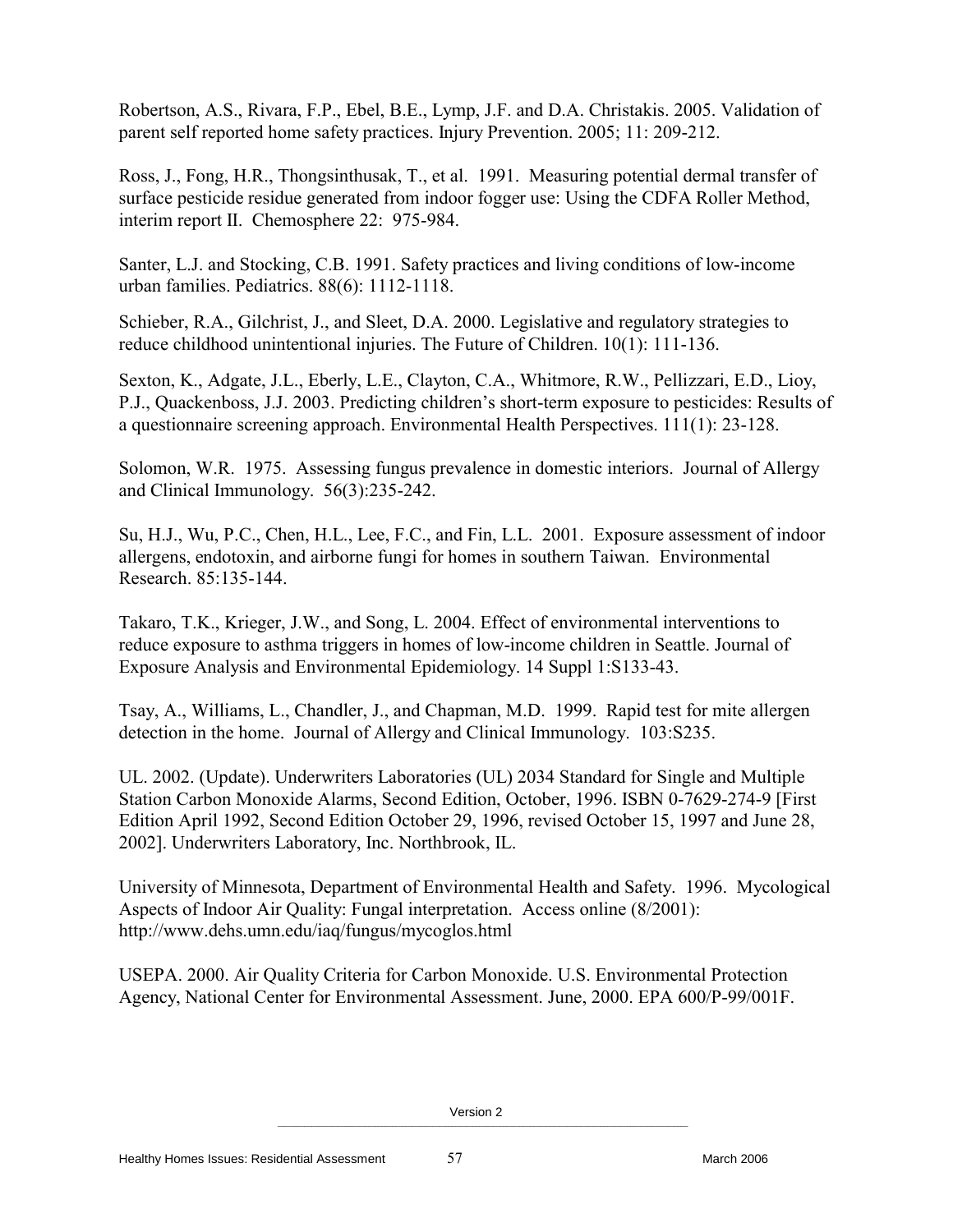USEPA. 2001a. Lead; identification of dangerous levels of lead. Final Rule. 40 CFR Part 745. Federal Register. 66(4): 1205-1240, Washington D.C., U.S. Environmental Protection Agency, January 5, 2001.

USEPA. 2001b. Mold Remediation in Schools and Commercial Buildings. (EPA 402-K-01- 001). Indoor Environments Division, Office of Air and Radiation (OAR), U.S. Environmental Protection Agency. March 2001.

USFA. 1997. Home Fire Protection: Residential Fire Sprinkler Systems. Federal Emergency Management Agency, U.S. Fire Administration. FA 43, Revised April 1997 (Supersedes FA 43 dated July, 1986).

Vailes, L., Sridhara, S., Cromwell, O., Weber, B., Breitenbach, M., and Chapman, M. 2001. Quantitation of the major fungal allergens, Alt a 1 and Asp f 1, in commercial allergenic products. Journal of Allergy and Clinical Immunology. 104(4):641.

Vesper, S.J., Varma, M., Wymer, L.J., Dearborn, D.G., Sobolewski, J., and Haugland, R.A. 2004. Quantitative polymerase chain reaction analysis of fungi in dust from homes of infants who developed idiopathic pulmonary hemorrhaging. Journal of Occupational and Environmental Medicine. 46(6):596-601.

Vesper, S.J., McKinstry, C., Yang, C., Haugland, R., Kercsmar, C.M., Yike, I., Schluchter, M.D., Kirchner, H.L., Sobolewski, J., Allan, T.M., and Dearborn, D.G. 2005. Are specific molds associated with asthma in water-damaged homes? Submitted to American Journal of Epidemiology.

Vesper, S., Dearborn, D.G., Yike, I., Allan, T., Sobolewski, J., Hinkley, S.F., Jarvis, B.B., and Haugland, R.A. 2000. Evaluation of Stachybotrys chartarum in the house of an infant with pulmonary hemorrhage: quantitative assessment before, during, and after remediation. Journal of Urban Health: Bulletin of the New York Academy of Medicine. 77(1):68-85.

Wang, E., Rhoads, G., Wainman, T., and P.J. Lioy. 1995. Effects of Environmental and Carpet Variables on Vacuum Sampler Collection Efficiency. Applied Occupational and Environmental Hygiene. 10(2): 111-119.

Whyatt, R.M., Camann, D.E., Kinney, P.L., Reyes, A., Ramirez, J., Dietrich, J., Diaz, D., Holmes, D., Perera, F.P. 2002. Residential pesticide use during pregnancy among a cohort of urban minority women. Environmental Health Perspectives. 110(5): 507-514.

Wilson, A.L., Colome, S.D., and Y. Tian. 1993. California residential indoor air quality study. Volume I: methodology and descriptive statistics. Appendices. Chicago, Il. Gas Research Institute. GRI-93/-224.2.